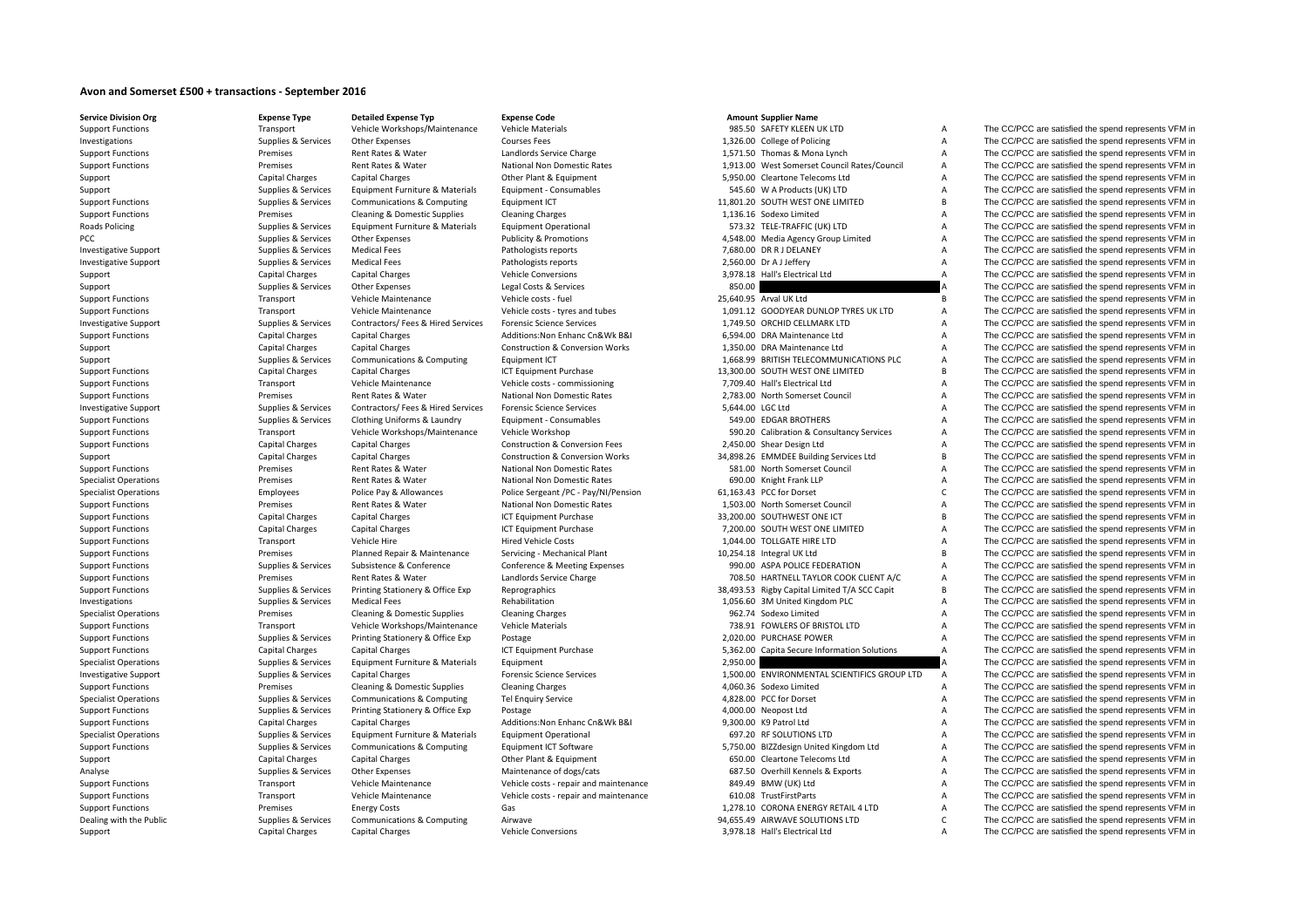PCC Third Party Payments PCC **PCC** Third Party Payments **Roads Policing** 

Specialist Operations **Employees** Indirect Employee Expenses Training - Course Fees **199.00 College of Policing A The CC/PCC** are satisfied the spend represents VFM in

|          | 849.00 College of Policing                                             |
|----------|------------------------------------------------------------------------|
|          | 2,465.00 Endpoint. Projects Ltd                                        |
|          | 2,560.00 Dr DS Cook                                                    |
|          | 1,640.55 TELEFONICA O2 (UK) LTD                                        |
|          | 543.32 Vodafone Corporate Limited                                      |
|          | 11,237.85 DRA Maintenance Ltd                                          |
|          | 10,265.00 Randox Testing Services                                      |
|          | 585.00 Sodexo Limited                                                  |
|          | 950.00 Uninterruptible Power Supplies Ltd                              |
|          | 38,318.87 EDF ENERGY 1 LIMITED                                         |
|          | 595.00 Aquarius Waste Management Ltd                                   |
|          | 625.00 Bottomline Technologies Limited                                 |
|          | 2,200.00 Recipero Ltd                                                  |
|          | 1,702.00 North Somerset Council                                        |
|          | 2,560.00 Dr A J Jeffery                                                |
|          | 1,352.63 CORONA ENERGY RETAIL 4 LTD                                    |
|          | 872.39 ADT Fire & Security plc                                         |
|          | 5,973.25 EDF ENERGY 1 LIMITED                                          |
|          | 3,978.18 Hall's Electrical Ltd                                         |
|          | 1,174.96 B & W Equine Group Ltd                                        |
|          | 755.10 Sodexo Limited                                                  |
|          | 26,000.00 Southwest One Unitary Charge                                 |
|          | 3,978.18 Hall's Electrical Ltd                                         |
|          | 1,900.00 Avon Blast Cleaning                                           |
|          | 1,580.00 AVON ARMOUR LTD                                               |
| 3,000.00 |                                                                        |
|          | 9,088.25 GRANT THORNTON UK LLP                                         |
|          | 588.07 CORONA ENERGY RETAIL 4 LTD                                      |
|          | 8,838.00 Hall Fuels a trading division of Wa                           |
|          | 1,960.00 Key Forensic Services Ltd                                     |
|          | 7,912.06 Hamptons International                                        |
|          |                                                                        |
|          |                                                                        |
|          | 24,747.75 Victim Support                                               |
|          | 662.60 SOUTHWEST ONE ICT                                               |
|          | 3,866.82 PCC for South Wales                                           |
|          | 19,605.76 D R Jones (Yeovil) Ltd                                       |
|          | 1,822.81 CORONA ENERGY RETAIL 4 LTD                                    |
|          | 1,462.73 CORONA ENERGY RETAIL 4 LTD                                    |
| 500.00   |                                                                        |
|          | 1,050.00 Capita Secure Information Solutions                           |
|          | 840.00 ASSA ABLOY Ltd T/A Traka                                        |
|          | 970.88 Hays Specialist Recruitment Ltd                                 |
|          | 609.83 CORONA ENERGY RETAIL 4 LTD                                      |
|          | 540.00 CIPD ENTERPRISES LTD                                            |
|          | 1,342.00 Bath & North East Somerset                                    |
|          | 619.11 BMW (UK) Ltd                                                    |
|          | 550.00 Bristol City Council                                            |
|          | 893.05 SJ Cook & Sons Ltd                                              |
|          | 1,800.00 Sarum Occupational Health Ltd                                 |
|          | 4,316.72 EDF ENERGY 1 LIMITED                                          |
|          | 3,209.84 TOLLGATE HIRE LTD                                             |
|          | 7,350.12 SOUTH WEST ONE LIMITED                                        |
|          | 362,576.80 Specialist Computer Centres                                 |
|          | 11,237.70 SOUTH WEST ONE LIMITED                                       |
|          | 4,600.00 RSM Risk Assurance Services LLP                               |
|          | 3,418.67 Redspeed International Ltd                                    |
| 1,632.00 |                                                                        |
|          | 1,135.00 N & S Flooring (Bristol) Ltd                                  |
|          | 545.75 Sodexo Limited                                                  |
|          | 8,074.69 Matrix SCM Ltd                                                |
|          | 686.00 Hartshill Kennels and Cattery<br>14,183.11 EDF ENERGY 1 LIMITED |

Support Functions Supplies & Services Capital Charges Equip ICT - Telephones/pagers 2,465.00 Endpoint. Projects Ltd A The CC/PCC are satisfied the spend represents VFM in Investigative Support Supplies & Services Medical Fees Pathologists reports 2,560.00 Dr DS Cook A The CC/PCC are satisfied the spend represents VFM in Support Functions Supplies & Services Communications & Computing Equipment ICT 1,640.55 TELEFONICA O2 (UK) LTD A The CC/PCC are satisfied the spend represents VFM in Specialist Operations Supplies & Services Communications & Computing Equipment ICT 543.32 Vodafone Corporate Limited A The CC/PCC are satisfied the spend represents VFM in Support Functions Capital Charges Capital Charges Construction & Conversion Works 11,237.85 DRA Maintenance Ltd B The CC/PCC are satisfied the spend represents VFM in Investigative Support Support Supplies & Services Contractors/ Fees & Hired Services Forensic Science Services Forensic Science Services 10,265.00 Randox Testing Services B The CC/PCC are satisfied the spend represents VFM Analyse Premises Cleaning & Domestic Supplies Cleaning Charges Cleaning Charges S85.00 Sodexo Limited A The CC/PCC are satisfied the spend represents VFM in Support Capital Charges Capital Charges ICT Equipment Purchase 950.00 Uninterruptible Power Supplies Ltd A The CC/PCC are satisfied the spend represents VFM in Support Functions The CC/PCC are satisfied the spend represents VFM in Electricity Electricity Electricity and the Support Functions and the Support Functions The CC/PCC are satisfied the spend represents VFM in Support Functions Premises Capital Charges Responsive Maint ‐ Roofs 595.00 Aquarius Waste Management Ltd A The CC/PCC are satisfied the spend represents VFM in Support Functions Supplies Supplies & Services Communications & Computing Equipment ICT Software Supplies Computing Equipment ICT Software 625.00 Bottomline Technologies Limited A The CC/PCC are satisfied the spend represe Supplies & Services Communications & Computing Faulument ICT Repairs & Maintenance 2,200.00 Recipero Ltd A The CC/PCC are satisfied the spend represents VFM in Specialist Operations **Premises** Rent Rates Rent Rates National Non Domestic Rates 1,702.00 North Somerset Council A The CC/PCC are satisfied the spend represents VFM in Investigative Support Supplies & Services Medical Fees Pathologists reports 2,560.00 Dr AJ Jeffery A The CC/PCC are satisfied the spend represents VFM in Support The CC/PCC are satisfied the spend represents VFM in Support Premises Energy Costs Gas Gas CORONA ENERGY RETAIL 4 LTD A The CC/PCC are satisfied the spend represents VFM in Support Functions Premises Planned Repair & Maintenance Servicing - Intruder Alarms 872.39 ADT Fire & Security plc A The CC/PCC are satisfied the spend represents VFM in Support Functions energy Costs Energy Costs Electricity Electricity Electricity 5,973.25 EDF ENERGY 1 LIMITED A The CC/PCC are satisfied the spend represents VFM in Support Capital Charges Capital Charges Vehicle Conversions 3,978.18 Hall's Electrical Ltd A The CC/PCC are satisfied the spend represents VFM in Operational Support Supplies & Services Other Expenses Vet Fees & Supplies Version of the Supplies A Supplies A The CC/PCC are satisfied the spend represents VFM in Support Functions **Premises** Cleaning & Domestic Supplies Cleaning Charges 755.10 Sodexo Limited A The CC/PCC are satisfied the spend represents VFM in Support Functions Third Party Payments Other Agencies Contract Payment Contract Payment 26,000.00 Southwest One Unitary Charge B The CC/PCC are satisfied the spend represents VFM in Support Capital Charges Capital Charges Vehicle Conversions Vehicle Conversions 3,978.18 Hall's Electrical Ltd A The CC/PCC are satisfied the spend represents VFM in Support Capital Charges Capital Charges Construction & Conversion Works 1,900.00 Avon Blast Cleaning A The CC/PCC are satisfied the spend represents VFM in Support Functions 2008 Support Functions Premises Planned Repair & Maintenance Security Support 1,580.00 AVON ARMOUR LTD A The CC/PCC are satisfied the spend represents VFM in Support Functions Support Functions Support Su Support Support Support Services Other Expenses Payment of Claims - 3rd Party 3,000.00 3,000.00 A The CC/PCC are satisfied the spend represents VFM in PCC PEC Supplies Supplies A Services Other Expenses External Audit Fee 9,088.25 GRANT THORNTON UK LLP A The CC/PCC are satisfied the spend represents VFM in Supplies Assemble of the CC/PCC are satisfied the spend represent Support Functions **Energy Costs** Energy Costs Gas Gas S88.07 CORONA ENTRGY RETAIL 4 LTD A The CC/PCC are satisfied the spend represents VFM in Support Functions Transport Vehicle Maintenance Vehicle costs ‐ fuel 8,838.00 Hall Fuels a trading division of Wa A The CC/PCC are satisfied the spend represents VFM in Investigative Support Support Support Support Support Support Support Support Support Support Support Support Support Support Support Support Support Support Support Support Support Support Support Support Support Support Specialist Operations **Specialist Operations** Premises Rent Rates & Water Rents Rents Rents Rents Rents Rent Rates & Water Rents Rents Rents Rents Rents Rents Rents Rents Rents Rents Rents Rents Rent Rents Rents Rent Rents Payments to Clients Grants - Voluntary Orgs 24,747.75 Victim Support B The CC/PCC are satisfied the spend represents VFM in Support Functions Capital Charges Capital Charges Capital Charges Capital Charges Capital Charges Capital Charges ICT Equipment Purchase 662.60 SOUTHWEST ONE ICT A The CC/PCC are satisfied the spend represents VFM in Operational Support Third Party Payments Other Local Authorities or Forces Contributions to Other Forces 3,866.82 PCC for South Wales A The CC/PCC are satisfied the spend represents VFM in Support Functions Capital Charges Capital Charges Additions:Non Enhanc Cn&Wk B&I 19,605.76 D R Jones (Yeovil) Ltd B The CC/PCC are satisfied the spend represents VFM in Support Functions **Energy Costs** Energy Costs Gas Gas CORONA ENERGY RETAIL 4 LTD A The CC/PCC are satisfied the spend represents VFM in Support Functions examples Fremises Energy Costs Gas Gas Cases Cases Cases and the CO/PCC are satisfied the spend represents VFM in Support Functions Supplies & Services Other Expenses Legal Costs & Services 500.00 A The CC/PCC are satisfied the spend represents VFM in Support Functions Capital Charges Capital Charges Capital Charges ICT Equipment Purchase 1,050.00 Capita Secure Information Solutions A The CC/PCC are satisfied the spend represents VFM in Specialist Operations Supplies & Services Equipment Furniture & Materials Equipment Equipment Equipment Equipment Equipment Equipment and the Specialist Accord A The CC/PCC are satisfied the spend represents VFM in Supplie The CC/PCC are satisfied the spend represents VFM in Support Premises Energy Costs Gas Gas CORONA ENERGY RETAIL 4 LTD A The CC/PCC are satisfied the spend represents VFM in Support Functions Supplies & Services Other Expenses Courses Fees 540.00 CIPD ENTERPRISES LTD A The CC/PCC are satisfied the spend represents VFM in Support Premises Rent Rates & Water National Non Domestic Rates 1,342.00 Bath & North East Somerset A The CC/PCC are satisfied the spend represents VFM in Support VFM in Support Premises Rent Rates National Non Domestic Ra Support Functions Transport Vehicle Maintenance Vehicle costs ‐ repair and maintenance 619.11 BMW (UK) Ltd A The CC/PCC are satisfied the spend represents VFM in Support Functions **Premises** Rent Rates & Water Rents Rents Rents Rents S50.00 Bristol City Council A The CC/PCC are satisfied the spend represents VFM in Support Functions Transport Vehicle Maintenance Vehicle costs ‐ repair and maintenance 893.05 SJ Cook & Sons Ltd A The CC/PCC are satisfied the spend represents VFM in Support Functions Employees Indirect Employee Expenses Reimbursements - Medical 1,800.00 Sarum Occupational Health Ltd A The CC/PCC are satisfied the spend represents VFM in Support Functions energy Costs Energy Costs Electricity Electricity A,316.72 EDF ENERGY 1 LIMITED A The CC/PCC are satisfied the spend represents VFM in Support Transport Vehicle Hire Hired Vehicle Costs 3,209.84 TOLLGATE HIRE LTD A The CC/PCC are satisfied the spend represents VFM in Support Functions Capital Charges Capital Charges Capital Charges ICT Equipment Purchase 7,350.12 SOUTH WEST ONE LIMITED A The CC/PCC are satisfied the spend represents VFM in Support Capital Charges Capital Charges Capital Charges ICT Equipment Purchase 362,576.80 Specialist Computer Centres C The CC/PCC are satisfied the spend represents VFM in Support Functions Supplies & Services Communications & Computing Faultiment ICT 11,237.70 SOUTH WEST ONE LIMITED B The CC/PCC are satisfied the spend represents VFM in Other Local Authorities or Forces Charges - Financial Services Mayment Charges 4,600.00 RSM Risk Assurance Services LLP A The CC/PCC are satisfied the spend represents VFM in Policing Supplies & Services Equipment Furniture & Materials Equipment Operational 3,418.67 Redspeed International Ltd A The CC/PCC are satisfied the spend represents VFM in Support Supplies & Services Other Expenses Legal Fees 3rd Party 1,632.00 1,632.00 A The CC/PCC are satisfied the spend represents VFM in Support Current Communisty Control of the Support Current Communisty Control of the S Premises Planned Repair & Maintenance Planned Maint – Internal Decoration 1,135.00 N & S Flooring (Bristol) Ltd A The CC/PCC are satisfied the spend represents VFM in Support Functions Premises Cleaning & Domestic Supplies Cleaning Charges S45.75 Sodexo Limited A The CC/PCC are satisfied the spend represents VFM in Analyse Collection of the State of The CO/PCC are satisfied the spend represents VFM in Police Staff Pay & Allowances Staffing Agency Staffing Agency and the SCOM Hartix SCM Ltd A The CC/PCC are satisfied the spend represe Operational Support Supplies & Services Other Expenses Dogs · Kennel Purchase & Maint 686.00 Hartshill Kennels and Cattery A The CC/PCC are satisfied the spend represents VFM in Support Functions Support Energy Costs Energy Costs Electricity Electricity and the Support Functions and the Support Functions Premises Energy Costs Energy Costs Cass Cass Cases and The CO/PCC are satisfied the spend repr Support Functions energy Costs Energy Costs Gas Gas CORONA ENERGY RETAIL 4 LTD A The CC/PCC are satisfied the spend represents VFM in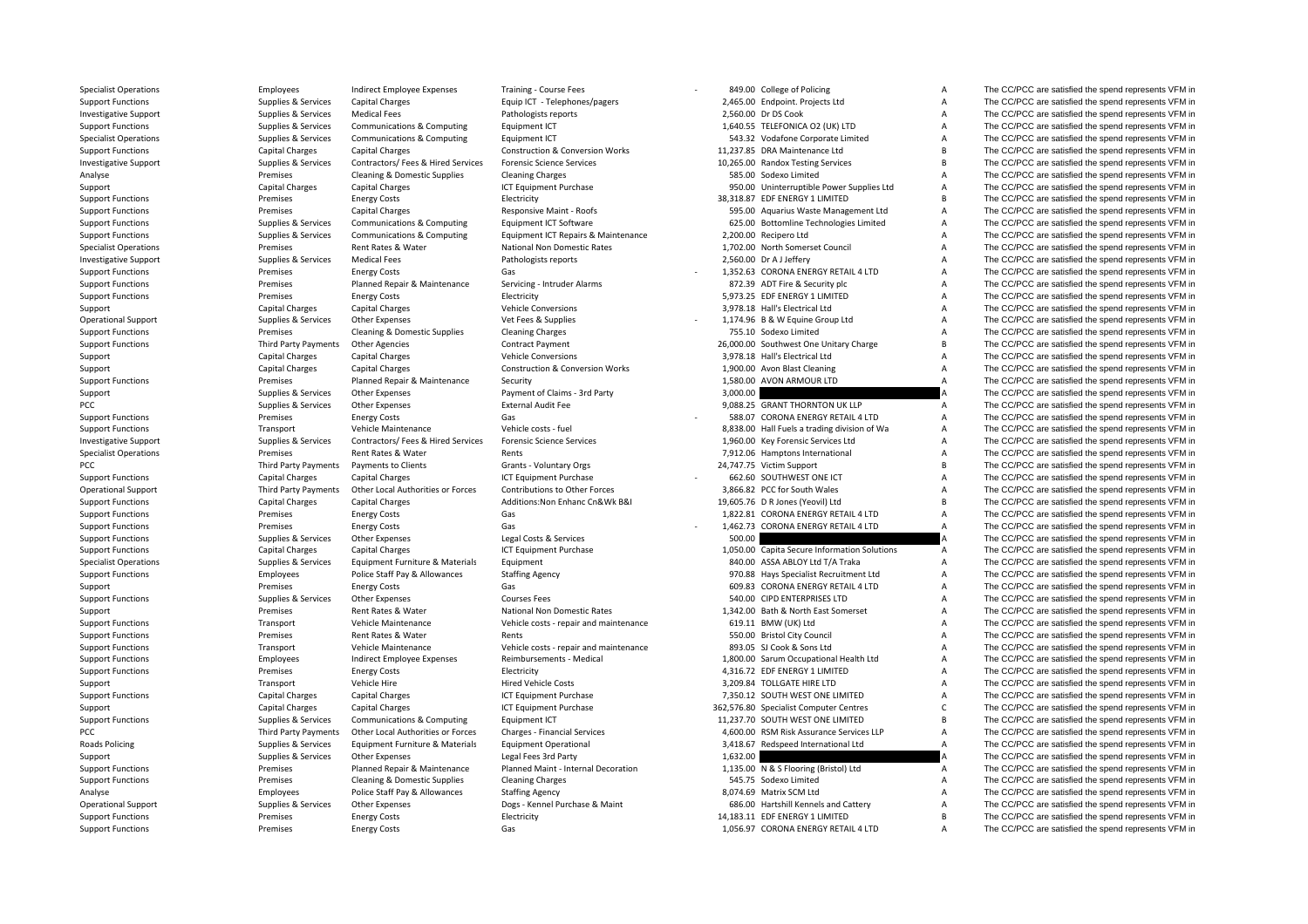**Roads Policing Roads Policing Roads Policing** Criminal Justice

Support Functions **Premises** Cleaning & Domestic Supplies Cleaning Charges 2008 and the Supplies Cleaning Charges Cleaning Charges Cleaning Charges 1,919.39 Sodexo Limited A The CC/PCC are satisfied the spend represents VF

|          | 1,919.39 Sodexo Limited                                                  |
|----------|--------------------------------------------------------------------------|
|          | 4,000.00 Meltwater (UK) Ltd                                              |
|          | 1,590.04 GOODYEAR DUNLOP TYRES UK LTD                                    |
|          | 8,747.00 Taunton Deane Borough Council                                   |
|          | 1,313.27 CORONA ENERGY RETAIL 4 LTD                                      |
| 6,930.50 |                                                                          |
|          | 514.34 DRA Maintenance Ltd                                               |
|          | 609.21 Vodafone Corporate Limited                                        |
|          | 500.00 KINGS PLASTICS LTD                                                |
| 660.00   |                                                                          |
|          | 3,978.18 Hall's Electrical Ltd                                           |
|          | 3,604.17 The Trouville Hotel                                             |
|          | 6,759.00 North Somerset Council                                          |
|          | 7,299.48 PCC for South Wales                                             |
|          | 8,304.00 DRA Maintenance Ltd                                             |
|          | 5,721.05 Public Works Loan Board                                         |
|          | 621.06 SOFTWARE BOX LTD                                                  |
|          | 8,972.50 North Somerset Council                                          |
|          | 3,978.18 Hall's Electrical Ltd                                           |
|          | 2,258.84 CORONA ENERGY RETAIL 4 LTD                                      |
| 600.00   |                                                                          |
|          | 2,500.00 CTR (Europe) Ltd                                                |
|          | 2,543.75 Firebrand Training Ltd                                          |
|          | 6,551.88 SOUTH WEST ONE LIMITED                                          |
|          | 1,800.00 Sarum Occupational Health Ltd<br>1,887.50 ORCHID CELLMARK LTD   |
|          | 3,181.17 PCC for South Wales                                             |
|          | 650.00 Alere Toxicology PLC                                              |
|          | 9,833.00 North Somerset Council                                          |
|          | 1,168.00 Mendip District Council                                         |
|          | 3,175.14 CORONA ENERGY RETAIL 4 LTD                                      |
|          |                                                                          |
|          | 1,541.00 West Somerset Council Rates/Council                             |
|          |                                                                          |
| 646.75   | 5,872.99 Integral UK Ltd                                                 |
|          |                                                                          |
|          | 1,050.00 Solar Valley Electrical Limited<br>573.32 TELE-TRAFFIC (UK) LTD |
|          | 571.69 DRA Maintenance Ltd                                               |
| 950.00   |                                                                          |
| 1,410.00 |                                                                          |
|          | 3,978.18 Hall's Electrical Ltd                                           |
|          | 1,034.40 DC SMITH                                                        |
|          | 711.00 Blue Light Partnership                                            |
|          | 690.00 South West Mobile Crushing                                        |
|          | 820.84 Summervale Surgery                                                |
|          | 965.00 Western Driver Training                                           |
|          | 762.29 Bristol Wessex Billing Service Ltd                                |
|          | 3,306.00 TELEFONICA O2 (UK) LTD                                          |
|          | 513.20 SCOT GROUP LTD                                                    |
|          | 2,400.00 PCC for Devon & Cornwall                                        |
|          | 520.00 JB Lift Consultants Ltd                                           |
|          | 1,367.00 South Gloucestershire                                           |
|          | 4,130.00 Altia Solutions Ltd                                             |
|          | 4,669.20 PCC for Gloucestershire                                         |
|          | 1,187.00 National Crime Agency                                           |
|          | 3,015.37 Kendall Kingscott Ltd                                           |
|          | 9,232.00 Accounting Officer Home Office                                  |
|          | 1,590.00 CABOT THERMALS LIMITED                                          |
|          | 970.88 Hays Specialist Recruitment Ltd                                   |
|          | 4,856.63 Pitney Bowes Ltd                                                |
|          | 502.05 Royal Devon and Exeter NHS Foundati<br>7,448.68 BMW (UK) Ltd      |

Support Functions Supplies Services Faulty Publications Publications including books 4,000.00 Meltwater (UK) Ltd A The CC/PCC are satisfied the spend represents VFM in Support Functions Transport Vehicle Maintenance Vehicle costs ‐ tyres and tubes 1,590.04 GOODYEAR DUNLOP TYRES UK LTD A The CC/PCC are satisfied the spend represents VFM in Support Functions Premises Rent Rates & Water National Non Domestic Rates 8,747.00 Taunton Deane Borough Council A The CC/PCC are satisfied the spend represents VFM in Support Functions Support Energy Costs Energy Costs Cas Cas Cases Cases Cases Cases Cases Cases Cases Cases Cases Cases Cases Cases Cases Cases Cases Cases Cases Cases Cases Cases Cases Cases Cases Cases Cases Cases Cases Specialist Operations Supplies & Services Foujoment Furniture & Materials Foujoment Company Functions and the Services Equipment Furniture & Materials Foujoment Functions and the Services Foujoment Function of Services and Support Functions Support Functions Premises Unplanned Repair & Maintenance Responsive Maint • Electrical 514.34 DRA Maintenance Ltd A The CC/PCC are satisfied the spend represents VFM in Support Functions Support A The CC Specialist Operations Supplies & Services Communications & Computing Equipment ICT 609.21 Vodafone Corporate Limited A The CC/PCC are satisfied the spend represents VFM in Support Functions Supplies & Services Equipment Furniture & Materials Equipment ‐ Consumables 500.00 KINGS PLASTICS LTD A The CC/PCC are satisfied the spend represents VFM in Support Supplies & Services Other Expenses Support Legal Costs & Services Capital Costs & Services Capital Charges Capital Charges Capital Charges Capital Charges Capital Charges Conta Charges Vehicle Conversions Support 3 Support Capital Charges Capital Charges Vehicle Conversions Vehicle Conversions 3,978.18 Hall's Electrical Ltd A The CC/PCC are satisfied the spend represents VFM in Specialist Operations Supplies Services Subsistence Subsistence Accommodation Accommodation 3,604.17 The Trouville Hotel A The CC/PCC are satisfied the spend represents VFM in Specialist Operations and The CC/PCC are satis Premises Rent Rates & Water National Non Domestic Rates 6,759.00 North Somerset Council A The CC/PCC are satisfied the spend represents VFM in Support Third Party Payments Other Local Authorities or Forces Contributions to Other Forces 7,299.48 PCC for South Wales A The CC/PCC are satisfied the spend represents VFM in Support Functions Capital Charges Capital Charges Capital Charges Construction & Conversion Works 8,304.00 DRA Maintenance Ltd A The CC/PCC are satisfied the spend represents VFM in Analyse Capital Charges Capital Charges Analyse Capital Financing External Interest Debt Charges - Interest 25,721.05 Public Works Loan Board B The CC/PCC are satisfied the spend represents VFM in Support Functions Supplies A Services Capital Charges Support Comment ICT Software Capital Charges Equipment ICT Software Capital Charges Equipment ICT Software 621.06 SOFTWARE BOX LTD A The CC/PCC are satisfied the spend Investigations Third Party Payments Other Local Authorities or Forces Agency Payments - OLAs 8,972.50 North Somerset Council A The CC/PCC are satisfied the spend represents VFM in Support Capital Charges Capital Charges Vehicle Conversions Vehicle Conversions 3,978.18 Hall's Electrical Ltd A The CC/PCC are satisfied the spend represents VFM in Support Functions Support Functions Premises Energy Costs Gas Costs Gas 2,258.84 CORONA ENERGY RETAIL 4 LTD A The CC/PCC are satisfied the spend represents VFM in Support Functions Supplies & Services Other Expenses Costs Support Functions Supplies & Services Other Expenses Cost Of Appeals Cost Of Appeals 600.00 A The CC/PCC are satisfied the spend represents VFM in Support Functions Supplies & Services Communications & Computing Equipment ICT 2,500.00 CTR (Europe) Ltd A The CC/PCC are satisfied the spend represents VFM in Specialist Operations Supplies & Services Capital Charges Courses Fees Courses Fees 2,543.75 Firebrand Training Ltd A The CC/PCC are satisfied the spend represents VFM in Support Functions Capital Charges Capital Charges ICT Equipment Purchase 6,551.88 SOUTH WEST ONE LIMITED A The CC/PCC are satisfied the spend represents VFM in Support Functions The CC/PCC are satisfied the spend represents VFM in Employees Indirect Employee Expenses Reimbursements - Medical 1,800.00 Sarum Occupational Health Ltd A The CC/PCC are satisfied the spend represents VF Investigative Support Support Support Support Support Services Contractors/ Fees & Hired Services Forensic Science Services 1,887.50 ORCHID CELLMARK LTD A The CC/PCC are satisfied the spend represents VFM in Support Third Party Payments Other Local Authorities or Forces Contributions to Other Forces 3,181.17 PCC for South Wales A The CC/PCC are satisfied the spend represents VFM in Support The CO/PCC are satisfied the spend re Support Functions Supplies & Services Contractors/ Fees & Hired Services Forensic Science Services 650.00 Alere Toxicology PLC A The CC/PCC are satisfied the spend represents VFM in Support Functions Premises Rent Rates & Water National Non Domestic Rates 29,833.00 North Somerset Council B The CC/PCC are satisfied the spend represents VFM in Support Functions Premises Rent Rates & Water National Non Domestic Rates 1,168.00 Mendip District Council A The CC/PCC are satisfied the spend represents VFM in Support Functions energy Costs Energy Costs Gas Gas Cases Cases Cases Cases Cases Cases Cases Cases Cases Cases Cases Cases Cases Cases Cases Cases Cases Cases Cases Cases Cases Cases Cases Cases Cases Cases Cases Cases Ca Support Functions Support Functions Premises Rent Rates & Water National Non Domestic Rates 1,541.00 West Somerset Council Rates/Council A The CC/PCC are satisfied the spend represents VFM in Support Functions Premises Pla Support Functions Premises Premises Planned Repair & Maintenance Planned Maint ‐ Fxternal Painting 646.75 646.75 A The CC/PCC are satisfied the spend represents VFM in Support Functions Premises Premises Planned Repair & Maintenance Repairs & Maint General 35,872.99 Integral UK Ltd B The CC/PCC are satisfied the spend represents VFM in Support Functions Premises Premises Planned Repair & Maintenance Planned Maint - Electrical 1,050.00 Solar Valley Electrical Limited A The CC/PCC are satisfied the spend represents VFM in Policing Supplies & Services Equipment Furniture & Materials Equipment Operational 573.32 TELE‐TRAFFIC (UK) LTD A The CC/PCC are satisfied the spend represents VFM in Support Functions Premises Premises Unplanned Repair & Maintenance Responsive Maint – Ext Works 571.69 DRA Maintenance Ltd A The CC/PCC are satisfied the spend represents VFM in Specialist Operations Supplies & Services Eq Specialist Operations Supplies & Services Equipment Furniture & Materials Equipment Operational 950.00 950.00 A The CC/PCC are satisfied the spend represents VFM in Support Functions Supplies & Services Communications & Computing Equipment ICT Repairs & Maintenance 1,410.00 A The CC/PCC are satisfied the spend represents VFM in Support Capital Charges Capital Charges Vehicle Conversions Vehicle Conversions 3,978.18 Hall's Electrical Ltd A The CC/PCC are satisfied the spend represents VFM in Conversions Support Capital Charges Capital Charges Vehi Operational Support Supplies & Services Capital Charges Horses - Forage Horses - Forage 1,034.40 DC SMITH A The CC/PCC are satisfied the spend represents VFM in Support Functions Premises Planned Repair & Maintenance Alterations to Buildings 711.00 Blue Light Partnership A The CC/PCC are satisfied the spend represents VFM in Support Functions Capital Charges Capital Charges Construction & Conversion Works 690.00 South West Mobile Crushing A The CC/PCC are satisfied the spend represents VFM in Support Premises Rent Rates & Water Rents Rents Rents Rents 820.84 Summervale Surgery A The CC/PCC are satisfied the spend represents VFM in Support Functions Capital Charges Capital Charges Capital Charges Additions:Non Enhancing Fees 965.00 Western Driver Training A The CC/PCC are satisfied the spend represents VFM in Support Premises Rent Rates & Water Water Charges/Sewerages 762.29 Bristol Wessex Billing Service Ltd A The CC/PCC are satisfied the spend represents VFM in Support Functions Supplies & Services Communications & Computing Equipment ICT 3,306.00 TELEFONICA O2 (UK) LTD A The CC/PCC are satisfied the spend represents VFM in Support Transport Vehicle Hire Hired Vehicle Costs 513.20 SCOT GROUP LTD A The CC/PCC are satisfied the spend represents VFM in Policing Supplies & Services Other Expenses Courses Fees Courses Fees 2,400.00 PCC for Devon & Cornwall A The CC/PCC are satisfied the spend represents VFM in Premises Person and Repair & Maintenance Servicing Lifts Suppli Support Functions **Premises** Planned Repair & Maintenance Servicing – Lifts 520.00 JB Lift Consultants Ltd A The CC/PCC are satisfied the spend represents VFM in Support Functions examples Premises Rent Rates & Water National Non Domestic Rates 1,367.00 South Gloucestershire A The CC/PCC are satisfied the spend represents VFM in Specialist Operations Supplies & Services Communications & Computing Equipment ICT Software 4,130.00 Altia Solutions Ltd A The CC/PCC are satisfied the spend represents VFM in Supplies & Services Contractors/ Fees & Hired Support Functions Supplies & Services Contractors/ Fees & Hired Services Fees & Hired 4,669.20 PCC for Gloucestershire A The CC/PCC are satisfied the spend represents VFM in Specialist Operations Supplies & Services Other Expenses Courses Fees Courses Fees 1,187.00 National Crime Agency A The CC/PCC are satisfied the spend represents VFM in Support Functions Capital Charges Capital Charges Capital Charges Additions:Non Enhancing Fees 33,015.37 Kendall Kingscott Ltd B The CC/PCC are satisfied the spend represents VFM in Supplies & Services Communications & Com Support Functions Supplies Supplies & Services Communications & Computing Equipment ICT Repairs & Maintenance 69,232.00 Accounting Officer Home Office C The CC/PCC are satisfied the spend represents VFM in Support Repairs Support Functions Premises Premises Unplanned Repair & Maintenance Asbestos - General 1,590.00 CABOT THERMALS LIMITED A The CC/PCC are satisfied the spend represents VFM in Support Functions Employees Police Staff Pay & Allowances Staffing Agency 970.88 Hays Specialist Recruitment Ltd A The CC/PCC are satisfied the spend represents VFM in Policing Supplies & Services Printing Stationery & Office Exp Stationery Stationery Stationery and Experime the Manuscules A The CC/PCC are satisfied the spend represents VFM in Supplies & Services Clothing Uniforms & Laun Arrangements Supplies & Services Clothing Uniforms & Laundry Laundry & Dry Cleaning 502.05 Royal Devon and Exeter NHS Foundati A The CC/PCC are satisfied the spend represents VFM in Support Support Capital Charges Capital Charges Capital Charges Vehicles Purchase Vehicles Purchase 37,448.68 BMW (UK) Ltd B The CC/PCC are satisfied the spend represents VFM in Support Functions Support Capital Charges Ca Support Functions Supplies & Services Capital Charges Equip ICT - Telephones/pagers 2,465.00 Endpoint. Projects Ltd A The CC/PCC are satisfied the spend represents VFM in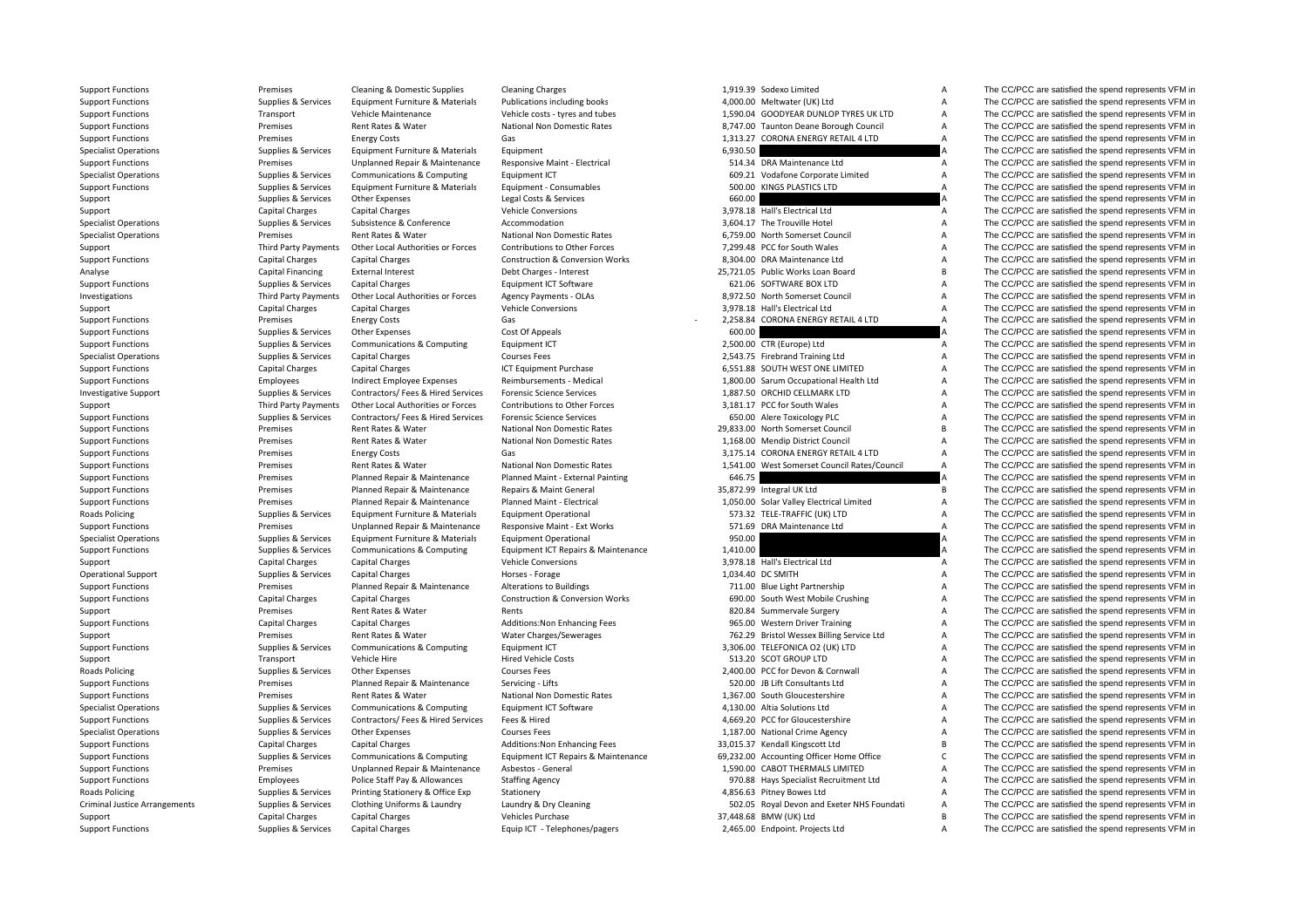**Roads Policing** 

Investigative Support Support Support Support Support Support Support Support Support Support Support Support Support Support Support Support Support Support Support Support Support Support Support Support Support Support

Analyse Capital Financing Minimum Revenue Provision Debt Charges - Principal 28,602.75 Salix Finance Ltd B The CC/PCC are satisfied the spend represents VFM in Support Functions Premises Waste Disposal – Premises Waste Disposal – Premises 633.75 SUEZ Recycling and Recovery UK Ltd A The CC/PCC are satisfied the spend represents VFM in Support Functions Supplies & Services Communications & Computing Faultiment ICT Software 39,950.00 INSIGHT DIRECT (UK) LTD B The CC/PCC are satisfied the spend represents VFM in Support Functions Transport Vehicle Maintenance Vehicle costs - tyres and tubes 612.40 GOODYEAR DUNLOP TYRES UK LTD A The CC/PCC are satisfied the spend represents VFM in Support Functions Supplies & Services Contractors/ Fees & Hired Services Professional Fees 1,466.20 CRADDY Pitchers Ltd A The CC/PCC are satisfied the spend represents VFM in Support Functions The CC/PCC are satisfied the spend represents VFM in energy Costs Gas Gas CORONA ENERGY RETAIL 4 LTD A The CC/PCC are satisfied the spend represents VFM in Support Capital Charges Capital Charges Capital Charges ICT Equipment Purchase 1,006.32 Specialist Computer Centres A The CC/PCC are satisfied the spend represents VFM in Support Centres A The CC/PCC are satisfied the spen Support Functions Transport Vehicle Maintenance Vehicle costs - tyres and tubes 656.00 BATHWICK TYRES LTD A The CC/PCC are satisfied the spend represents VFM in Support Functions Transport Vehicle Maintenance Vehicle costs – tyres and tubes 727.58 GOODYEAR DUNLOP TYRES UK LTD A The CC/PCC are satisfied the spend represents VFM in Support Transport Vehicle Uniforms & Services Cloth Support Functions Supplies & Services Clothing Uniforms & Laundry Clothing & Uniforms - Issues 1,289.64 PCC for Gloucestershire A The CC/PCC are satisfied the spend represents VFM in Specialist Operations Supplies Services Other Expenses Courses Fees Courses Fees 1,187.00 National Crime Agency A The CC/PCC are satisfied the spend represents VFM in Supplies & Services Planned Repair & Maintenance Servic Support Functions Premises Planned Repair & Maintenance Servicing ‐ Mechanical Plant 6,587.29 Integral UK Ltd A The CC/PCC are satisfied the spend represents VFM in Specialist Operations **Premises** Planned Repair & Maintenance Premises Costs 903.79 ADT Fire & Security plc A The CC/PCC are satisfied the spend represents VFM in Support Functions Supplies Supplies & Services Communications & Computing Telephone Calls 1,900.92 Vodafone 1,900.92 Vodafone A The CC/PCC are satisfied the spend represents VFM in Investigative Support The A The CC/PCC ar Investigative Support Support Support Support Support Support Services Capital Charges Forensic Science Services 8,007.00 ENVIRONMENTAL SCIENTIFICS GROUP LTD A The CC/PCC are satisfied the spend represents VFM in Specialist Operations Supplies & Services Communications & Computing Telephone Calls 719.40 Vodafone Corporate Limited A The CC/PCC are satisfied the spend represents VFM in Operational Support Supplies & Services Other Expenses Dogs ‐ Kennel Purchase & Maint 790.00 Abbots Leigh Boarding Kennels A The CC/PCC are satisfied the spend represents VFM in Investigative Support Support Support Support Support Other Expenses Courses Fees Courses Fees 1,575.00 7Safe Limited A The CC/PCC are satisfied the spend represents VFM in Support Functions Supplies & Services Clothing Uniforms & Laundry Laundry & Dry Cleaning 981.00 Royal Devon and Exeter NHS Foundati A The CC/PCC are satisfied the spend represents VFM in Support Functions The CC/PCC are satisfied the spend represents VFM in Premises Rent Rates & Water National Non Domestic Rates 7,455.00 Bristol City Council A The CC/PCC are satisfied the spend represents VFM in Specialist Operations **Energy Costs** Energy Costs Electricity Electricity 1,356.67 PCC for Gloucestershire A The CC/PCC are satisfied the spend represents VFM in Analyse Supplies Services Other Expenses Maintenance of dogs/cats 775.00 Overhill Kennels & Exports A The CC/PCC are satisfied the spend represents VFM in Satisfied the spend represents VFM in Satisfied the spend represent Specialist Operations Employees Police Staff Pay & Allowances Police - Basic Pay / NI / Pension 51,383.35 PCC for Wiltshire C The CC/PCC are satisfied the spend represents VFM in Investigations Supplies & Services Medical Fees Doctors - charges for statements 3,635.00 Dr Neil Daniel Lloyd‐Jones A The CC/PCC are satisfied the spend represents VFM in Analyse Capital Financing External Interest Servic Analyse Capital Financing External Interest Debt Charges - Interest 17,857.89 Public Works Loan Board B The CC/PCC are satisfied the spend represents VFM in Support Functions Supplies Services Equipment Furniture & Materials Equipment Equipment Equipment Equipment Equipment Equipment Equipment CT Hardware Purch 1,880.04 Trojan A The CC/PCC are satisfied the spend represents VF Support Functions Supplies & Services Communications & Computing Faultiment ICT Hardware Purch 12,516.00 Unify B The CC/PCC are satisfied the spend represents VFM in Support Capital Charges Capital Charges Construction & Conversion Works 268.137.64 MIDAS CONSTRUCTION LTD C The CC/PCC are satisfied the spend represents VFM in Support Functions Premises Rent Rates & Water Rents Rents Rents Rents 8,250.00 Cattrell Associates Limited A The CC/PCC are satisfied the spend represents VFM in Investigative Support Support Supplies & Services Contractors/ Fees & Hired Services Forensic Science Services - 2,187.00 ORCHID CELLMARK LTD A The CC/PCC are satisfied the spend represents VFM in Support Functions Transport Vehicle Maintenance Vehicle costs ‐ repair and maintenance 563.20 City West Commercials Ltd A The CC/PCC are satisfied the spend represents VFM in Support Functions The CC/PCC are satisfied the spend represents VFM in Premises Rent Rates & Water Landlords Service Charge 922.43 FMS LTD CABOT PARK SERVICE CHARGE A The CC/PCC are satisfied the spend represents VFM in Support Functions Supplies & Services Contractors/ Fees & Hired Services Fees & Hired 2,000.00 Mendip Media Group Ltd A The CC/PCC are satisfied the spend represents VFM in Support Functions Supplies & Services Communications & Computing Equipment ICT Repairs & Maintenance 850.00 850.00 A The CC/PCC are satisfied the spend represents VFM in Support Functions Supplies & Services Communications & Computing Equipment ICT Repairs & Maintenance 11,950.00 CIVICA UK LTD B The CC/PCC are satisfied the spend represents VFM in Support Premises Rent Rates & Water National Non Domestic Rates 1,566.00 Bath & North East Somerset A The CC/PCC are satisfied the spend represents VFM in Support Premises Support Premises Rent Rates & Water National Non D Support Functions Supplies & Services Contractors/ Fees & Hired Services Fees & Hired 765.00 CYCLESCHEME LTD A The CC/PCC are satisfied the spend represents VFM in Support Functions Third Party Payments Other Agencies Contract Payment Contract Payment 782.65 SOUTHWEST ONE A The CC/PCC are satisfied the spend represents VFM in Support Functions Tremises Capital Charges Alterations Alterations to Buildings 2,517.00 DRA Maintenance Ltd A The CC/PCC are satisfied the spend represents VFM in Support Functions Support Functions Support Support CT (Su Support Functions Supplies & Services Communications & Computing Faulthouse Equipment ICT 1,610.00 EE Limited A The CC/PCC are satisfied the spend represents VFM in Support Functions Premises Energy Costs Energy Costs Electricity Electricity 2,264.26 British Gas Business (Electricity A The CC/PCC are satisfied the spend represents VFM in Support Third Party Payments Other Local Authorities or Forces Contributions to Other Forces 6,415.00 PCC for Wiltshire A The CC/PCC are satisfied the spend represents VFM in Support Functions Employees Police Staff Pay & Allowances Staffing Agency Staffing Agency 970.88 Hays Specialist Recruitment Ltd A The CC/PCC are satisfied the spend represents VFM in Courses Courses Courses Fees Courses F Operational Support Supplies & Services Other Expenses Courses Fees 700.00 PCC for Dyfed-Powys A The CC/PCC are satisfied the spend represents VFM in Operational Support Supplies & Services Other Expenses Dogs - Kennel Purchase & Maint 992.44 Latchets Kennels Ltd A The CC/PCC are satisfied the spend represents VFM in Support Functions Premises Premises Rent Rates & Water National Non Domestic Rates 3,057.00 South Gloucestershire A The CC/PCC are satisfied the spend represents VFM in Specialist Operations Supplies & Services Capital Charges Professional Fees 675.00 FCO Services A The CC/PCC are satisfied the spend represents VFM in Support Capital Charges Capital Charges Capital Charges Construction & Conversion Works 222,999.95 MIDAS CONSTRUCTION LTD C The CC/PCC are satisfied the spend represents VFM in Reads Policing Construction & Conversion Work Policing Supplies & Services Printing Stationery & Office Exp Stationery 894.40 PCF PRINT MANAGEMENT LTD A The CC/PCC are satisfied the spend represents VFM in Support Functions The CC/PCC are satisfied the spend represents VFM in energy Costs Gas Gas CORONA ENERGY RETAIL 4 LTD A The CC/PCC are satisfied the spend represents VFM in Specialist Operations Capital Charges Capital Charges Additions:Non Enhancing Fees 6,798.00 Services Design Solution Ltd A The CC/PCC are satisfied the spend represents VFM in Support Functions energy Costs Functions Premises Energy Costs Gas Gas CORONA ENERGY RETAIL 4 LTD A The CC/PCC are satisfied the spend represents VFM in Support Capital Charges Capital Charges Vehicles Purchase Vehicles Purchase 6,346.12 BMW (UK) Ltd A The CC/PCC are satisfied the spend represents VFM in Support Premises Rent Rates & Water Rents Rents Rents Rents Rents 8,000.00 Bath & North East Somerset Council A The CC/PCC are satisfied the spend represents VFM in Support Functions Support Functions Premises Premises Planned Repair & Maintenance Alterations Alterations and tubes<br>
Support Functions Support Transport VEM in Vehicle Maintenance Vehicle Cost of Vehicle Cost at tyres and Support Functions Transport Vehicle Maintenance Vehicle costs ‐ tyres and tubes 666.00 BATHWICK TYRES LTD A The CC/PCC are satisfied the spend represents VFM in Support Functions Capital Charges Capital Charges Construction & Conversion Works 1,958.80 Solar Valley Flectrical Limited A The CC/PCC are satisfied the spend represents VFM in Support Functions Transport Vehicle Maintenance Vehicle costs ‐ repair and maintenance 765.17 BMW (UK) Ltd A The CC/PCC are satisfied the spend represents VFM in Support Capital Charges Capital Charges Capital Charges ICT Equipment Purchase 5,521.68 Softcat Limited A The CC/PCC are satisfied the spend represents VFM in Investigations Third Party Payments Other Local Authorities or Forces Agency Payments - OLAs 8,972.50 North Somerset Council A The CC/PCC are satisfied the spend represents VFM in Support Functions Capital Charges Capital Support Functions Capital Charges Capital Charges Capital Charges Furniture Purchase Furniture Purchase 971.00 FURNITURE@WORK LTD A The CC/PCC are satisfied the spend represents VFM in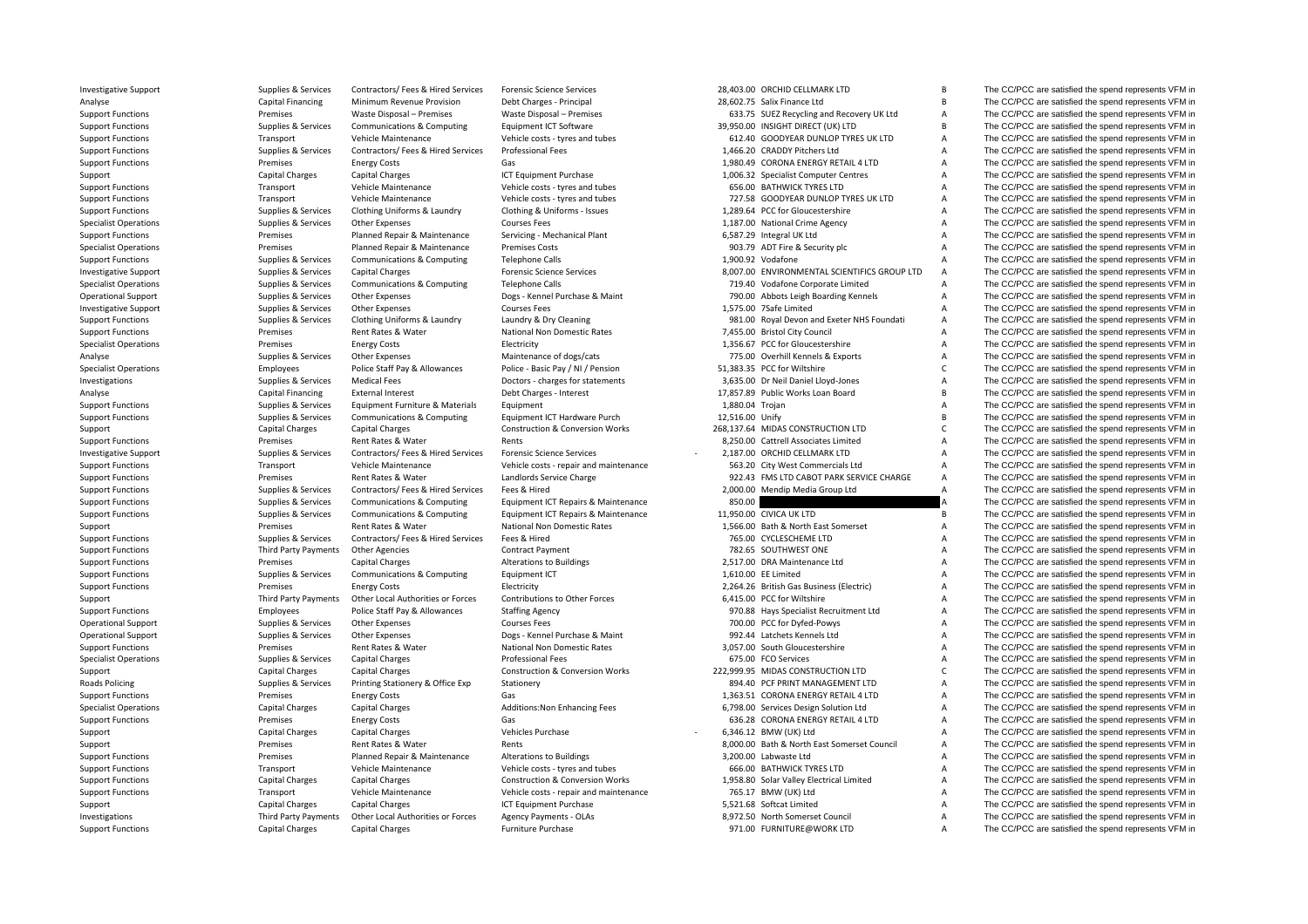**Roads Policing Roads Policing Roads Policing** PCC **Third** Criminal Justice**Roads Policing Local Policing** 

Investigative Support Support Support Support Support Support Support Support Support Support Support Support Support Support Support Support Support Support Support Support Support Support Support Support Support Support Support Supplies & Services Other Expenses Legal Costs & Services 880.00 880.00 A The CC/PCC are satisfied the spend represents VFM in Support Functions Capital Charges Capital Charges Capital Charges ICT Equipment Purchase 6,668.00 SOUTH WEST ONE LIMITED A The CC/PCC are satisfied the spend represents VFM in Investigative Support Support Support Support Support Support Services Contractors/ Fees & Hired Services Forensic Science Services of Services 571.74 Key Forensic Services Ltd A The CC/PCC are satisfied the spend represen Support Functions Transport Vehicle Allowances Travel fares Travel fares 652.66 Abigail Elizabeth Badger A The CC/PCC are satisfied the spend represents VFM in Support Functions Transport Capital Charges Vehicle costs - repair and maintenance 936.72 Dick Lovett Ltd A The CC/PCC are satisfied the spend represents VFM in Supplies & Services Equipment Furniture & Materials Equipment Operational Supplies Assessing Control of the CC/PCC are satisfied the spend represents VFM in Investigative Support Supplies & Services Contractors/ Fees & Hired Services Forensic Science Services 5,300.00 Randox Testing Services A The CC/PCC are satisfied the spend represents VFM in Support Functions Mater Rent Rates & Water National Non Domestic Rates 1,352.00 North Somerset Council A The CC/PCC are satisfied the spend represents VFM in Support Functions The CC/PCC are satisfied the spend represents VFM in Electricity Premises Electricity Electricity The CC/PCC are satisfied the spend represents VFM in Support Functions Capital Charges Capital Charges Capital Charges ICT Equipment Purchase 1,050,00 Capita Secure Information Solutions A The CC/PCC are satisfied the spend represents VFM in Investigative Support Supplies Supplies & Services Contractors/ Fees & Hired Services Forensic Science Services Support Science Services 5,217.52 Key Forensic Services Ltd A The CC/PCC are satisfied the spend represents VF Premises Rent Rates & Water Water Charges/Sewerages 3,101.11 Bristol Wessex Billing Service Ltd A The CC/PCC are satisfied the spend represents VFM in Support Functions Capital Charges Capital Charges Capital Charges Other Plant & Foulpment 584.00 T H White Ltd A The CC/PCC are satisfied the spend represents VFM in Support Functions Support Functions Premises Waste Disposal – Premises Waste Disposal – Premises Waste Disposal – Premises Waste Disposal – Premises 695.25 DRA Maintenance Ltd A The CC/PCC are satisfied the spend represent Support Functions Transport Vehicle Maintenance Vehicle costs - repair and maintenance 734.60 TrustFirstParts A The CC/PCC are satisfied the spend represents VFM in Support Functions Premises Energy Costs Energy Costs Electricity Electricity 1,887.00 British Gas Business (Electricity A The CC/PCC are satisfied the spend represents VFM in Specialist Operations The CC/PCC are satisfied the spend represents VFM in Police Staff Pay & Allowances Police - Basic Pay / NI/Pension 546,710.04 PCC for Devon & Cornwall C The CC/PCC are satisfied the spend represents V Supplies & Services Printing Stationery & Office Exp Postage State Supplies Supplies Supplies The CC/PCC are satisfied the spend represents VFM in Analyse Supplies & Services Other Expenses Maintenance of dogs/cats 775.00 Overhill Kennels & Exports A The CC/PCC are satisfied the spend represents VFM in Support Functions Supplies & Services Contractors/ Fees & Hired Services Professional Fees 533.95 CRADDY Pitchers Ltd A The CC/PCC are satisfied the spend represents VFM in Support Capital Charges Capital Charges Vehicle Conversions Vehicle Conversions 3,978.18 Hall's Electrical Ltd A The CC/PCC are satisfied the spend represents VFM in Support Functions Transport Vehicle Maintenance Vehicle costs - licences 3,116.00 Corporate Support HQ Imprest A The CC/PCC are satisfied the spend represents VFM in Support Capital Charges Capital Charges Vehicle Conversions 3,978.18 Hall's Electrical Ltd A The CC/PCC are satisfied the spend represents VFM in Specialist Operations Supplies & Services Communications & Computing Tel Enquiry Service 1,603.00 PCC for Devon & Cornwall A The CC/PCC are satisfied the spend represents VFM in Policing Supplies & Services Equipment Furniture & Materials Equipment Operational 5,250.00 Westcotec Ltd A The CC/PCC are satisfied the spend represents VFM in Support Functions Supplies & Services Clothing Uniforms & Laundry Clothing & Uniforms - non-stock 538.48 FIRMIN & SONS LTD A The CC/PCC are satisfied the spend represents VFM in Supplies & Services Clothing Uniforms & Laun A The CC/PCC are satisfied the spend represents VFM in Support Supplies & Services Contractors/ Fees & Hired Services Fees & Hired 3,709.75 Securitas Security Services (UK) Lt A The CC/PCC are satisfied the spend represents VFM in Support Capital Charges Capital Charges Vehicle Conversions Vehicle Conversions 3,978.18 Hall's Electrical Ltd A The CC/PCC are satisfied the spend represents VFM in Support Functions Support Employees Indirect Employee Expenses Direct Medical Intervention 550.00 Dr P Aylard A The CC/PCC are satisfied the spend represents VFM in Support Functions Premises Premises Planned Repair & Maintenance Repairs & Maint General 540.00 Really Wild Adventures A The CC/PCC are satisfied the spend represents VFM in Party Payments Payments to Clients Grants ‐ Voluntary Orgs 16,256.50 The Southmead Project B The CC/PCC are satisfied the spend represents VFM in Support Functions Transport Vehicle Maintenance Vehicle costs - repair and maintenance 907.08 WBC Automotive Limited A The CC/PCC are satisfied the spend represents VFM in Arrangements Supplies & Services Clothing Uniforms & Laundry Laundry & Dry Cleaning and States Content Cover 2013.20 Royal Devon and Exeter NHS Foundati A The CC/PCC are satisfied the spend represents VFM in Supplies & Ser Policing Supplies & Services Equipment Furniture & Materials Equipment Operational 573.32 TELE‐TRAFFIC (UK) LTD A The CC/PCC are satisfied the spend represents VFM in Support Functions Supplies & Services Contractors/ Fees & Hired Services Fees & Hired Services Fees & Hired 653.20 SMSR (Social & Market Strategic Res A The CC/PCC are satisfied the spend represents VFM in Support Function Support Functions Premises Energy Costs Electricity 618.35 British Gas Business (Electric) A The CC/PCC are satisfied the spend represents VFM in Support Capital Charges Capital Charges Capital Charges ICT Equipment Purchase 762.52 INSIGHT DIRECT (UK) LTD A The CC/PCC are satisfied the spend represents VFM in Support Functions Transport Transport Vehicle Maintenance Vehicle costs ‐ fuel 27,405.60 Arval UK Ltd B The CC/PCC are satisfied the spend represents VFM in Support Transport Vehicle costs fuel Vehicle costs – fuel 27,405. Support Functions Supplies & Services Contractors/ Fees & Hired Services Professional Fees 895.00 ANTHONY BROOKES SURVEYS LTD A The CC/PCC are satisfied the spend represents VFM in Support Functions Premises Cleaning & Domestic Supplies Cleaning Charges Cleaning Charges Cleaning Charges Cleaning Charges Cleaning Charges Cleaning Charges Cleaning Charges Cleaning Charges Cleaning Charges Cleaning Char Support Functions **Examples** Premises Rent Rates & Water Rents Rents Rents 2,951.48 Glidefern Property Management Ltd A The CC/PCC are satisfied the spend represents VFM in Analyse Collections Employees Police Staff Pay & Allowances Staffing Agency and the Statism and the Statism and Support A The CC/PCC are satisfied the spend represents VFM in Support Functions Premises Rent Rates & Water N Support Functions Premises Rent Rates & Water National Non Domestic Rates 11,729.00 North Somerset Council B The CC/PCC are satisfied the spend represents VFM in Support Functions **Examples** Premises Rent Rates & Water Rents Rents Rents Rents Rents Rents Rent Rates and Rent A The CC/PCC are satisfied the spend represents VFM in Specialist Operations **Specialist Operations** Premises Rent Rates & Water Rents Rents Rents Rents Rents Rents Rent Rates & Water Rents Rent Rents Rents Rents Rent Rents Rent Rents Rent Rents Rent Rents Rent Rent Rent Rent Support Functions Premises Rent Rates & Water Rents Rents Rents Rents 1,093.00 Bristol City Council A The CC/PCC are satisfied the spend represents VFM in Investigative Support Support Support Support Supporters Communications & Computing Equipment ICT Repairs & Maintenance 950.00 Specialist Computer Centres A The CC/PCC are satisfied the spend represents VFM in Support Premises Rent Rates & Water National Non Domestic Rates 26,590.00 Bristol City Council B The CC/PCC are satisfied the spend represents VFM in Support Functions Capital Charges Capital Charges Capital Charges Capital Charges Capital Charges Capital Charges Capita Cequipment Purchase 2,100.00 Capita Secure Information Solutions A The CC/PCC are satisfied the spend Support Functions Supplies & Services Printing Stationery & Office Exp Postage Postage 770.52 PURCHASE POWER A The CC/PCC are satisfied the spend represents VFM in Specialist Operations Supplies & Services Equipment Furnit Specialist Operations Supplies & Services Equipment Furniture & Materials Equipment Current Current 2,122.68 A The CC/PCC are satisfied the spend represents VFM in Support Functions Employees Police Staff Overtime Police Staff - Overtime Police Staff - Overtime 825.00 Hall's Electrical Ltd A The CC/PCC are satisfied the spend represents VFM in Support Functions Transport Vehicle Maintenance Vehicle costs - fuel 16,473.15 Hall Fuels a trading division of Wa B The CC/PCC are satisfied the spend represents VFM in Support Functions Support Functions Support Controller Rents Rents Rents Rents Rents Are a Support Functions A The CC/PCC are satisfied the spend represents VFM in a material of the Support Function of the Support Parking Policing Supplies & Services Equipment Furniture & Materials Equipment 916.00 SOLON SECURITY LTD A The CC/PCC are satisfied the spend represents VFM in Specialist Operations Employees Indirect Employee Expenses Training - Course Fees 1,749.00 College of Policing A The CC/PCC are satisfied the spend represents VFM in Support Functions Supplies & Services Communications & Computing Equipment ICT Repairs & Maintenance 30,898.00 SAADIAN TECHNOLOGIES LTD B The CC/PCC are satisfied the spend represents VFM in Support Functions **Premises** Planned Repair & Maintenance Alterations to Buildings 546.00 Artworks Solutions Ltd A The CC/PCC are satisfied the spend represents VFM in Support Functions Supplies & Services Contractors/ Fees & Hired Services Professional Fees 2,890.00 Buro Happold Ltd 2,890.00 Buro Happold Ltd A The CC/PCC are satisfied the spend represents VFM in Support Functions Premis Support Functions Premises Rent Rates & Water Water Charges/Sewerages 1,452.32 Bristol Wessex Billing Service Ltd A The CC/PCC are satisfied the spend represents VFM in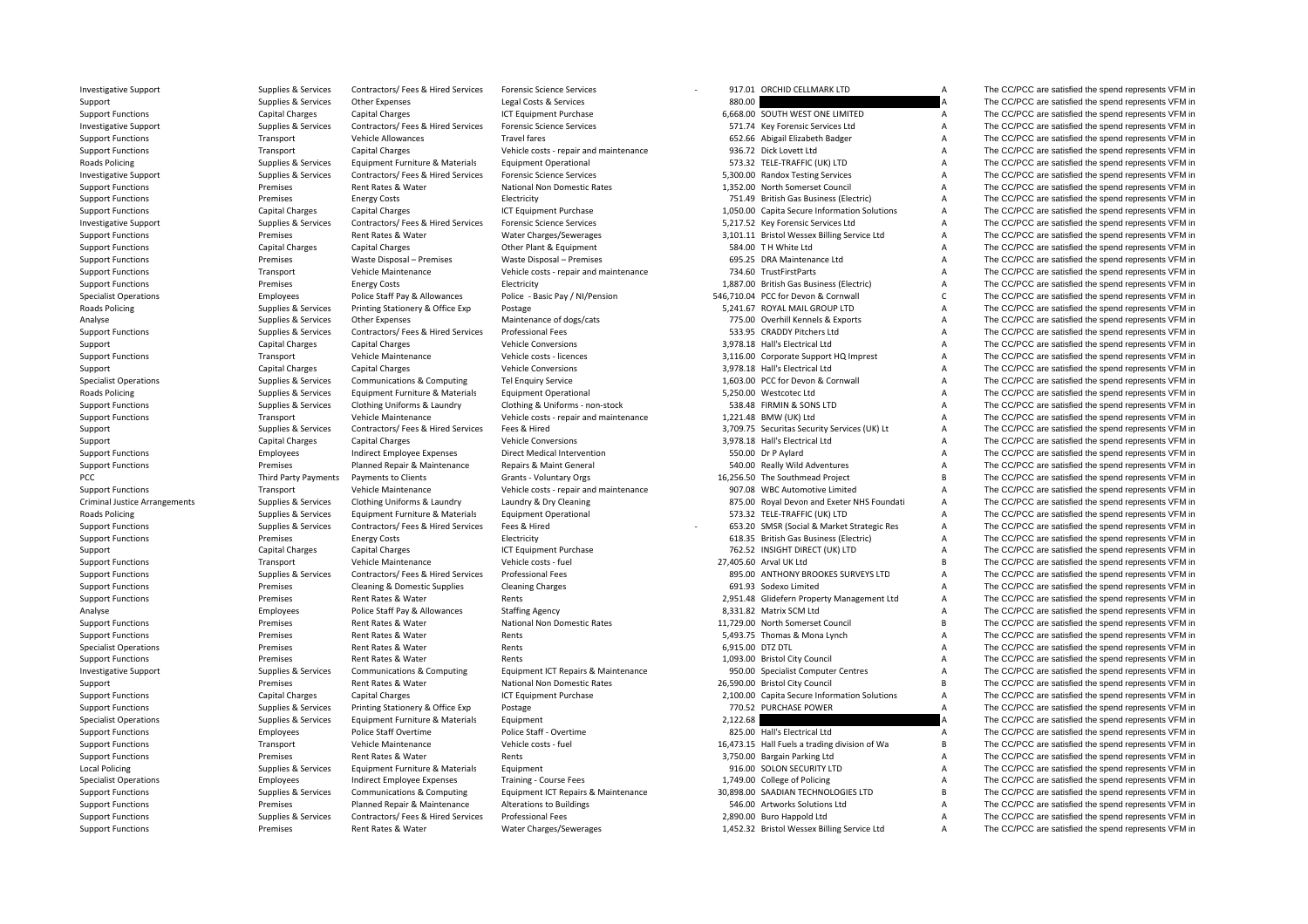**Roads Policing Roads Policing Roads Policing Roads Policing** 

Support Functions Capital Charges Capital Charges Capital Charges ICT Equipment Purchase 5,250.00 Capita Secure Information Solutions A The CC/PCC are satisfied the spend represents VFM in

 Policing Supplies & Services Equipment Furniture & Materials Equipment Operational 573.32 TELE‐TRAFFIC (UK) LTD A The CC/PCC are satisfied the spend represents VFM in Policing Supplies & Services Equipment Furniture & Materials Equipment Operational 573.32 TELE‐TRAFFIC (UK) LTD A The CC/PCC are satisfied the spend represents VFM in Specialist Operations Supplies & Services Capital Charges Equipment Equipment 1,510.00 Everything Branded A The CC/PCC are satisfied the spend represents VFM in Support Functions Supplies & Services Other Expenses Cost Of Appeals Cost Of Appeals 1,162.50 A The CC/PCC are satisfied the spend represents VFM in Support Employees Support Employee Expenses Training - Course Fees 2,820.00 College of Policing A The CC/PCC are satisfied the spend represents VFM in Support Functions Transport Vehicle Maintenance Vehicle costs - tyres and tubes 858.00 GOODYEAR DUNLOP TYRES UK LTD A The CC/PCC are satisfied the spend represents VFM in Support Capital Charges Capital Charges Capital Charges Capital Charges ICT Equipment Purchase 1000 and the manage 4,240.00 Uninterruptible Power Supplies Ltd A The CC/PCC are satisfied the spend represents VFM in Support Support Functions Transport Vehicle Maintenance Vehicle costs - repair and maintenance 532.00 CASTROL (UK) LTD A The CC/PCC are satisfied the spend represents VFM in Support Vehicle Costs - repair and maintenance 532.00 CA Support Functions Supplies Services Contractors/ Fees & Hired Services Professional Fees Professional Fees and Exercise 1,200.00 Kendall Kingscott Ltd A The CC/PCC are satisfied the spend represents VFM in Support A The CC Support Capital Charges Capital Charges Additions:Non Enhanc Cn&Wk B&I 8,395.00 Solar Valley Flectrical Limited A The CC/PCC are satisfied the spend represents VFM in Support Functions Supplies Americas Supplies & Services Cher Expenses Legal Costs & Services Cupitations and the Services Copyright of the COPCC are satisfied the spend represents VFM in Support Functions Supplies & Servic Capital Charges **Supplies Capital Charges** Professional Fees **1,197.00** FCO Services **CAPITAL CONTINUES A The CC/PCC** are satisfied the spend represents VFM in Charges Contract Payment Supplies and CAPITAL CONTINUES CONTIN Support Functions Third Party Payments Other Agencies Contract Payment 56,412.81 SOUTH WEST ONE LIMITED C The CC/PCC are satisfied the spend represents VFM in Support Functions Transport Vehicle Maintenance Vehicle costs - repair and maintenance 535.46 DRIVE VAUXHALL A The CC/PCC are satisfied the spend represents VFM in<br>Support Functions Transport Vehicle Maintenance Vehicle co Support Functions Transport Vehicle Maintenance Vehicle costs - repair and maintenance 3,317.72 CASTROL (UK) LTD A The CC/PCC are satisfied the spend represents VFM in Support Functions Premises Premises Unplanned Repair & Maintenance Asbestos ‐ General 990.00 CABOT THERMALS LIMITED A The CC/PCC are satisfied the spend represents VFM in Investigative Support Support Supplies & Services Capital Charges Forensic Science Services Forensic Science Services 6,659.00 ENVIRONMENTAL SCIENTIFICS GROUP LTD A The CC/PCC are satisfied the spend represents VFM in Support Functions **Premises** Rent Rates & Water Rents Rents Rents and Rents 16,875.00 Pyper Property Partnership B The CC/PCC are satisfied the spend represents VFM in Support Functions Transport Vehicle Hire Hired Vehicle Costs and Hired Vehicle Costs 1,260.00 TOLLGATE HIRE LTD A The CC/PCC are satisfied the spend represents VFM in Support Functions Support Energy Costs Energy Costs Electricity Electricity 538.64 British Gas Business (Electricity A The CC/PCC are satisfied the spend represents VFM in Support Functions Supplies & Services Contractors/ Fees & Hired Services Professional Fees 6,415.74 Hartnell Taylor Cook LLP A The CC/PCC are satisfied the spend represents VFM in Support Functions **Support Functions** Premises Rent Rates & Water Rents Rents Rents Rents Rent Rates and Rent Rates Rent Rates & Water Rents Rents Rent Rents 13,105.42 SUFFOLK LIFE ANNUITIES LTD B The CC/PCC are satisfied Investigations Third Party Payments Other Local Authorities or Forces Agency Payments - OLAs 8,972.50 North Somerset Council A The CC/PCC are satisfied the spend represents VFM in Support Capital Charges Capital Charges Vehicles Purchase Vehicles Purchase 6,241.45 BMW (UK) Ltd A The CC/PCC are satisfied the spend represents VFM in Support Functions Transport Vehicle Maintenance Vehicle costs - repair and maintenance 709.80 SJ Cook & Sons Ltd A The CC/PCC are satisfied the spend represents VFM in Specialist Operations Supplies & Services Capital Charges Supplies Equipment ICT Repairs & Maintenance 600.00 DESIGN IT SOLUTIONS LIMITED T/APANO A The CC/PCC are satisfied the spend represents VFM in Services Freew Costs Specialist Operations Premises Energy Costs Electricity 2,984.04 British Gas Business (Electric) A The CC/PCC are satisfied the spend represents VFM in Support Capital Charges Capital Charges Vehicles Purchase Vehicles Purchase 16,916.74 Volkswagen Group UK Ltd Vehicles B The CC/PCC are satisfied the spend represents VFM in Support Functions The CC/PCC are satisfied the spend represents VFM in a premises Energy Costs Electricity Electricity and Electricity 3,211.90 British Gas Business (Electric) A The CC/PCC are satisfied the spend represent Investigative Support Support Supplies & Services Capital Charges Forensic Science Services Forensic Science Services 1,875.00 ENVIRONMENTAL SCIENTIFICS GROUP LTD A The CC/PCC are satisfied the spend represents VFM in Support Functions Premises Rent Rates & Water National Non Domestic Rates 1,926.00 Bath & North East Somerset A The CC/PCC are satisfied the spend represents VFM in Operational Support Supplies & Services Capital Charges Fees & Hired Fees & Hired 24,000.00 ENVIRONMENTAL SCIENTIFICS GROUP LTD B The CC/PCC are satisfied the spend represents VFM in Support Capital Charges Capital Charges Vehicle Conversions Vehicle Conversions 3,978.18 Hall's Electrical Ltd A The CC/PCC are satisfied the spend represents VFM in Support Functions Employees Police Staff Pay & Allowances Staffing Agency 1,406.25 Key People Ltd A The CC/PCC are satisfied the spend represents VFM in Investigations Supplies & Services Contractors/ Fees & Hired Services Professional Fees 503.15 503.15 A The CC/PCC are satisfied the spend represents VFM in Support Capital Charges Capital Charges Capital Charges Additions:Non Enhanc Cn&Wk B&I 940.45 DRA Maintenance Ltd A The CC/PCC are satisfied the spend represents VFM in Support Capital Charges Capital Charges Capital Charg Support Functions Capital Charges Capital Charges Construction & Conversion Works 1,100.00 DRA Maintenance Ltd A The CC/PCC are satisfied the spend represents VFM in Specialist Operations Supplies & Services Equipment Furniture & Materials Equipment Operational 4,166.68 PCC for Greater Manchester A The CC/PCC are satisfied the spend represents VFM in Support Functions Transport Vehicle Maintenance Vehicle costs - fuel Vehicle costs - fuel 26,745.47 Arval UK Ltd B The CC/PCC are satisfied the spend represents VFM in Support Punctions Support Inc. 26,745.47 Arval UK Ltd The CC/PCC are satisfied the spend represents VFM in Analyse Employees Police Staff Pay & Allowances Staffing Agency 8,717.89 Matrix SCM Ltd A The CC/PCC are satisfied the spend represents VFM in Support Capital Charges Capital Charges Construction & Conversion Fees 1,350.00 ANTHONY BROOKES SURVEYS LTD A The CC/PCC are satisfied the spend represents VFM in Support Functions Capital Charges Capital Charges Capital Charges Capital Charges Capital Charges Capital Charges ICT Equipment Purchase 1,590.00 Sight & Sound Technology Ltd A The CC/PCC are satisfied the spend represents Support Capital Charges Capital Charges Capital Charges ICT Equipment Purchase 648.82 INSIGHT DIRECT (UK) LTD A The CC/PCC are satisfied the spend represents VFM in Support Functions Transport Vehicle Maintenance Vehicle costs - repair and maintenance 1,006.20 SJ Cook & Sons Ltd A The CC/PCC are satisfied the spend represents VFM in Support Functions Supplies & Services Other Expenses Legal Costs & Services 540.00 540.00 A The CC/PCC are satisfied the spend represents VFM in Support Functions Third Party Payments Other Local Authorities or Forces Contributions to Other Forces 46,162.00 PCC for Dorset B The CC/PCC are satisfied the spend represents VFM in Policing Supplies & Services Contractors/ Fees & Hired Services Fees & Hired 7,966.00 BATH & NORTH EAST SOMERSET COUNCIL A The CC/PCC are satisfied the spend represents VFM in Support Functions Transport Vehicle Maintenance Vehicle costs ‐ commissioning 3,800.00 Vehicle Livery Solutions Ltd A The CC/PCC are satisfied the spend represents VFM in Policing Supplies & Services Equipment Furniture & Materials Equipment Operational 990.00 Redspeed International Ltd A The CC/PCC are satisfied the spend represents VFM in Support Functions Supplies & Services Communications & Computing Equipment ICT Repairs & Maintenance 74,631.00 Specialist Computer Centres C The CC/PCC are satisfied the spend represents VFM in Operational Support Supplies & Services Other Expenses Dogs ‐ Kennel Purchase & Maint 3,021.34 AEML Ltd T/A Ultra Dog Kennels A The CC/PCC are satisfied the spend represents VFM in Support Functions Premises Premises Unplanned Repair & Maintenance Vandalism - Forced Entry 1,661.00 Boing Rapid Secure Ltd A The CC/PCC are satisfied the spend represents VFM in Support Functions **Premises** Rent Rates & Water Water Charges/Sewerages 823.70 Bristol Wessex Billing Service Ltd A The CC/PCC are satisfied the spend represents VFM in Support Functions Supplies Services Contractors/ Fees & Hired Services Fees & Hired Services Fees & Hired Services Fees & Hired Services Fees & Hired Services Services Rent Rates & Water Rents Rents Rents Rents Services Re Support Functions Premises Rent Rates & Water Rents 5,375.00 TLT SOLICITORS A The CC/PCC are satisfied the spend represents VFM in Support Functions Premises Freew Costs Gas Gas A.158.33 CORONA ENFRGY RETAIL 4 LTD A The CC/PCC are satisfied the spend represents VFM in Analyse Employees Police Staff Pay & Allowances Staffing Agency 9,048.89 Matrix SCM Ltd A The CC/PCC are satisfied the spend represents VFM in Support Functions The CC/PCC are satisfied the spend represents VFM in Premises Rent Rates Rent Rates Rent Rates National Non Domestic Rates 1,093.00 Bristol City Council A The CC/PCC are satisfied the spend represents VFM Support Functions Supplies A Services Contractors/ Fees & Hired Services Fees & Hired Services Fees & Hired 3,763.28 CYCLESCHEME LTD A The CC/PCC are satisfied the spend represents VFM in Support Functions of the Services Support Functions Premises Planned Repair & Maintenance Alterations to Buildings 520.00 Kendall Kingscott Ltd A The CC/PCC are satisfied the spend represents VFM in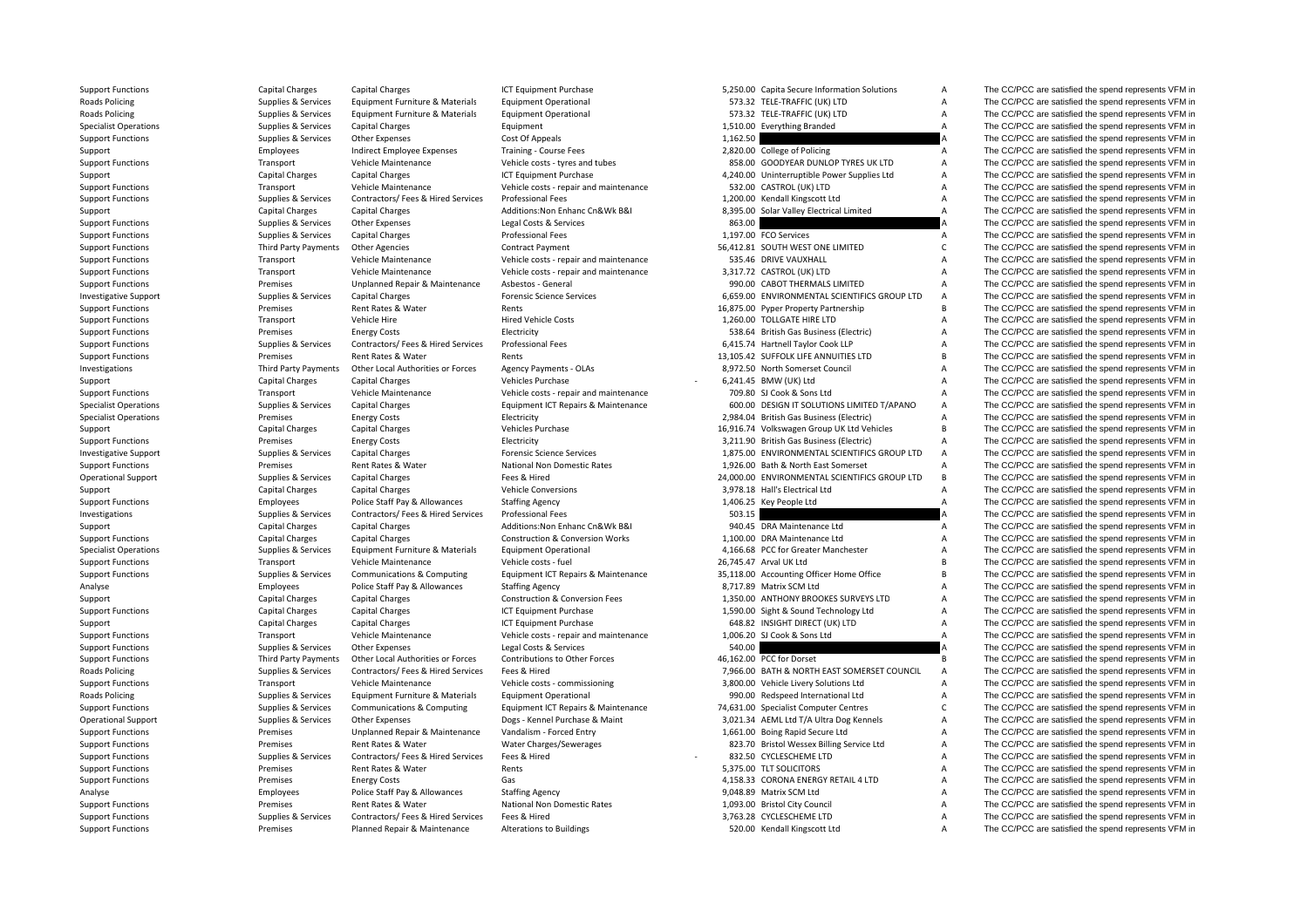Support Functions Supplies & Services Contractors/ Fees & Hired Services Professional Fees 1,986.00 CRADDY Pitchers Ltd A The CC/PCC are satisfied the spend represents VFM in Support Functions Premises Rent Rates & Water Landlords Service Charge 6,047.70 GVA Grimley Ltd Client A/C re A The CC/PCC are satisfied the spend represents VFM in Support Functions **Premises** Rent Rates & Water National Non Domestic Rates 3,330.00 North Somerset Council A The CC/PCC are satisfied the spend represents VFM in Support Functions Support Cleaning & Domestic Supplies Cleaning Charges Cleaning Charges 5,552.72 Sodexo Limited A The CC/PCC are satisfied the spend represents VFM in Support Functions Support Energy Costs Energy Costs Electricity Electricity 534.53 British Gas Business (Electricic A The CC/PCC are satisfied the spend represents VFM in Support Functions Supplies & Services Faujoment Furniture & Materials Publications including books 2,150.00 The Group of Seven Ltd A The CC/PCC are satisfied the spend represents VFM in Support Functions The CC/PCC are satisfied the spend represents VFM in energy Costs Energy Costs Electricity Electricity Electricity Electricity 14,237.06 EDF ENERGY 1 LIMITED B The CC/PCC are satisfied the spend represent Investigative Support Supplies & Services Contractors/ Fees & Hired Services Forensic Science Services 4,046.00 LGC Ltd A The CC/PCC are satisfied the spend represents VFM in Support Functions Mater Rent Rates & Water National Non Domestic Rates 35,784.00 South Gloucestershire B The CC/PCC are satisfied the spend represents VFM in Support Functions Support Functions Premises Energy Costs Gas Gas Gas Base of the CO/PCC are satisfied the spend represents VFM in Support Purchase and the Support Purchase Capital Charges Capital Charges Capital Charges C Support Capital Charges Capital Charges Capital Charges ICT Equipment Purchase 10,578.57 Specialist Computer Centres B The CC/PCC are satisfied the spend represents VFM in Analyse Supplies Services Other Expenses Maintenance of dogs/cats 537.50 Overhill Kennels & Exports A The CC/PCC are satisfied the spend represents VFM in Supplies & Services Other Expenses Maintenance Medicine onto the Sp Support Functions Transport Transport Vehicle Maintenance Vehicle costs - tyres and tubes 1,416.00 GOODYEAR DUNLOP TYRES UK LTD A The CC/PCC are satisfied the spend represents VFM in Support Transport Vehicle Costs in the Support Functions Supplies & Services Grants & Subscriptions Subscriptions Subscriptions Subscriptions (Subscriptions 1,500.00 National Police Estate Group A The CC/PCC are satisfied the spend represents VFM in Support Functions Support Functions Premises Rent Rates & Water Landlords Service Charge 650.00 Cattrell Associates Limited A The CC/PCC are satisfied the spend represents VFM in Analyse States and Support in the CC/PCC ar Analyse Supplies Services Other Expenses Maintenance of dogs/cats 575.00 Overhill Kennels & Exports A The CC/PCC are satisfied the spend represents VFM in Investigative Support Support Support Support Support Support Support Support Support Support Support Support Support Support Support Support Support Support Support Support Support Support Support Support Support Support Support Capital Charges Capital Charges Capital Charges ICT Equipment Purchase 1,299.00 Data Pro A The CC/PCC are satisfied the spend represents VFM in Support Capital Charges Capital Charges Capital Charges ICT Equipment Purchase 1,462.68 Specialist Computer Centres A The CC/PCC are satisfied the spend represents VFM in Supplies & Services Contractors/ Fees & Hired Services Fees & Hired 1,216.00 Securitas Security Services (UK) Lt A The CC/PCC are satisfied the spend represents VFM in Support Functions Supplies & Services Contractors/ Fees & Hired Services Professional Fees 1,015.00 Prevent plc A The CC/PCC are satisfied the spend represents VFM in Support Functions Supplies & Services Other Expenses Courses Fees Courses Fees 595.00 SPANSET LTD A The CC/PCC are satisfied the spend represents VFM in Support Functions Supplies & Services Communications & Computing Equipment ICT 12,504.28 TELEFONICA O2 (UK) LTD B The CC/PCC are satisfied the spend represents VFM in Support Functions and Premises Rent Rates & Water National Non Domestic Rates 3,628.00 Bristol City Council A The CC/PCC are satisfied the spend represents VFM in Support Functions Supplies & Services Contractors/ Fees & Hired Services Fees & Hired Services Fees & Hired 1,179.58 CYCLESCHEME LTD A The CC/PCC are satisfied the spend represents VFM in Analyse Support Functions Supplies Analyse Supplies & Services Other Expenses Maintenance of dogs/cats 775.00 Overhill Kennels & Exports A The CC/PCC are satisfied the spend represents VFM in Support Functions Transport Vehicle Maintenance Vehicle costs - repair and maintenance 783.01 BMW (UK) Ltd A The CC/PCC are satisfied the spend represents VFM in Support Transport Vehicle Costs and the spend represents VFM Support Capital Charges Capital Charges Vehicles Purchase 37,448.68 BMW (UK) Ltd B The CC/PCC are satisfied the spend represents VFM in Support Support Supportes Supportes Supported Supported Support of the Expenditus Control of the Support of the Support of the Support of the Support of the Support of the Support of the Support of the Support of the Suppo Support Functions energy Costs Energy Costs Electricity Electricity and Support Based and The CC/PCC are satisfied the spend represents VFM in Support Functions Employees Indirect Employee Expenses Reimbursements - Medical 1,800.00 Sarum Occupational Health Ltd A The CC/PCC are satisfied the spend represents VFM in Support Functions Capital Charges Capital Charges Capital Charges ICT Equipment Purchase 39,350.65 SOUTH WEST ONE LIMITED B The CC/PCC are satisfied the spend represents VFM in Support Functions Transport Vehicle Maintenance Vehicle costs ‐ commissioning 1,278.00 1,278.00 A The CC/PCC are satisfied the spend represents VFM in Support Functions Premises Rent Rates & Water Water Charges/Sewerages 1,654.64 Bristol Wessex Billing Service Ltd A The CC/PCC are satisfied the spend represents VFM in Support Functions Support Functions Premises Energy Costs Gas Gas Gas - 1,532.82 CORONA ENERGY RETAIL 4 LTD A The CC/PCC are satisfied the spend represents VFM in Support Functions Capital Charges Capital Charges Capital C Support Functions Capital Charges Capital Charges Capital Charges ICT Capital Charges Capital Charges Capital Charges ICT Capital Charges ICT 60 and the Spend represents VFM in Support Functions Capital Charges Capital Charges Construction & Conversion Works 4,269.41 Solar Valley Electrical Limited A The CC/PCC are satisfied the spend represents VFM in Support Functions **Premises** Cleaning & Domestic Supplies Cleaning Charges 1,815.17 Sodexo Limited A The CC/PCC are satisfied the spend represents VFM in Support Premises Rent Rates & Water National Non Domestic Rates 811.00 South Gloucestershire A The CC/PCC are satisfied the spend represents VFM in Specialist Operations Specialist Operations Specialist Operations Cleaning & Domestic Supplies Cleaning Charges Cleaning Charges Cleaning Charges Cleaning Charges 627.62 Sodexo Limited A The CC/PCC are satisfied the spend PCC Supplies & Services Printing Stationery & Office Exp Printing 2,465.00 Studio Diva A The CC/PCC are satisfied the spend represents VFM in Support Capital Charges Capital Charges Capital Charges ICT Equipment Purchase 5,152.22 Specialist Computer Centres A The CC/PCC are satisfied the spend represents VFM in Support Functions Premises Rent Rates & Water National Non Domestic Rates 3,255.00 North Somerset Council A The CC/PCC are satisfied the spend represents VFM in Support Functions Premises Rent Rates & Water National Non Domestic Rates 14,289.00 South Gloucestershire B The CC/PCC are satisfied the spend represents VFM in Support Functions **Premises** Cleaning & Domestic Supplies Cleaning Charges Cleaning Charges 826.73 Sodexo Limited A The CC/PCC are satisfied the spend represents VFM in Support Functions Supplies & Services Other Expenses Courses Fees Courses Fees 1,430.00 CITY OF BRISTOL COLLEGE A The CC/PCC are satisfied the spend represents VFM in Support Functions Capital Charges Capital Charges Construction & Conversion Works 2,330.00 Solar Valley Electrical Limited A The CC/PCC are satisfied the spend represents VFM in Support Capital Charges Capital Charges Capital Charges ICT Equipment Purchase 2,312.28 Specialist Computer Centres A The CC/PCC are satisfied the spend represents VFM in Support Functions Supplies & Services Capital Charges Equip ICT - Telephones/pagers 2,465.00 Endpoint. Projects Ltd A The CC/PCC are satisfied the spend represents VFM in Specialist Operations Supplies & Services Subsistence & Conference Accommodation 537.50 Click Travel Ltd A The CC/PCC are satisfied the spend represents VFM in Support Functions Supplies & Services Printing Stationery & Office Exp Postage 787.00 ROYAL MAIL GROUP LTD A The CC/PCC are satisfied the spend represents VFM in Support Functions Third Party Payments Other Agencies Contract Payment Contract Payment 14,845.48 SOUTH WEST ONE LIMITED B The CC/PCC are satisfied the spend represents VFM in Support Functions energy Costs Energy Costs Electricity Electricity and the Support Electricity 1,724.31 British Gas Business (Electricity A The CC/PCC are satisfied the spend represents VFM in Support Supplies & Services Contractors/ Fees & Hired Services Fees & Hired 1,110.00 Moore Enterprising Ltd A The CC/PCC are satisfied the spend represents VFM in Support Capital Charges Capital Charges Capital Charges Construction & Conversion Works 1,040.00 Solar Valley Electrical Limited A The CC/PCC are satisfied the spend represents VFM in Conversion Works 2,021.34 AEML Ltd T/A Operational Support Supplies & Services Other Expenses Dogs ‐ Kennel Purchase & Maint 3,021.34 AEML Ltd T/A Ultra Dog Kennels A The CC/PCC are satisfied the spend represents VFM in Support Capital Charges Capital Charges C Support Functions Capital Charges Capital Charges Construction & Conversion Fees 602.80 T H White Ltd A The CC/PCC are satisfied the spend represents VFM in Support Functions Support Transport Vehicle Workshops/Maintenance Vehicle Materials 515.52 WURTH UK LTD A The CC/PCC are satisfied the spend represents VFM in Specialist Operations Supplies & Services Communications & Computing Tel Enquiry Service 2,282.00 PCC for Devon & Cornwall A The CC/PCC are satisfied the spend represents VFM in Support Capital Charges Capital Charges Capital Charges Construction & Conversion Works 3,480.00 DRA Maintenance Ltd A The CC/PCC are satisfied the spend represents VFM in Specialist Operations Subsiles Services Subsistence & Conference Accommodation Strates Subsistence Accommodation Subsistence Accommodation 574.10 Click Travel Ltd A The CC/PCC are satisfied the spend represents VFM in Supp Support Functions Supplies & Services Communications & Computing Telephone Calls 12,773.02 Vodafone 31,773.02 Vodafone B The CC/PCC are satisfied the spend represents VFM in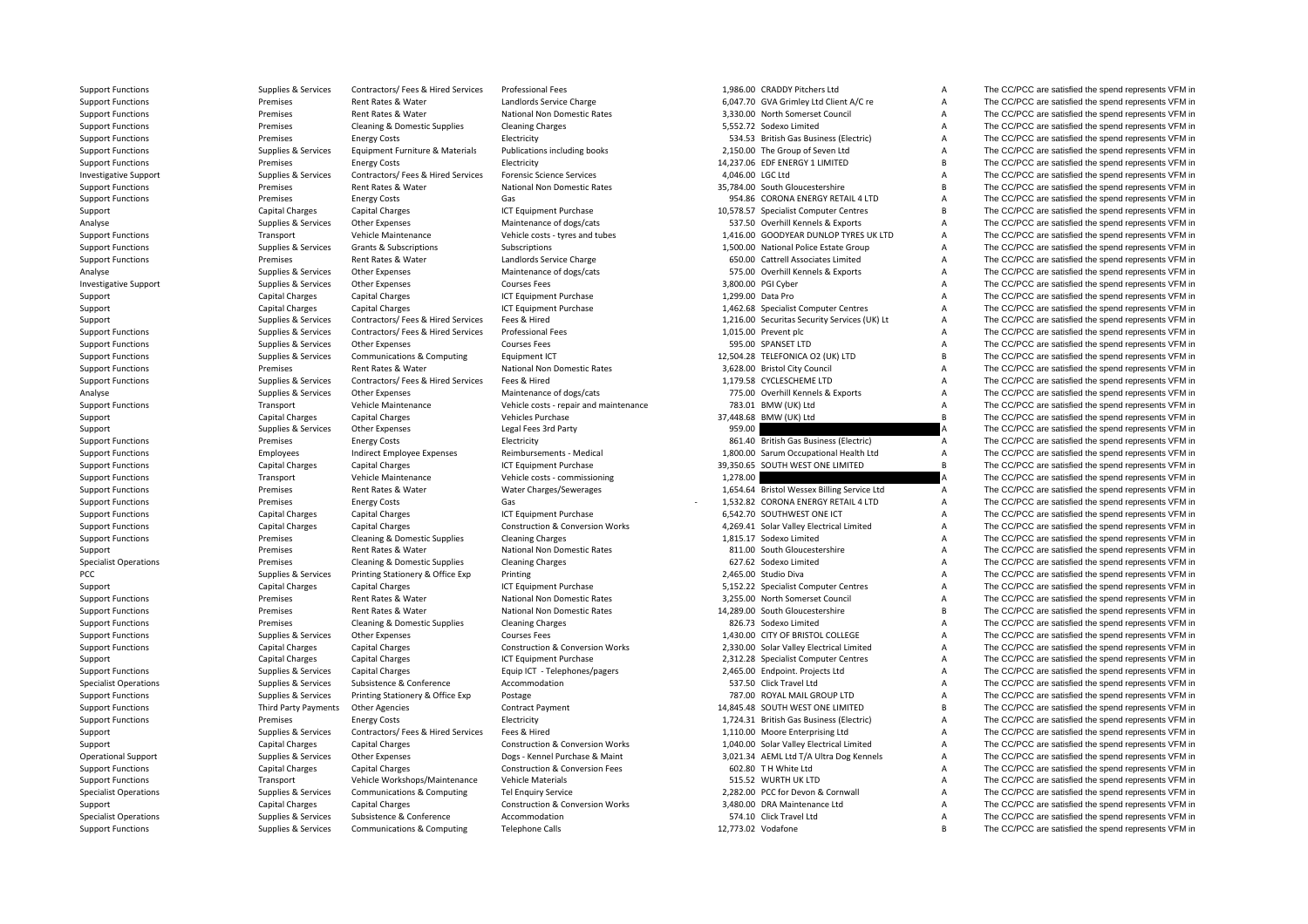**Roads Policing Local Policing** Criminal JusticeCriminal Justice**Roads Policing** 

Support Functions **Premises** Cleaning & Domestic Supplies Cleaning Charges 674.52 Sodexo Limited A The CC/PCC are satisfied the spend represents VFM in

Support Functions Supplies & Services Printing Stationery & Office Exp Postage Support Stational Stationery & Office Exp Postage 548.72 Neopost Ltd 548.72 Neopost Ltd A The CC/PCC are satisfied the spend represents VFM in Investigative Support Employees Indirect Employee Expenses Training ‐ Course Fees 4,436.30 Guidance Software Inc A The CC/PCC are satisfied the spend represents VFM in Investigative Support Support Support Support Support Support Services Contractors/ Fees & Hired Services Forensic Science Services 8,594.07 Key Forensic Services Ltd A The CC/PCC are satisfied the spend represents VFM in Support Functions Transport Vehicle Maintenance Vehicle costs - repair and maintenance 551.41 TrustFirstParts A The CC/PCC are satisfied the spend represents VFM in Support Functions Supplies & Services Faujoment Furniture & Materials Faujoment Operational 1,153.20 GMK Ltd A The CC/PCC are satisfied the spend represents VFM in Specialist Operations Supplies & Services Equipment Furniture & Materials Equipment Furniture & Materials Equipment Furniture & Materials Equipment 1,469.26 TAUNTON LEISURE LTD A The CC/PCC are satisfied the spend represen Investigative Support Supplies & Services Contractors/ Fees & Hired Services Forensic Science Services - 540.00 Randox Testing Services A The CC/PCC are satisfied the spend represents VFM in Specialist Operations Transport Vehicle Maintenance Vehicle costs - fuel 6,273.68 A The CC/PCC are satisfied the spend represents VFM in Support Functions Transport Vehicle Maintenance Vehicle costs - repair and maintenance 892.91 SJ Cook & Sons Ltd A The CC/PCC are satisfied the spend represents VFM in<br>Support Functions Transport Vehicle Maintenance Vehicl Support Functions Transport Vehicle Maintenance Vehicle costs - tyres and tubes 1,163.31 GOODYEAR DUNLOP TYRES UK LTD A The CC/PCC are satisfied the spend represents VFM in Support Functions Capital Charges Capital Charges Capital Charges ICT Equipment Purchase 11,529.60 SOUTH WEST ONE LIMITED B The CC/PCC are satisfied the spend represents VFM in Investigative Support Capital Charges Support Investigative Support Support Support Support Support Support Medical Fees Pathologists reports 2,560.00 DR BN PURDUE A The CC/PCC are satisfied the spend represents VFM in Support Functions Supplies & Services Capital Charges Equip ICT ‐ Telephones/pagers 2,465.00 Endpoint. Projects Ltd A The CC/PCC are satisfied the spend represents VFM in Support Functions Transport Vehicle Maintenance Vehicle costs - repair and maintenance 1,956.30 WBC Automotive Limited A The CC/PCC are satisfied the spend represents VFM in Satisfied the spend represents VFM in Satisfied Support Premises Finergy Costs Gas Gas 583.75 CORONA ENERGY RETAIL 4 LTD A The CC/PCC are satisfied the spend represents VFM in Support Functions Premises Premises Planned Repair & Maintenance Servicing - Mechanical Plant 6,983.48 Integral UK Ltd A The CC/PCC are satisfied the spend represents VFM in Support Functions Transport Vehicle Maintenance Vehicle costs ‐ fuel 8,774.37 Hall Fuels a trading division of Wa A The CC/PCC are satisfied the spend represents VFM in Operational Support Support Support Support Support Other Expenses Other Expenses Dogs - Food 602.20 Crown Petfoods Ltd A The CC/PCC are satisfied the spend represents VFM in Support Functions Support Functions Premises Rent Rates & Water National Non Domestic Rates 578.00 Mendip District Council A The CC/PCC are satisfied the spend represents VFM in Specialist Operations Premises Rent Rates & Water National Non Domestic Rates 1,578.00 North Somerset Council A The CC/PCC are satisfied the spend represents VFM in Policing Supplies & Services Printing Stationery & Office Exp Postage 5,633.95 ROYAL MAIL GROUP LTD A The CC/PCC are satisfied the spend represents VFM in Support Supplies & Services Communications & Computing Equipment ICT Software 11,334.00 CDW Limited B The CC/PCC are satisfied the spend represents VFM in<br>Third Party Payments Other Local Authorities or Forces Agency Payme Analyse Third Party Payments Other Local Authorities or Forces Agency Payments ‐ OLAs 1,000.00 SOMERSET COUNTY COUNCIL A The CC/PCC are satisfied the spend represents VFM in Support Functions Supplies Supplies & Services Communications & Computing Equipment ICT Support The Services Computing Equipment ICT 5,678.74 Vodafone Ltd A The CC/PCC are satisfied the spend represents VFM in Support Func Support Functions Capital Charges Capital Charges ICT Equipment Purchase 1,975.00 Capital Secure Information Solutions A The CC/PCC are satisfied the spend represents VFM in Support Functions Third Party Payments Other Agencies Contract Payment Contract Payment 44,536.43 SOUTH WEST ONE LIMITED B The CC/PCC are satisfied the spend represents VFM in Support Functions Free Section of the Spend re Support Functions Premises Energy Costs Gas 1,297.07 CORONA ENERGY RETAIL 4 LTD A The CC/PCC are satisfied the spend represents VFM in Support Functions Supplies & Services Printing Stationery & Office Exp Postage Printing Stationery & Office Exp Postage 674.94 Neopost Ltd A The CC/PCC are satisfied the spend represents VFM in Support Functions Premises Premises Planned Repair & Maintenance Alterations to Buildings 3,132.00 Senator International Ltd A The CC/PCC are satisfied the spend represents VFM in Support Functions Third Party Payments Other Agencies Contract Payment Contract Payment 1,438,996.59 Southwest One Unitary Charge C The CC/PCC are satisfied the spend represents VFM in Support Functions Premises Rent Rates & Water National Non Domestic Rates 596.00 Taunton Deane Borough Council A The CC/PCC are satisfied the spend represents VFM in Support Functions Supplies & Services Other Expenses Legal Costs & Services 765.00 765.00 A The CC/PCC are satisfied the spend represents VFM in Support Functions Premises Premises Planned Repair & Maintenance Repairs & Maint General 33,209.24 Integral UK Ltd B The CC/PCC are satisfied the spend represents VFM in Support Functions Transport Vehicle Maintenance Vehicle costs ‐ repair and maintenance 720.20 SJ Cook & Sons Ltd A The CC/PCC are satisfied the spend represents VFM in Support Functions Transport Vehicle Maintenance Vehicle costs - repair and maintenance 3,280.57 WBC Automotive Limited A The CC/PCC are satisfied the spend represents VFM in Support Capital Charges Capital Charges Capital Charges ICT Equipment Purchase 5,313.00 Data Pro A The CC/PCC are satisfied the spend represents VFM in Support Functions **Electricity** Electricity Electricity **Electricity** 2,954.50 British Gas Business (Electricity A The CC/PCC are satisfied the spend represents VFM in Investigative Support Supplies & Services Medical Fees Pathologists reports 2,560.00 Dr DS Cook A The CC/PCC are satisfied the spend represents VFM in Investigations Transport Transport Vehicle Allowances Travel Travel fares Travel fares 973.91 Click Travel Ltd A The CC/PCC are satisfied the spend represents VFM in Supplies & Services Other Expenses Cost Of Appeals (Cost Supplies & Services Other Expenses Cost Of Appeals Cost Of Appeals 2,250.00 2,250.00 A The CC/PCC are satisfied the spend represents VFM in Support Transport Vehicle Hire Hired Vehicle Costs 1,002.89 TOLLGATE HIRE LTD A The CC/PCC are satisfied the spend represents VFM in Support Functions Transport Vehicle Hire Hired Vehicle Costs 2,557.50 COUNTY CARS A The CC/PCC are satisfied the spend represents VFM in Investigations Supplies & Services Contractors/ Fees & Hired Services Fees & Hired 2,580.00 Systems Technology Consultants Ltd A The CC/PCC are satisfied the spend represents VFM in Specialist Operations and the spend repr Specialist Operations Employees Police Staff Pay & Allowances Police - Basic Pay / Ni/ Pension 127,321.26 PCC for Gloucestershire C The CC/PCC are satisfied the spend represents VFM in Support Functions Premises Premises Planned Repair & Maintenance Servicing - Lifts 7,540.00 JB Lift Consultants Ltd A The CC/PCC are satisfied the spend represents VFM in Support Functions Supplies Services Communications & Computing Equipment ICT Repairs & Maintenance 872.50 872.50 A The CC/PCC are satisfied the spend represents VFM in Spend represents VFM in Spend represents VFM in Spend Specialist Operations Supplies & Services Other Expenses Courses Fees Courses Fees 2,717.75 Firebrand Training Ltd A The CC/PCC are satisfied the spend represents VFM in Third Party Payments Payments to Clients Crants Grants - Voluntary Orgs 16,260.75 SOMERSET COUNTY COUNCIL B The CC/PCC are satisfied the spend represents VFM in Investigative Support Support Support Support Support Supporters Services Contractors/ Fees & Hired Services Forensic Science Services Forensic Services and A The CC/PCC are satisfied the spend represents VFM in Support Functions Supplies & Services Contractors/ Fees & Hired Services Forensic Science Services 595.00 LGC Ltd A The CC/PCC are satisfied the spend represents VFM in Support Functions Capital Charges Capital Charges Construction & Conversion Works 22,223.14 Navitas Sustainable Heating Systems B The CC/PCC are satisfied the spend represents VFM in Support Functions Supplies & Services Capital Charges Foundment ICT Hardware Purch 534.00 Data Pro A The CC/PCC are satisfied the spend represents VFM in Investigative Support Supplies & Services Capital Charges Support Science Services Forensic Science Services 10,724.00 ENVIRONMENTAL SCIENTIFICS GROUP LTD B The CC/PCC are satisfied the spend represents VFM in Supplies & Services Other Expenses Communication Remand costs Communication Costs 699.80 3663 Bidvest - NPPH Only A The CC/PCC are satisfied the spend represents VFM in Support Supplies & Services Other Expenses Legal Fees 3rd Party 1,674.73 1674.73 A The CC/PCC are satisfied the spend represents VFM in Dealing the Supplies & Services Communications & Computing Equipment ICT Hardware Purc Dealing with the Public Supplies Supplies & Services Communications & Computing Equipment ICT Hardware Purch 600.92 600.92 A The CC/PCC are satisfied the spend represents VFM in Support Supplies & Services Contractors/ Fees & Hired Services Fees & Hired 2,028.25 Securitas Security Services (UK) Lt A The CC/PCC are satisfied the spend represents VFM in Arrangements Supplies & Services Clothing Uniforms & Laundry Laundry & Dry Cleaning 1,324.60 Royal Devon and Exeter NHS Foundati A The CC/PCC are satisfied the spend represents VFM in Premises Planned Repair & Maintenance Planned Maint - Internal Decoration 1,535.00 THE PAINTING & DECORATING CO LTD A The CC/PCC are satisfied the spend represents VFM in Support Functions Transport Vehicle Maintenance Vehicle costs - tyres and tubes 1,046.41 GOODYEAR DUNLOP TYRES UK LTD A The CC/PCC are satisfied the spend represents VFM in Support Functions Premises Planned Repair & Maintenance Planned Maint - External works 600.00 Artworks Solutions Ltd A The CC/PCC are satisfied the spend represents VFM in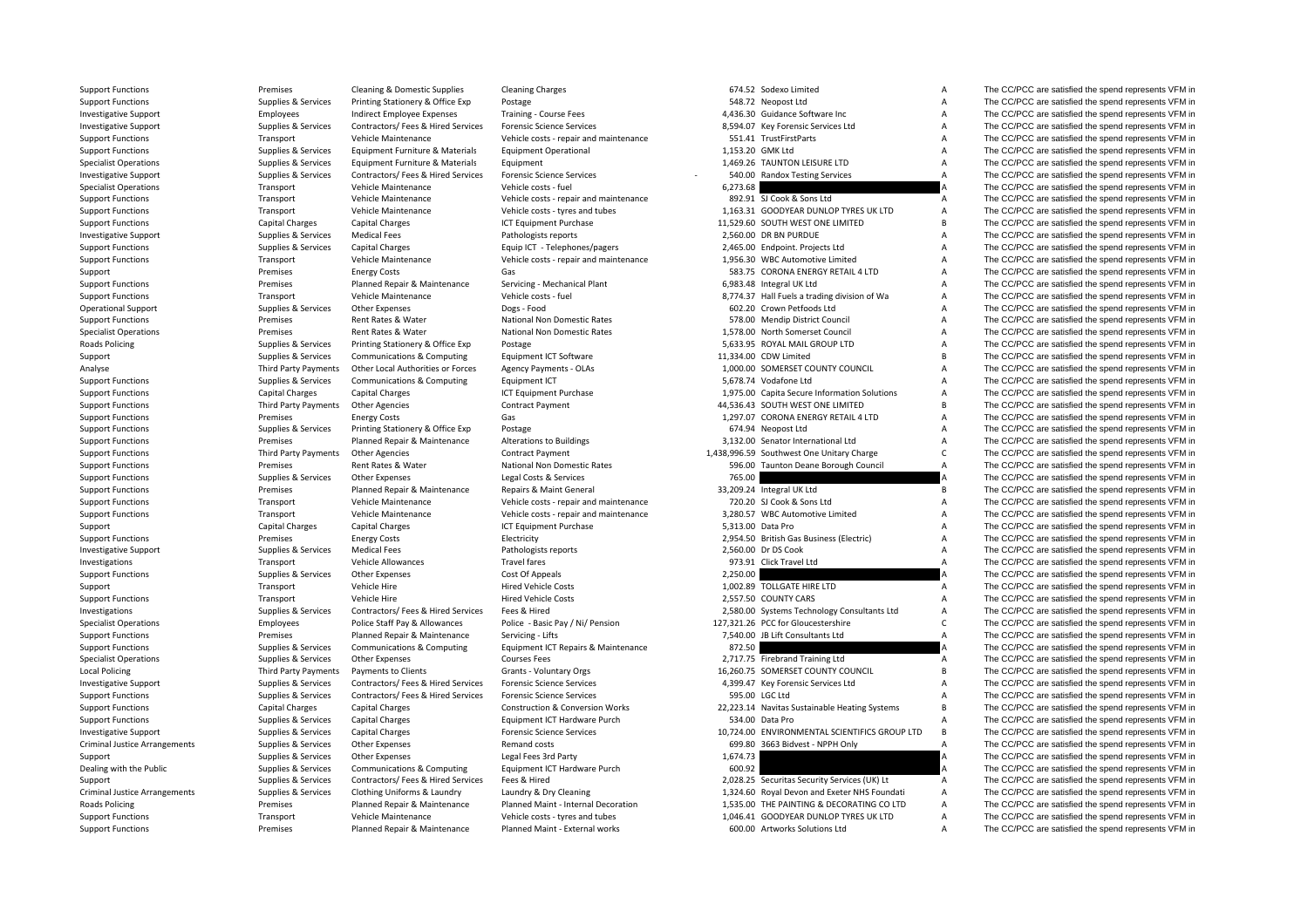Criminal JusticeCriminal Justice

Support Functions Supplies & Services Other Expenses Legal Costs & Services 910.00 910.00 A The CC/PCC are satisfied the spend represents VFM in

|                  | 910.00                                                     |
|------------------|------------------------------------------------------------|
|                  | 812.27 POSTURITE (UK) LTD                                  |
|                  | 11,824.49 Benson Bros (Bristol) Ltd                        |
|                  | 775.00 Overhill Kennels & Exports                          |
|                  | 1,550.00 Overhill Kennels & Exports                        |
|                  | 22,404.00 Accounting Officer Home Office                   |
|                  | 935.00 Corporate Support HQ Imprest                        |
| 4,135.00 GMK Ltd |                                                            |
|                  | 787.50 Axess International Ltd                             |
|                  | 1,160.88 SJ Cook & Sons Ltd                                |
|                  | 1,917.00 ENVIRONMENTAL SCIENTIFICS GROUP LTD               |
|                  | 710.87 British Gas Business (Electric)                     |
|                  | 744.80 GOODYEAR DUNLOP TYRES UK LTD                        |
|                  | 32,802.00 Bath & North East Somerset                       |
|                  | 699.80 3663 Bidvest - NPPH Only                            |
| 3,340.60         |                                                            |
|                  | 545.00 South Somerset District Council                     |
|                  | 13,543.00 South Gloucestershire                            |
|                  | 7,514.73 EDF ENERGY 1 LIMITED                              |
|                  | 53,676.00 Sedgemoor District Council                       |
|                  | 1,317.07 TrustFirstParts                                   |
|                  | 500.00 Wessex Learning Trust                               |
|                  | 2,543.75 Firebrand Training Ltd                            |
|                  | 574.12 Click Travel Ltd                                    |
|                  | 574.00 Acuma Solutions Limited                             |
|                  | 1,100.00 Royal Devon and Exeter NHS Foundati               |
| 1,983.00 Serco   |                                                            |
|                  | !3,991.32 Arval UK Ltd                                     |
|                  | 4,042.50 Salix Finance Ltd                                 |
|                  | 2,871.00 ArroGen Forensics Ltd                             |
| 9,985.50         |                                                            |
|                  | 2,000.00 B & W Equine Group Ltd                            |
|                  |                                                            |
| 650.00           |                                                            |
|                  | 541.77 CORONA ENERGY RETAIL 4 LTD                          |
|                  | 1,288.78 Corporate Support HQ Imprest                      |
|                  | 1,183.20 Endpoint. Projects Ltd                            |
|                  | 2,270.48 Sodexo Limited                                    |
|                  | 743.28 Key Forensic Services Ltd                           |
|                  | 8,648.00 Bristol City Council                              |
|                  | 533.86 SJ Cook & Sons Ltd                                  |
|                  | 2,032.50 South Gloucestershire Council                     |
|                  | 4,022.33 BADGER SOFTWARE LTD                               |
|                  | 696.07 Sovereign Fire & Security Ltd                       |
|                  | 9,600.00 K9 Patrol Ltd                                     |
|                  | 5,467.00 Bristol City Council                              |
| 894.00           | VITALOGRAPH LIMITED                                        |
| 2,765.00         |                                                            |
|                  | 538.00 WESSEX GLASS CO LTD                                 |
|                  | 520.00 South Somerset District Council                     |
|                  | 662.00 BIZZdesign United Kingdom Ltd                       |
|                  | 735.00 Data Pro                                            |
|                  | 653.00 Bristol City Council                                |
|                  | 864.96 Pyper Property Partnership                          |
|                  | 1,418.00 TELEFONICA O2 (UK) LTD                            |
| 819.00           |                                                            |
|                  | 19,100.00 Actica Consulting Limited                        |
|                  | 918.00 ISOXFORD                                            |
|                  | 573.00 Data Pro                                            |
|                  | 3,978.18 Hall's Electrical Ltd                             |
|                  | 547.82 Volkswagen Group UK Ltd Vehicles                    |
|                  | 997.88 DRA Maintenance Ltd<br>660.00 SQ Communications Ltd |

Support Functions Supplies Services Equipment Furniture & Materials Equipment Support Research 2012 POSTURITE (UK) LTD A The CC/PCC are satisfied the spend represents VFM in Specialist Operations Capital Charges Capital Charges Additions:Non Enhanc Cn&Wk B&I 141,824.49 Benson Bros (Bristol) Ltd C The CC/PCC are satisfied the spend represents VFM in Analyse Supplies Services Other Expenses Maintenance of dogs/cats 775.00 Overhill Kennels & Exports A The CC/PCC are satisfied the spend represents VFM in Analyse Supplies & Services Other Expenses Maintenance of dogs/cats 1,550.00 Overhill Kennels & Exports A The CC/PCC are satisfied the spend represents VFM in Support Functions Supplies & Services Communications & Computing Faultoment ICT Repairs & Maintenance 22,404.00 Accounting Officer Home Office B The CC/PCC are satisfied the spend represents VFM in Support Functions Transport Vehicle Maintenance Vehicle costs - Non-refundable Licences/Reg 935.00 Corporate Support HQ Imprest A The CC/PCC are satisfied the spend represents VFM in Support Functions Supplies Services Equipment Furniture & Materials Equipment - Consumables Consumables 4,135.00 GMK Ltd A The CC/PCC are satisfied the spend represents VFM in Support Functions Supplies & Services Communic Supplies & Services Communications & Computing Foundations Functions CT Repairs & Maintenance 787.50 Axess International Ltd A The CC/PCC are satisfied the spend represents VFM in Support Functions Transport Vehicle Maintenance Vehicle costs - repair and maintenance 1,160.88 SJ Cook & Sons Ltd A The CC/PCC are satisfied the spend represents VFM in<br>Support Functions Support Capital Character Capital Specialist Operations Supplies & Services Capital Charges Forensic Science Services 1,917.00 ENVIRONMENTAL SCIENTIFICS GROUP LTD A The CC/PCC are satisfied the spend represents VFM in Support Functions Support Energy Costs Energy Costs Electricity Electricity Functions and the Support Electricity The COVID Costs Electricity and the Spend represents VFM in Support Functions and the Spend represents VFM i Transport Vehicle Maintenance Vehicle costs - tyres and tubes 744.80 GOODYEAR DUNLOP TYRES UK LTD A The CC/PCC are satisfied the spend represents VFM in Support Functions Premises Rent Rates & Water National Non Domestic Rates 32,802.00 Bath & North East Somerset B The CC/PCC are satisfied the spend represents VFM in Arrangements Supplies & Services Other Expenses Chemand costs Remand costs and costs 699.80 3663 Bidvest - NPPH Only A The CC/PCC are satisfied the spend represents VFM in Supplies & Services Other Expend represents VFM in Support Supplies & Services Other Expenses Legal Fees 3rd Party 3,340.60 3,340.60 A The CC/PCC are satisfied the spend represents VFM in Support Functions Support Rent Rates & Water National Non Domestic Rates 545.00 South Somerset District Council A The CC/PCC are satisfied the spend represents VFM in Support Functions Premises Rent Rates & Water National Non Domestic Rates 13,543.00 South Gloucestershire B The CC/PCC are satisfied the spend represents VFM in Support Premises Energy Costs Electricity Electricity 7514.73 EDE ENERGY 1 LIMITED A The CC/PCC are satisfied the spend represents VFM in Support Functions Premises Rent Rates & Water National Non Domestic Rates S3,676.00 Sedgemoor District Council C The CC/PCC are satisfied the spend represents VFM in Support Functions Transport Vehicle Maintenance Vehicle costs - repair and maintenance 1,317.07 TrustFirstParts A The CC/PCC are satisfied the spend represents VFM in Support Functions Support Functions Premises Premises Planned Repair & Maintenance Estates Costs 500.00 Wessex Learning Trust A The CC/PCC are satisfied the spend represents VFM in Support Functions Courses Capital Charges Specialist Operations Supplies & Services Capital Charges Courses Fees Courses Fees 2,543.75 Firebrand Training Ltd A The CC/PCC are satisfied the spend represents VFM in Specialist Operations Supplies Services Subsistence Subsistence Accommodation Steven Supplies Services Subsistence Accommodation 574.12 Click Travel Ltd A The CC/PCC are satisfied the spend represents VFM in Support Functions The CC/PCC are satisfied the spend represents VFM in Capital Charges Capital Charges Capital Charges ICT Equipment Purchase 574.00 Acuma Solutions Limited A The CC/PCC are satisfied the spend represents V Arrangements Supplies & Services Clothing Uniforms & Laundry Laundry & Dry Cleaning 1,100.00 Royal Devon and Exeter NHS Foundati A The CC/PCC are satisfied the spend represents VFM in Specialist Operations Supplies & Services Communications & Computing Equipment ICT Repairs & Maintenance 1,983.00 Serco 1,983.00 Serco A The CC/PCC are satisfied the spend represents VFM in Supplies & Services VFM in Suppl Support Functions Transport Functions Transport Transport Maintenance Vehicle Maintenance Vehicle Maintenance Vehicle Maintenance Vehicle Maintenance Vehicle Maintenance Vehicle Maintenance Vehicle Maintenance Vehicle Main Analyse Capital Financing Minimum Revenue Provision Debt Charges - Principal 4,042.50 Salix Finance Ltd A The CC/PCC are satisfied the spend represents VFM in Investigative Support Supplies & Services Contractors/ Fees & Hired Services Forensic Science Services Contractors/ Fees & Hired Services Forensic Science Services Contractors/ Equipment ICT Consumables and the Services Su Support Functions Supplies & Services Communications & Computing Equipment ICT Consumables 9,985.50 9,985.50 A The CC/PCC are satisfied the spend represents VFM in Operational Support Supplies Supplies Asservices Other Expenses Vet Fees & Supplies Verfees Assupplies 2,000.00 B & W Equine Group Ltd A The CC/PCC are satisfied the spend represents VFM in Support Functions Supplies & Ser Support Functions Supplies & Services Other Expenses Legal Costs & Services 650.00 650.00 A The CC/PCC are satisfied the spend represents VFM in Support Functions energy Costs Energy Costs Gas Gas S41.77 CORONA ENERGY RETAIL 4 LTD A The CC/PCC are satisfied the spend represents VFM in Disused Supplies & Services Medical Fees Drugs & Medical Requisites Drugs & Medical Requisites 1,288.78 Corporate Support HQ Imprest A The CC/PCC are satisfied the spend represents VFM in Support Functions Supplies & Services Capital Charges Found ICT - Telephones/pagers 1,183.20 Endpoint. Projects Ltd A The CC/PCC are satisfied the spend represents VFM in Support Functions Premises Cleaning & Domestic Supplies Cleaning Charges Cleaning Charges 2,270.48 Sodexo Limited A The CC/PCC are satisfied the spend represents VFM in Investigative Support Supplies & Services Contractors/ Fees & Hired Services Forensic Science Services Support Services The CC/PCC are satisfied the spend represents VFM in Support Functions Support Functions Premises Rent Rates & Water National Non Domestic Rates 8,648.00 Bristol City Council A The CC/PCC are satisfied the spend represents VFM in Support Functions Transport Vehicle Maintenance Vehicle costs - repair and maintenance 533.86 SJ Cook & Sons Ltd A The CC/PCC are satisfied the spend represents VFM in<br>Support Functions Strange of the spend represents VFM Rent Rates & Water Support Functions Rents Rents Rents Rents Rents Rents Rents Rents Rents Rents Rents Rents Re<br>Communications A Computing Fould Functions Functions Rents A The CC/PCC are satisfied the spend represents VFM Support Functions Supplies & Services Communications & Computing Equipment ICT Repairs & Maintenance 4,022.33 BADGER SOFTWARE LTD A The CC/PCC are satisfied the spend represents VFM in Support Supplies & Services Equipment Furniture & Materials Equipment Company Format COMPOC Support of the Security Ltd A The CC/PCC are satisfied the spend represents VFM in Support Functions Capital Charges Capital Charges Capital Charges Additions:Non Enhanc Cn&Wk B&I 9,600.00 K9 Patrol Ltd A The CC/PCC are satisfied the spend represents VFM in Support Functions The CC/PCC are satisfied the spend represents VFM in Premises Rent Rates Rent Rates Rent Rates A National Non Domestic Rates 5,467.00 Bristol City Council A The CC/PCC are satisfied the spend represents V Support Functions Supplies & Services Equipment Furniture & Materials Equipment Support Equipment Services A The CC/PCC are satisfied the spend represents VFM in Supplies & Services Other Expenses Payment of Claims - 3rd Party 2,765.00 2,765.00 A The CC/PCC are satisfied the spend represents VFM in Support Functions Premises Unplanned Repair & Maintenance Responsive Maint ‐ Internal Wall or Door 538.00 WESSEX GLASS CO LTD A The CC/PCC are satisfied the spend represents VFM in Support Functions Premises Rent Rates & Water National Non Domestic Rates 520.00 South Somerset District Council A The CC/PCC are satisfied the spend represents VFM in Support Functions Supplies & Services Communications & Computing Equipment ICT Software 662.00 BIZZdesign United Kingdom Ltd A The CC/PCC are satisfied the spend represents VFM in Investigations Supplies & Services Capital Charges Supplies Capital Charges Equipment ICT Provident CT 735.00 Data Pro A The CC/PCC are satisfied the spend represents VFM in Support Functions Supplies & Premises Rent Rates Support Functions Support Functions Premises Rent Rates & Water National Non Domestic Rates 653.00 Bristol City Council A The CC/PCC are satisfied the spend represents VFM in Support Functions **Premises** Premises Rent Rates & Water Landlords Service Charge 864.96 Pyper Property Partnership A The CC/PCC are satisfied the spend represents VFM in Support Functions Supplies A Services Communications & Computing Equipment ICT Repairs & Maintenance 1,418.00 TELEFONICA O2 (UK) LTD A The CC/PCC are satisfied the spend represents VFM in Supplies & Services Communications Support Functions Supplies & Services Communications & Computing Equipment ICT Repairs & Maintenance 819.00 A The CC/PCC are satisfied the spend represents VFM in Analyse Supplies & Services Contractors/ Fees & Hired Services Professional Fees 29,100.00 Actica Consulting Limited B The CC/PCC are satisfied the spend represents VFM in Supplies & Services Communications & Compunication Support Functions Supplies & Services Communications & Computing Equipment ICT Software 918.00 ISOXFORD A The CC/PCC are satisfied the spend represents VFM in Support Capital Charges Capital Charges Capital Charges ICT Equipment Purchase 573.00 Data Pro A The CC/PCC are satisfied the spend represents VFM in Support Capital Charges Capital Charges Capital Charges Vehicle Conversions Vehicle Conversions 3,978.18 Hall's Electrical Ltd A The CC/PCC are satisfied the spend represents VFM in Support Capital Charges Capital Charges Support Capital Charges Capital Charges Vehicles Purchase Vehicles Purchase 547.82 Volkswagen Group UK Ltd Vehicles A The CC/PCC are satisfied the spend represents VFM in Support Functions Capital Charges Capital Charges Construction & Conversion Works 997.88 DRA Maintenance Ltd A The CC/PCC are satisfied the spend represents VFM in Support Functions Supplies & Services Other Expenses Courses Fees Courses Fees 660.00 SQ Communications Ltd A The CC/PCC are satisfied the spend represents VFM in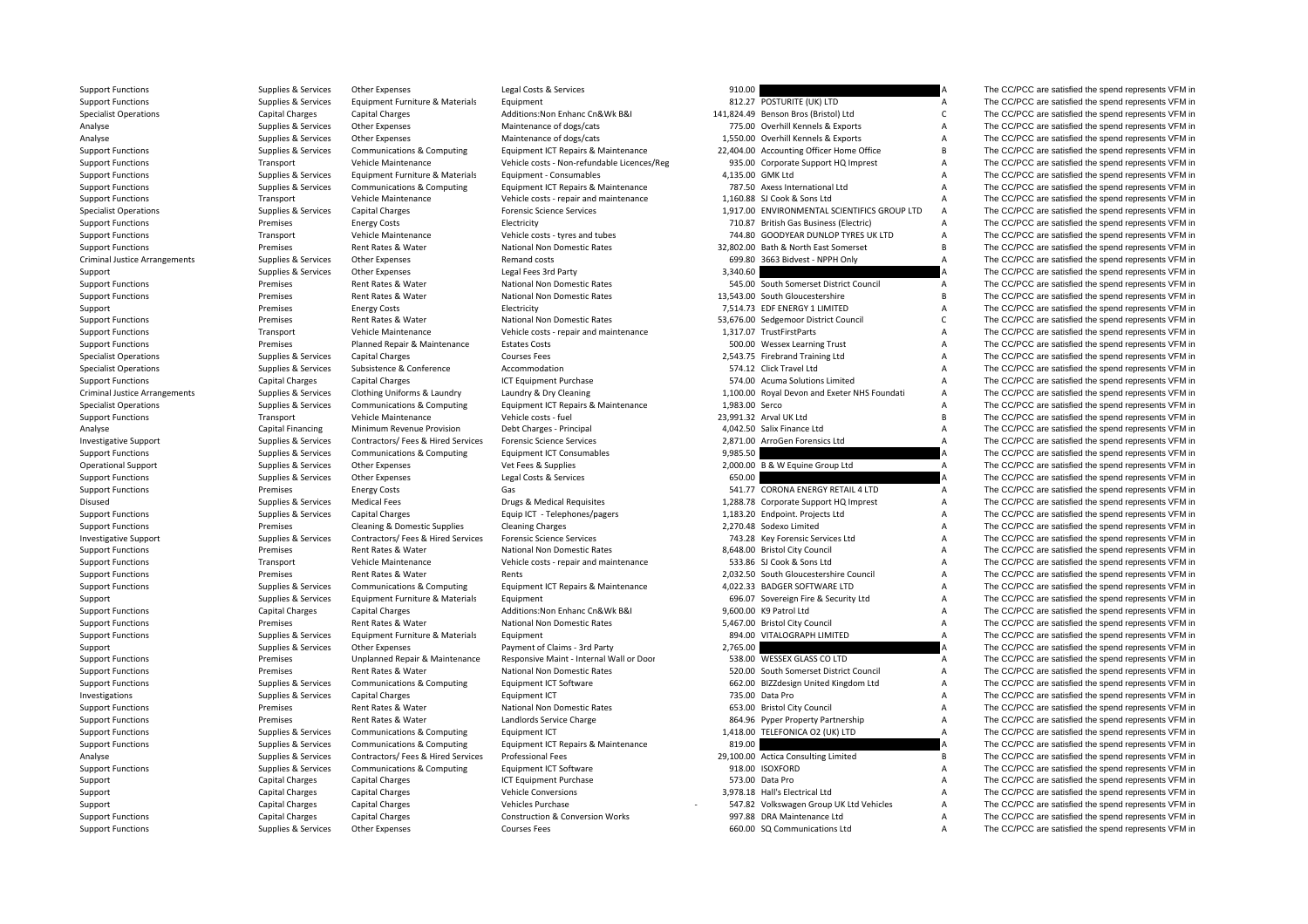**Roads Policing** Roads Policing **Roads Policing** 

Support Functions **Premises** Planned Repair & Maintenance Security 585.03 DRA Maintenance Ltd A The CC/PCC are satisfied the spend represents VFM in

Support Functions Supplies & Services Contractors/ Fees & Hired Services Fees & Hired 3,868.20 SMSR (Social & Market Strategic Res A The Services A

Support Functions Supplies & Services Printing Stationery & Office Exp Printing Printing 800.00 Artworks Solutions Ltd A The CC/PCC are satisfied the spend represents VFM in Support Functions Supplies & Services Clothing Uniforms & Laundry Equipment - Consumables 1,098.00 EDGAR BROTHERS A The CC/PCC are satisfied the spend represents VFM in Support Capital Charges Capital Charges Construction & Conversion Works 1,398.51 Electrio Ltd A The CC/PCC are satisfied the spend represents VFM in Support Functions Supplies & Services Printing Stationery & Office Exp Postage Postage 4,315.00 PURCHASE POWER A The CC/PCC are satisfied the spend represents VFM in Support Premises Rent Rates & Water Premises Leases 837.721.66 Blue Light Partnership C The CC/PCC are satisfied the spend represents VFM in Specialist Operations Supplies & Services Communications & Computing Equipment ICT 673.28 TELEFONICA O2 (UK) LTD A The CC/PCC are satisfied the spend represents VFM in Supplies & Services Rent Rates & Water National Non Do Support Functions The CC/PCC are satisfied the spend represents VFM in Premises Rent Rates & Water National Non Domestic Rates 1,292.00 North Somerset Council A The CC/PCC are satisfied the spend represents VFM in Support Functions Transport Vehicle Maintenance Vehicle costs - repair and maintenance 725.96 Westerly Bridgwater A The CC/PCC are satisfied the spend represents VFM in Support Capital Charges Capital Charges Capital Charges ICT Equipment Purchase 1,742.25 Specialist Computer Centres A The CC/PCC are satisfied the spend represents VFM in Support Supplies & Services Contractors/ Fees & Hired Services Fees & Hired 1,073.50 Securitas Security Services (UK) Lt A The CC/PCC are satisfied the spend represents VFM in Support Functions Supplies Services Clothing Uniforms & Laundry Equipment - Consumables 1,600.00 SBI Tac Pro Ltd A The CC/PCC are satisfied the spend represents VFM in Support Functions Planned Maint Party of Danned Maint Support Functions Premises Planned Repair & Maintenance Planned Maint ‐ Ext Wall Window or Door 1,355.57 SECUREDOR SERVICES A The CC/PCC are satisfied the spend represents VFM in Specialist Operations Third Party Payments Other Agencies Forensic Science Services 1,713.50 PCC for Devon & Cornwall A The CC/PCC are satisfied the spend represents VFM in Support Functions Support Functions Premises Rent Rates Rent Rates Rent Rates National Non Domestic Rates 1,628.00 Sedgemoor District Council A The CC/PCC are satisfied the spend represents VFM in<br>Roads Policing Support of Policing Supplies & Services Equipment Furniture & Materials Equipment Operational 500.00 Westcotec Ltd A The CC/PCC are satisfied the spend represents VFM in Support Supplies & Services Other Expenses Legal Fees 3rd Party 2,500.00 2,500.00 A The CC/PCC are satisfied the spend represents VFM in Support Capital Charges Capital Charges Vehicle Conversions Vehicle Conversions 3,978.18 Hall's Electrical Ltd A The CC/PCC are satisfied the spend represents VFM in Support Functions Support Functions Premises Functions Energy Costs Gas Sas Sas Sas San De Senator Corona ENERGY RETAIL 4 LTD A The CC/PCC are satisfied the spend represents VFM in Support Capital Charges Capital Charges Vehicles Purchase Vehicles Purchase 38,076.70 BMW (UK) Ltd B The CC/PCC are satisfied the spend represents VFM in Support Functions Transport Vehicle Workshops/Maintenance Vehicle Workshop 917.85 SNAP ON TOOLS LTD A The CC/PCC are satisfied the spend represents VFM in Support Functions Supplies & Services Equipment Furniture & Materials Equipment 781.07 Troian 781.07 Troian A The CC/PCC are satisfied the spend represents VFM in Specialist Operations Supplies & Services Equipment Furniture & Materials Equipment Furniture & Materials Equipment Furniture & Materials Equipment Furniture and Equipment 1,070.25 INSIGHT DIRECT (UK) LTD A The CC/PCC are Policing Supplies & Services Printing Stationery & Office Exp Postage 5,364.56 ROYAL MAIL GROUP LTD A The CC/PCC are satisfied the spend represents VFM in Support Functions Transport Vehicle Maintenance Vehicle costs - repair and maintenance 682.50 WBC Automotive Limited A The CC/PCC are satisfied the spend represents VFM in Support Transport Vehicle Costs - repair and maint Support Functions Premises Rent Rates & Water National Non Domestic Rates 56,161.00 North Somerset Council C The CC/PCC are satisfied the spend represents VFM in Investigative Support Supplies & Services Contractors/ Fees & Hired Services Forensic Science Services Contractors/ Fees & Hired Services Forensic Science Services 1,766.97 LGC Ltd A The CC/PCC are satisfied the spend repr Support Functions Premises Energy Costs Electricity 3,836.57 EDF ENERGY 1 LIMITED A The CC/PCC are satisfied the spend represents VFM in Support Functions Third Party Payments Other Agencies Contract Payment Contract Payment 18,804.27 SOUTH WEST ONE LIMITED B The CC/PCC are satisfied the spend represents VFM in Support Functions Transport Vehicle Maintenance Vehicle costs - tyres and tubes 1,234.12 GOODYEAR DUNLOP TYRES UK LTD A The CC/PCC are satisfied the spend represents VFM in Support Functions Transport Vehicle Maintenance Vehicle costs ‐ fuel 2,686.80 Hall Fuels a trading division of Wa A The CC/PCC are satisfied the spend represents VFM in Support Functions Supplies Supplies & Services Other Expenses Courses Fees Courses Fees Courses Fees 835.00 Serco A The CC/PCC are satisfied the spend represents VFM in Support Functions Capital Charges Capital Charges Cap Support Capital Charges Capital Charges Vehicle Conversions Vehicle Conversions 3,978.18 Hall's Electrical Ltd A The CC/PCC are satisfied the spend represents VFM in Support Supplies & Services Contractors/ Fees & Hired Services Fees & Hired 2,403.50 Securitas Securitas Security Services (UK) Lt A The CC/PCC are satisfied the spend represents VFM in Premises Planned Repair & Maintenance Planned Maint - Electrical 1,809.72 1,809.72 A The CC/PCC are satisfied the spend represents VFM in Support Functions energy Costs Energy Costs Gas Gas Service Content Content Content Content Content Content Content Content Content Content Content Content of the COMM ENERGY RETAIL 4 LTD A The CC/PCC are satisfied the spe Operational Support Transport Vehicle Hire Hired Vehicle Costs 909.00 SCOT GROUP LTD A The CC/PCC are satisfied the spend represents VFM in Specialist Operations Supplies & Services Other Expenses Courses Fees Courses Fees 1,360.00 National Crime Agency A The CC/PCC are satisfied the spend represents VFM in Support Functions Supplies Supplies & Services Communications & Computing Equipment ICT 646.00 TELEFONICA O2 (UK) LTD A The CC/PCC are satisfied the spend represents VFM in Investigative Support Supplies & Supplies & Servi Investigative Support Supplies & Services Contractors/ Fees & Hired Services Forensic Science Services Services Contractors/ Fees & Hired Services Forensic Science Services 1,236.89 Key Forensic Services Ltd A The CC/PCC a Support Functions Supplies & Services Equipment Furniture & Materials Equipment 700.00 Cardiac Science Holdings (UK) Ltd A The CC/PCC are satisfied the spend represents VFM in Investigations Third Party Payments Other Local Authorities or Forces Agency Payments - OLAs 8,972.50 North Somerset Council A The CC/PCC are satisfied the spend represents VFM in Support Functions Premises Unplanned Repair & Maintenance Responsive Maint ‐ Ext Works 1,266.70 DRA Maintenance Ltd A The CC/PCC are satisfied the spend represents VFM in Support Functions Supplies & Services Contractors/ Fees & Hired Services Fees & Hired Services Fees & Hired Services Fees & Hired Services Fees & Hired 833.33 CYCLESCHEME LTD A The CC/PCC are satisfied the spend represents Support Functions Premises Energy Costs Energy Costs Electricity Electricity 1,879.95 British Gas Business (Electricity A The CC/PCC are satisfied the spend represents VFM in Support Capital Charges Capital Charges Vehicle Conversions Vehicle Conversions 14,400.00 WH BENCE COACHWORKS LTD B The CC/PCC are satisfied the spend represents VFM in Specialist Operations Subsistence Subsistence Accommodation Accommodation 1,431.00 A The CC/PCC are satisfied the spend represents VFM in Support Functions Premises Premises Planned Repair & Maintenance Servicing - Intruder Alarms 1,320.73 ADT Fire & Security plc A The CC/PCC are satisfied the spend represents VFM in Investigations Supplies & Services Equipment Furniture & Materials Equipment Supplies Equipment Supplies & Services Equipment Furniture & Materials Equipment Supplies and The CC/PCC are satisfied the spend represents VFM i Support Capital Charges Capital Charges Vehicles Purchase Vehicles Purchase 15,463.60 Volkswagen Group UK Ltd Vehicles B The CC/PCC are satisfied the spend represents VFM in Support Functions Supplies & Services Printing Stationery & Office Exp Postage Postage 787.00 ROYAL MAIL GROUP LTD A The CC/PCC are satisfied the spend represents VFM in Support and the spend represents VFM in Support of t Support Capital Charges Capital Charges Construction & Conversion Works 19,023.96 DRA Maintenance Ltd B The CC/PCC are satisfied the spend represents VFM in Support Functions Capital Charges Capital Charges Construction & Conversion Works 873.75 South West Mobile Crushing A The CC/PCC are satisfied the spend represents VFM in Support Capital Charges Capital Charges Capital Charges Vehicles Purchase Vehicles Purchase 21,230.82 Volkswagen Group UK Ltd Vehicles B The CC/PCC are satisfied the spend represents VFM in Support Functions Transport Vehi Support Functions Transport Vehicle Maintenance Vehicle costs - tyres and tubes 701.60 CABOT TYRE SERVICE LTD A The CC/PCC are satisfied the spend represents VFM in Specialist Operations Subsiles Services Subsistence Subsistence Accommodation and the spend represents Subsistence Accommodation and the COLOGE are satisfied the spend represents VFM in Supplies & Services Conference Accom Support Supplies & Services Other Expenses Legal Fees 3rd Party 1,587.87 1,587.87 A The CC/PCC are satisfied the spend represents VFM in Support Functions Capital Charges Capital Charges Construction & Conversion Works B4,915.94 DRA Maintenance Ltd C The CC/PCC are satisfied the spend represents VFM in Support Function & Capital Charges Capital Charges Capi Support Functions Capital Charges Capital Charges Capital Charges ICT Equipment Purchase 23,344.12 SOUTH WEST ONE LIMITED B The CC/PCC are satisfied the spend represents VFM in Support Functions Support Functions Premises Cleaning & Domestic Supplies Cleaning Charges Cleaning Charges Cleaning Charges S82.13 Sodexo Limited Search A The CC/PCC are satisfied the spend represents VFM in Support Funct Support Functions Transport Vehicle Maintenance Vehicle costs ‐ fuel 4,524.00 Certas Energy UK Ltd T/A Pace Fuelc A The CC/PCC are satisfied the spend represents VFM in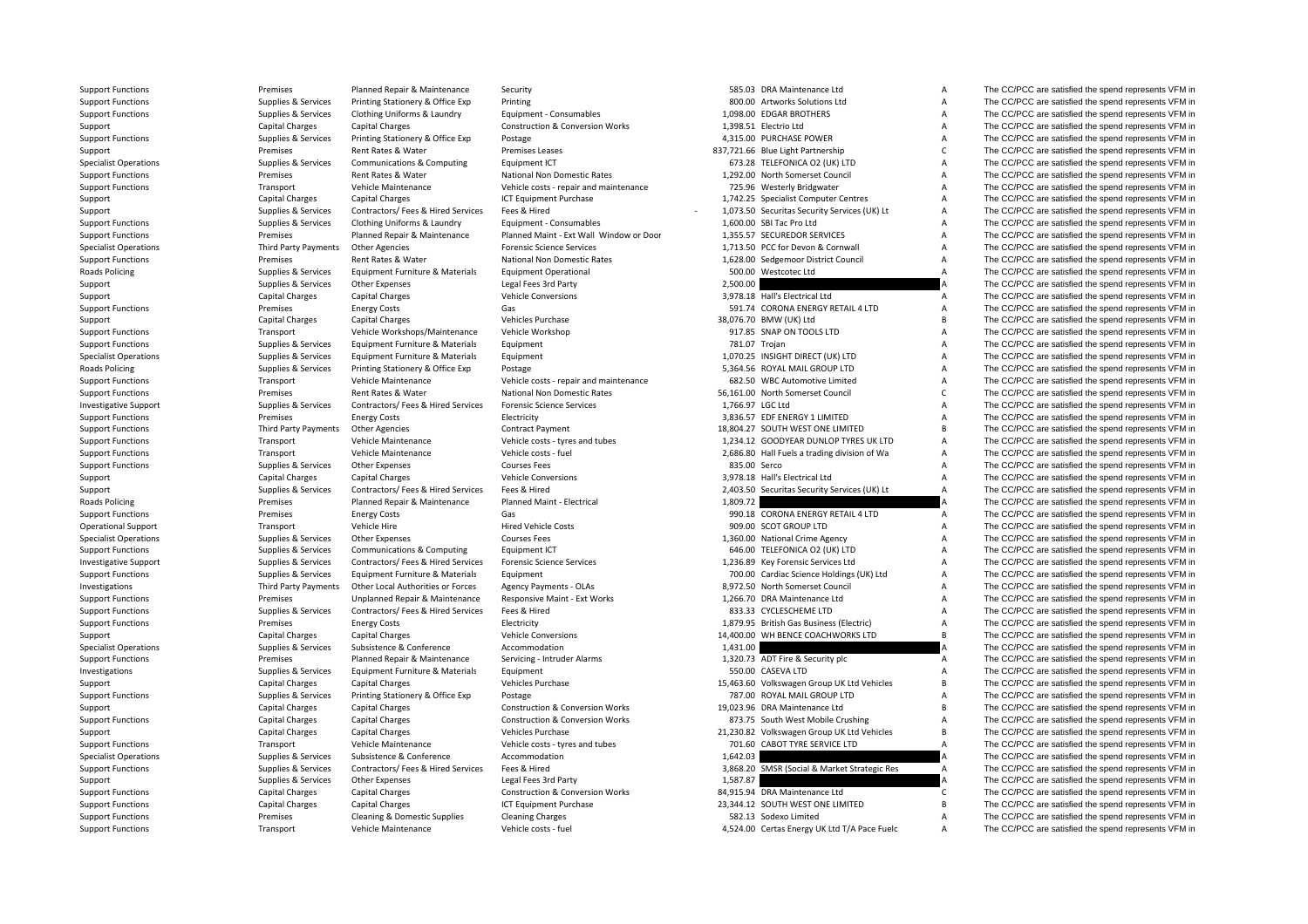| Roads Policing                       | Supplies & Services                    | Equipment Furniture & Materials                     | Equipment Operational                  |          | 573.32 TELE-TRAFFIC (UK) LTD                      | A              | The CC/PCC are satisfied the spend represents VFM in                                                         |
|--------------------------------------|----------------------------------------|-----------------------------------------------------|----------------------------------------|----------|---------------------------------------------------|----------------|--------------------------------------------------------------------------------------------------------------|
| Support                              | Supplies & Services                    | Equipment Furniture & Materials                     | Equipment - Consumables                |          | 580.00 Tetra Scene of Crime Ltd                   | $\overline{A}$ | The CC/PCC are satisfied the spend represents VFM in                                                         |
| <b>Operational Support</b>           | Supplies & Services                    | Other Expenses                                      | Dogs - Food                            |          | 602.20 Crown Petfoods Ltd                         | $\overline{A}$ | The CC/PCC are satisfied the spend represents VFM in                                                         |
| <b>Support Functions</b>             | Transport                              | Vehicle Maintenance                                 | Vehicle costs - repair and maintenance |          | 1,961.84 WBC Automotive Limited                   | A              | The CC/PCC are satisfied the spend represents VFM in                                                         |
| Disused                              | Transport                              | Vehicle Allowances                                  | Travel fares                           |          | 1,705.15 Click Travel Ltd                         | A              | The CC/PCC are satisfied the spend represents VFM in                                                         |
| <b>Support Functions</b>             | Premises                               | Planned Repair & Maintenance                        | Lifts                                  |          | 2,750.00 Stannah Lifts Service Ltd                | A              | The CC/PCC are satisfied the spend represents VFM in                                                         |
| Support                              | Supplies & Services                    | Contractors/ Fees & Hired Services                  | Professional Fees                      |          | 1,250.00 ROBERTSON COOPER LTD                     | A              | The CC/PCC are satisfied the spend represents VFM in                                                         |
| <b>Support Functions</b>             | Transport                              | Vehicle Maintenance                                 | Vehicle costs - tyres and tubes        |          | 709.50 CABOT TYRE SERVICE LTD                     | A              | The CC/PCC are satisfied the spend represents VFM in                                                         |
| Support                              | <b>Capital Charges</b>                 | <b>Capital Charges</b>                              | Vehicles Purchase                      |          | 38,076.70 BMW (UK) Ltd                            | B              | The CC/PCC are satisfied the spend represents VFM in                                                         |
|                                      |                                        |                                                     |                                        |          |                                                   | B              |                                                                                                              |
| Support                              | Supplies & Services                    | Communications & Computing                          | Equipment ICT Software                 |          | 25,187.50 CDW Limited                             |                | The CC/PCC are satisfied the spend represents VFM in                                                         |
| Analyse                              | Employees                              | Police Staff Pay & Allowances                       | <b>Staffing Agency</b>                 |          | 6,799.10 Matrix SCM Ltd                           | A              | The CC/PCC are satisfied the spend represents VFM in                                                         |
| Analyse                              | Employees                              | Police Staff Pay & Allowances                       | Police Staff - Police Pension          |          | 288,000.00 Somerset County Council Pension Fun    | $\mathsf{C}$   | The CC/PCC are satisfied the spend represents VFM in                                                         |
| <b>Support Functions</b>             | Supplies & Services                    | Clothing Uniforms & Laundry                         | Clothing & Uniforms - Issues           |          | 4,599.07 PCC for Gloucestershire                  | A              | The CC/PCC are satisfied the spend represents VFM in                                                         |
| Support                              | <b>Capital Charges</b>                 | Capital Charges                                     | <b>Vehicle Conversions</b>             |          | 3,978.18 Hall's Electrical Ltd                    | A              | The CC/PCC are satisfied the spend represents VFM in                                                         |
| Support                              | <b>Capital Charges</b>                 | Capital Charges                                     | Vehicles Purchase                      |          | 6,346.12 BMW (UK) Ltd                             | A              | The CC/PCC are satisfied the spend represents VFM in                                                         |
| <b>Support Functions</b>             | Transport                              | Vehicle Maintenance                                 | Vehicle costs - repair and maintenance |          | 886.50 GOULD AUTOPLATES & SIGNS LTD               | A              | The CC/PCC are satisfied the spend represents VFM in                                                         |
| <b>Support Functions</b>             | Premises                               | Rent Rates & Water                                  | Rents                                  |          | 1,000.00 MENDIP DISTRICT COUNCIL                  | A              | The CC/PCC are satisfied the spend represents VFM in                                                         |
| <b>Support Functions</b>             | Transport                              | Vehicle Maintenance                                 | Vehicle costs - commissioning          |          | 7,486.36 RSG ENGINEERING LTD                      | A              | The CC/PCC are satisfied the spend represents VFM in                                                         |
| <b>Support Functions</b>             | Premises                               | Cleaning & Domestic Supplies                        | <b>Cleaning Charges</b>                |          | 1,357.92 Sodexo Limited                           | A              | The CC/PCC are satisfied the spend represents VFM in                                                         |
| <b>Support Functions</b>             | Premises                               | <b>Capital Charges</b>                              | Landlords Service Charge               |          | 1,062.50 Emersons Green Management Company L      | A              | The CC/PCC are satisfied the spend represents VFM in                                                         |
| <b>Support Functions</b>             | Transport                              | Vehicle Maintenance                                 | Vehicle costs - repair and maintenance |          | 648.00 RYGOR COMMERCIALS LTD                      | A              | The CC/PCC are satisfied the spend represents VFM in                                                         |
| <b>Support Functions</b>             | Transport                              | Vehicle Maintenance                                 | Vehicle costs - repair and maintenance |          | 924.47 DRIVE VAUXHALL                             | A              | The CC/PCC are satisfied the spend represents VFM in                                                         |
| <b>Investigative Support</b>         | Supplies & Services                    | Contractors/ Fees & Hired Services                  | <b>Forensic Science Services</b>       |          | 930.00 Randox Testing Services                    | Α              | The CC/PCC are satisfied the spend represents VFM in                                                         |
| <b>Support Functions</b>             | Premises                               | Waste Disposal - Premises                           | Waste Disposal - Premises              |          | 564.98 SUEZ Recycling and Recovery UK Ltd         | A              | The CC/PCC are satisfied the spend represents VFM in                                                         |
| Roads Policing                       | Supplies & Services                    | Contractors/ Fees & Hired Services                  | Fees & Hired                           |          | 3,885.00 BATH & NORTH EAST SOMERSET COUNCIL       | $\overline{A}$ | The CC/PCC are satisfied the spend represents VFM in                                                         |
|                                      |                                        |                                                     |                                        |          |                                                   |                |                                                                                                              |
| <b>Specialist Operations</b>         | Supplies & Services                    | Capital Charges                                     | Licences & Orders                      |          | 780.00 Experian Ltd                               | $\overline{A}$ | The CC/PCC are satisfied the spend represents VFM in                                                         |
| Support                              | Supplies & Services                    | Catering                                            | Catering                               |          | 565.25 Taylor Shaw Ltd                            | A              | The CC/PCC are satisfied the spend represents VFM in                                                         |
| <b>Support Functions</b>             | Premises                               | Rent Rates & Water                                  | Landlords Service Charge               |          | 500.39 Private Pension DTB (Clifton)              | A              | The CC/PCC are satisfied the spend represents VFM in                                                         |
| <b>Support Functions</b>             | Capital Charges                        | Capital Charges                                     | ICT Equipment Purchase                 |          | 2,100.00 Capita Secure Information Solutions      | A              | The CC/PCC are satisfied the spend represents VFM in                                                         |
| Support                              | Supplies & Services                    | Subsistence & Conference                            | Accommodation                          |          | 1,078.75 Click Travel Ltd                         | A              | The CC/PCC are satisfied the spend represents VFM in                                                         |
| <b>Criminal Justice Arrangements</b> | Supplies & Services                    | Clothing Uniforms & Laundry                         | Laundry & Dry Cleaning                 |          | 1,100.00 Royal Devon and Exeter NHS Foundati      | A              | The CC/PCC are satisfied the spend represents VFM in                                                         |
| <b>Support Functions</b>             | Supplies & Services                    | Other Expenses                                      | Legal Costs & Services                 | 650.00   |                                                   |                | The CC/PCC are satisfied the spend represents VFM in                                                         |
| <b>Support Functions</b>             | Premises                               | Planned Repair & Maintenance                        | Repairs & Maint General                |          | 8,269.67 Integral UK Ltd                          | Α              | The CC/PCC are satisfied the spend represents VFM in                                                         |
| <b>Support Functions</b>             | Supplies & Services                    | Capital Charges                                     | Fees & Hired                           |          | 555.00 Fireblitz Extinguisher Ltd                 | A              | The CC/PCC are satisfied the spend represents VFM in                                                         |
| <b>Investigative Support</b>         | Supplies & Services                    | Contractors/ Fees & Hired Services                  | <b>Forensic Science Services</b>       |          | 2,889.50 Randox Testing Services                  | A              | The CC/PCC are satisfied the spend represents VFM in                                                         |
| <b>Support Functions</b>             | Supplies & Services                    | Other Expenses                                      | Cost Of Appeals                        | 2,215.00 |                                                   |                | The CC/PCC are satisfied the spend represents VFM in                                                         |
| <b>Specialist Operations</b>         | Employees                              | Police Staff Pay & Allowances                       | Police Staff - Basic Pay               |          | 4,523.94 PCC for South Wales                      | A              | The CC/PCC are satisfied the spend represents VFM in                                                         |
| <b>Support Functions</b>             | <b>Capital Charges</b>                 | Capital Charges                                     | Construction & Conversion Works        |          | 1,041.00 Solar Valley Electrical Limited          | A              | The CC/PCC are satisfied the spend represents VFM in                                                         |
| <b>Operational Support</b>           | Supplies & Services                    | Other Expenses                                      | Vet Fees & Supplies                    |          | 858.48 Golden Valley Veterinary Hospital          | A              | The CC/PCC are satisfied the spend represents VFM in                                                         |
| Support                              | Premises                               | Planned Repair & Maintenance                        | Grounds Maintenance                    |          | 1,730.00 GORDANO TREE CARE                        | A              | The CC/PCC are satisfied the spend represents VFM in                                                         |
| <b>Support Functions</b>             | Premises                               | Rent Rates & Water                                  | National Non Domestic Rates            |          | 969.00 Bristol City Council                       | $\overline{A}$ | The CC/PCC are satisfied the spend represents VFM in                                                         |
| Local Policing                       | Third Party Payments                   | Payments to Clients                                 | Grants - Voluntary Orgs                |          | 23,462.00 Bristol City Council                    | B              | The CC/PCC are satisfied the spend represents VFM in                                                         |
|                                      | Premises                               |                                                     |                                        |          |                                                   | A              | The CC/PCC are satisfied the spend represents VFM in                                                         |
| <b>Specialist Operations</b>         |                                        | Rent Rates & Water                                  | National Non Domestic Rates            |          | 1,354.00 North Somerset Council                   |                |                                                                                                              |
| <b>Support Functions</b>             | Premises                               | <b>Energy Costs</b>                                 | Electricity                            |          | 1,998.47 British Gas Business (Electric)          | A              | The CC/PCC are satisfied the spend represents VFM in                                                         |
| <b>Operational Support</b>           | Supplies & Services                    | Other Expenses                                      | Horses - Farrier Costs                 |          | 680.20 A H BALL                                   | A              | The CC/PCC are satisfied the spend represents VFM in                                                         |
| <b>Support Functions</b>             | Supplies & Services                    | Grants & Subscriptions                              | Subscriptions                          |          | 500.00 INFORMATION COMMISSIONERS OFFICE           | A              | The CC/PCC are satisfied the spend represents VFM in                                                         |
| <b>Support Functions</b>             | Employees                              | Police Staff Pay & Allowances                       | <b>Staffing Agency</b>                 |          | 1,406.25 Key People Ltd                           | A              | The CC/PCC are satisfied the spend represents VFM in                                                         |
| <b>Criminal Justice Arrangements</b> | Supplies & Services                    | Communications & Computing                          | Equipment ICT                          |          | 12,771.49 Vodafone                                | B              | The CC/PCC are satisfied the spend represents VFM in                                                         |
| <b>Support Functions</b>             | Supplies & Services                    | Contractors/ Fees & Hired Services                  | Fees & Hired                           |          | 1,050.00 Capita Secure Information Solutions      | A              | The CC/PCC are satisfied the spend represents VFM in                                                         |
| <b>Support Functions</b>             | Supplies & Services                    | Other Expenses                                      | Legal Costs & Services                 | 4,615.00 |                                                   |                | The CC/PCC are satisfied the spend represents VFM in                                                         |
| <b>Support Functions</b>             | Premises                               | Rent Rates & Water                                  | National Non Domestic Rates            |          | 23,980.00 Bristol City Council                    | B              | The CC/PCC are satisfied the spend represents VFM in                                                         |
| Support                              | <b>Capital Charges</b>                 | Capital Charges                                     | <b>ICT Equipment Purchase</b>          |          | 903.01 INSIGHT DIRECT (UK) LTD                    | $\overline{A}$ | The CC/PCC are satisfied the spend represents VFM in                                                         |
| Support                              | <b>Capital Charges</b>                 | Capital Charges                                     | <b>Vehicle Conversions</b>             |          | 3.978.18 Hall's Electrical Ltd                    | A              | The CC/PCC are satisfied the spend represents VFM in                                                         |
| Support                              | Supplies & Services                    | Contractors/ Fees & Hired Services                  | Fees & Hired                           |          | 541.50 Securitas Security Services (UK) Lt        | A              | The CC/PCC are satisfied the spend represents VFM in                                                         |
| <b>Support Functions</b>             | Premises                               | Cleaning & Domestic Supplies                        | <b>Cleaning Charges</b>                |          | 23,466.17 Sodexo Limited                          | B              | The CC/PCC are satisfied the spend represents VFM in                                                         |
| Local Policing                       | Supplies & Services                    | Equipment Furniture & Materials                     | <b>Equipment Operational</b>           |          | 5,250.00 Westcotec Ltd                            | A              | The CC/PCC are satisfied the spend represents VFM in                                                         |
| Investigations                       | Supplies & Services                    | Other Expenses                                      | <b>Courses Fees</b>                    |          | 504.00 Just Whistle Safe and Sound                | A              | The CC/PCC are satisfied the spend represents VFM in                                                         |
| <b>Support Functions</b>             | Transport                              | Vehicle Maintenance                                 | Vehicle costs - tyres and tubes        |          | 851.40 CABOT TYRE SERVICE LTD                     | A              | The CC/PCC are satisfied the spend represents VFM in                                                         |
|                                      | Supplies & Services                    | Capital Charges                                     | <b>Forensic Science Services</b>       |          | 2,736.00 Eyelaw Limited                           | A              | The CC/PCC are satisfied the spend represents VFM in                                                         |
| <b>Investigative Support</b>         | Supplies & Services                    | Equipment Furniture & Materials                     | Equipment - Consumables                |          | 2,700.00 D.tec International Limited              | A              | The CC/PCC are satisfied the spend represents VFM in                                                         |
| Analyse                              |                                        |                                                     |                                        |          |                                                   |                |                                                                                                              |
| <b>Support Functions</b><br>Sunnort  | Supplies & Services<br>Canital Charges | Printing Stationery & Office Exp<br>Canital Charges | Postage<br>Vehicles Purchase           |          | 659.70 Pitney Bowes Ltd<br>6 241 45 BMW (IIK) Itd | A              | The CC/PCC are satisfied the spend represents VFM in<br>The CC/PCC are satisfied the spend represents VEM in |
|                                      |                                        |                                                     |                                        |          |                                                   |                |                                                                                                              |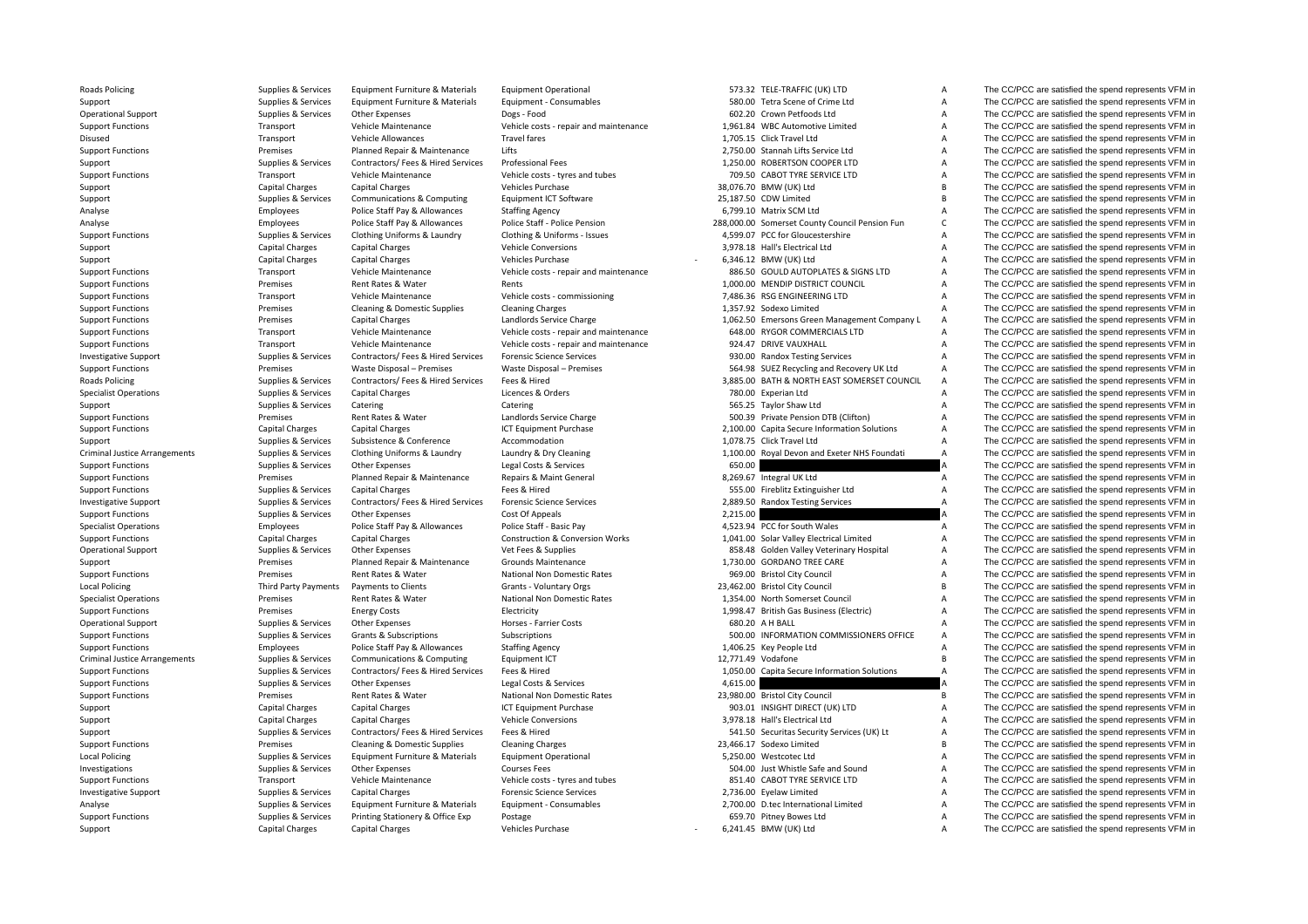| <b>Support Functions</b>             | Transport                   | Vehicle Maintenance                | Vehicle costs - tyres and tubes  | 858.00 GOODYEAR DUNLOP TYRES UK LTD      |   | The CC/PCC are satisfied the spend represents VFM in |
|--------------------------------------|-----------------------------|------------------------------------|----------------------------------|------------------------------------------|---|------------------------------------------------------|
| <b>Criminal Justice Arrangements</b> | Supplies & Services         | Contractors/ Fees & Hired Services | Fees & Hired                     | 60.391.75 Swanswell Charitable Trust     |   | The CC/PCC are satisfied the spend represents VFM in |
| <b>PCC</b>                           | <b>Third Party Payments</b> | Payments to Clients                | Grants - Voluntary Orgs          | 24.747.75 Victim Support                 |   | The CC/PCC are satisfied the spend represents VFM in |
| <b>Support Functions</b>             | Premises                    | Rent Rates & Water                 | National Non Domestic Rates      | 2,323.00 Bath & North East Somerset      |   | The CC/PCC are satisfied the spend represents VFM in |
| <b>Operational Support</b>           | Supplies & Services         | Equipment Furniture & Materials    | Equipment - Consumables          | 551.25 CLIFTON CANVAS DEVELOPMENTS LTD   | A | The CC/PCC are satisfied the spend represents VFM in |
| <b>Investigative Support</b>         | Supplies & Services         | Contractors/ Fees & Hired Services | <b>Forensic Science Services</b> | 776.00 ORCHID CELLMARK LTD               | A | The CC/PCC are satisfied the spend represents VFM in |
| <b>Support Functions</b>             | Supplies & Services         | Printing Stationery & Office Exp   | Postage                          | 787.00 ROYAL MAIL GROUP LTD              |   | The CC/PCC are satisfied the spend represents VFM in |
| <b>Specialist Operations</b>         | Supplies & Services         | Other Expenses                     | <b>Courses Fees</b>              | 2,717.75 Firebrand Training Ltd          |   | The CC/PCC are satisfied the spend represents VFM in |
| <b>Investigative Support</b>         | Supplies & Services         | Medical Fees                       | Pathologists reports             | 2.560.00 Dr A J Jeffery                  | A | The CC/PCC are satisfied the spend represents VFM in |
| <b>Support Functions</b>             | Premises                    | <b>Energy Costs</b>                | Electricity                      | 1,344.46 British Gas Business (Electric) | A | The CC/PCC are satisfied the spend represents VFM in |
| <b>Support Functions</b>             | Employees                   | Police Staff Pay & Allowances      | <b>Staffing Agency</b>           | 1,406.25 Key People Ltd                  | A | The CC/PCC are satisfied the spend represents VFM in |
| <b>Support Functions</b>             | Premises                    | <b>Energy Costs</b>                | Electricity                      | 1,574.19 British Gas Business (Electric) | A | The CC/PCC are satisfied the spend represents VFM in |
| <b>Support Functions</b>             | Premises                    | Rent Rates & Water                 | National Non Domestic Rates      | 1,826.00 Bristol City Council            | A | The CC/PCC are satisfied the spend represents VFM in |
| Analyse                              | Supplies & Services         | Other Expenses                     | Maintenance of dogs/cats         | 600.00 Overhill Kennels & Exports        | A | The CC/PCC are satisfied the spend represents VFM in |
| Roads Policing                       | Supplies & Services         | Printing Stationery & Office Exp   | Stationery                       | 1,018.16 Pitney Bowes Ltd                |   | The CC/PCC are satisfied the spend represents VFM in |
|                                      |                             |                                    |                                  |                                          |   |                                                      |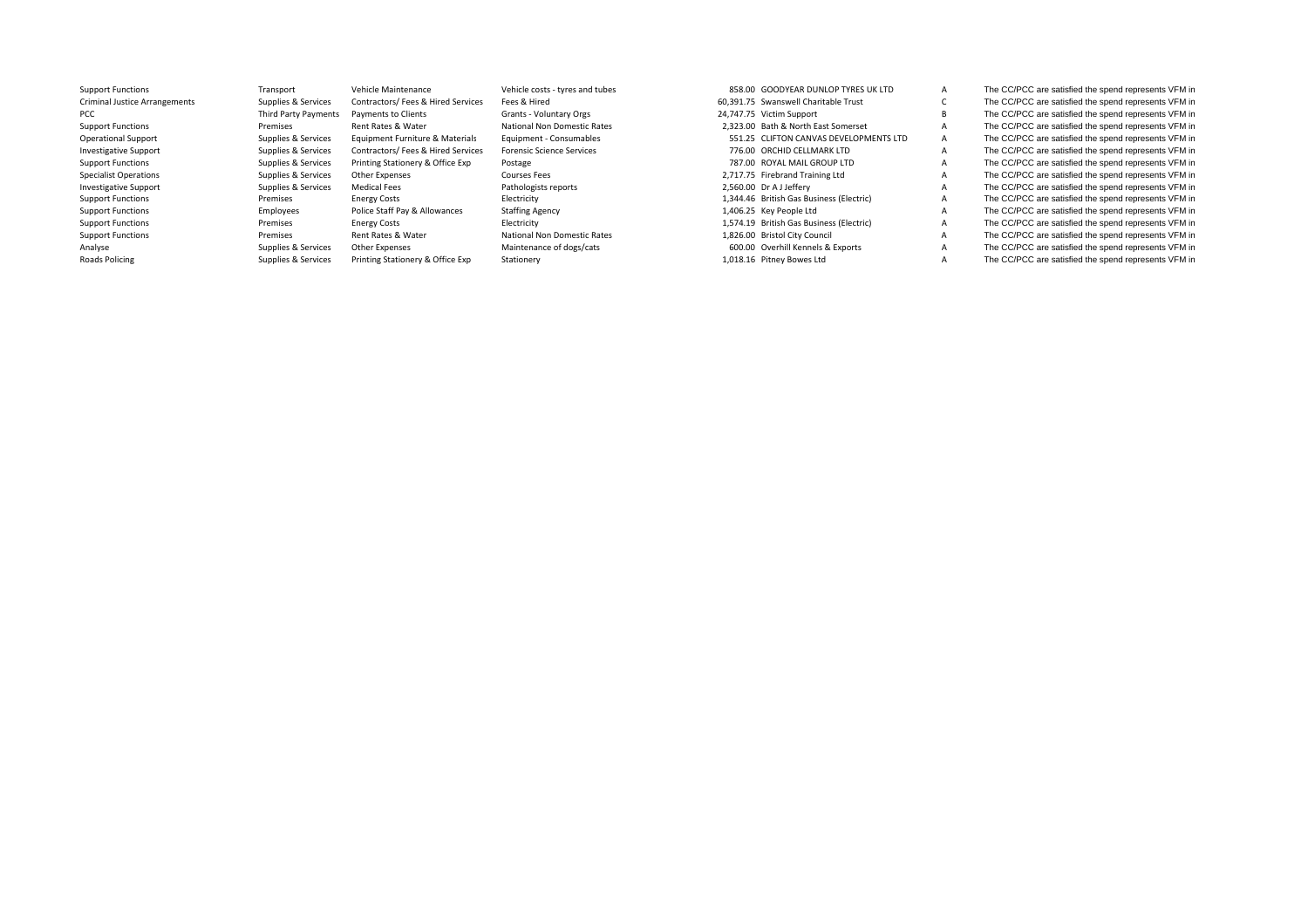accordance with the requirements of category A accordance with the requirements of category A accordance with the requirements of category A accordance with the requirements of category A accordance with the requirements of category A accordance with the requirements of category A accordance with the requirements of category B accordance with the requirements of category A accordance with the requirements of category A accordance with the requirements of category A accordance with the requirements of category A accordance with the requirements of category A accordance with the requirements of category A accordance with the requirements of category A accordance with the requirements of category B accordance with the requirements of category A accordance with the requirements of category A accordance with the requirements of category A accordance with the requirements of category A accordance with the requirements of category A accordance with the requirements of category B accordance with the requirements of category A accordance with the requirements of category A accordance with the requirements of category A accordance with the requirements of category A accordance with the requirements of category A accordance with the requirements of category A accordance with the requirements of category B accordance with the requirements of category A accordance with the requirements of category A accordance with the requirements of category C accordance with the requirements of category A accordance with the requirements of category B accordance with the requirements of category A accordance with the requirements of category A accordance with the requirements of category B accordance with the requirements of category A accordance with the requirements of category A accordance with the requirements of category B accordance with the requirements of category A accordance with the requirements of category A accordance with the requirements of category A accordance with the requirements of category A accordance with the requirements of category A accordance with the requirements of category A accordance with the requirements of category A accordance with the requirements of category A accordance with the requirements of category A accordance with the requirements of category A accordance with the requirements of category A accordance with the requirements of category A accordance with the requirements of category A accordance with the requirements of category A accordance with the requirements of category A accordance with the requirements of category A accordance with the requirements of category A accordance with the requirements of category A accordance with the requirements of category C accordance with the requirements of category A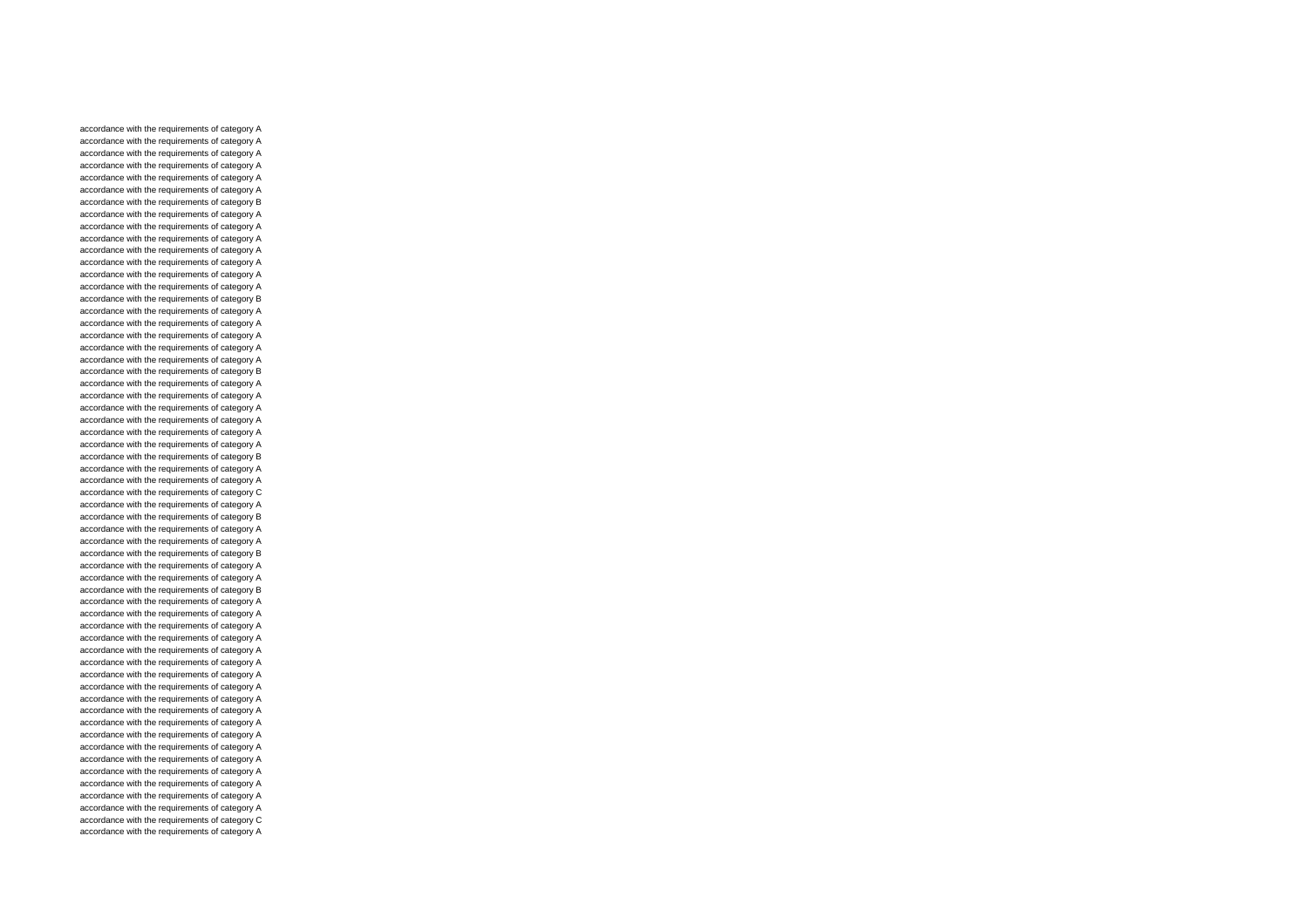accordance with the requirements of category A accordance with the requirements of category A accordance with the requirements of category A accordance with the requirements of category A accordance with the requirements of category A accordance with the requirements of category B accordance with the requirements of category B accordance with the requirements of category A accordance with the requirements of category A accordance with the requirements of category B accordance with the requirements of category A accordance with the requirements of category A accordance with the requirements of category A accordance with the requirements of category A accordance with the requirements of category A accordance with the requirements of category A accordance with the requirements of category A accordance with the requirements of category A accordance with the requirements of category A accordance with the requirements of category A accordance with the requirements of category A accordance with the requirements of category B accordance with the requirements of category A accordance with the requirements of category A accordance with the requirements of category A accordance with the requirements of category A accordance with the requirements of category A accordance with the requirements of category A accordance with the requirements of category A accordance with the requirements of category A accordance with the requirements of category A accordance with the requirements of category B accordance with the requirements of category A accordance with the requirements of category A accordance with the requirements of category B accordance with the requirements of category A accordance with the requirements of category A accordance with the requirements of category A accordance with the requirements of category A accordance with the requirements of category A accordance with the requirements of category A accordance with the requirements of category A accordance with the requirements of category A accordance with the requirements of category A accordance with the requirements of category A accordance with the requirements of category A accordance with the requirements of category A accordance with the requirements of category A accordance with the requirements of category A accordance with the requirements of category A accordance with the requirements of category A accordance with the requirements of category C accordance with the requirements of category B accordance with the requirements of category A accordance with the requirements of category A accordance with the requirements of category A accordance with the requirements of category A accordance with the requirements of category A accordance with the requirements of category A accordance with the requirements of category A accordance with the requirements of category B accordance with the requirements of category A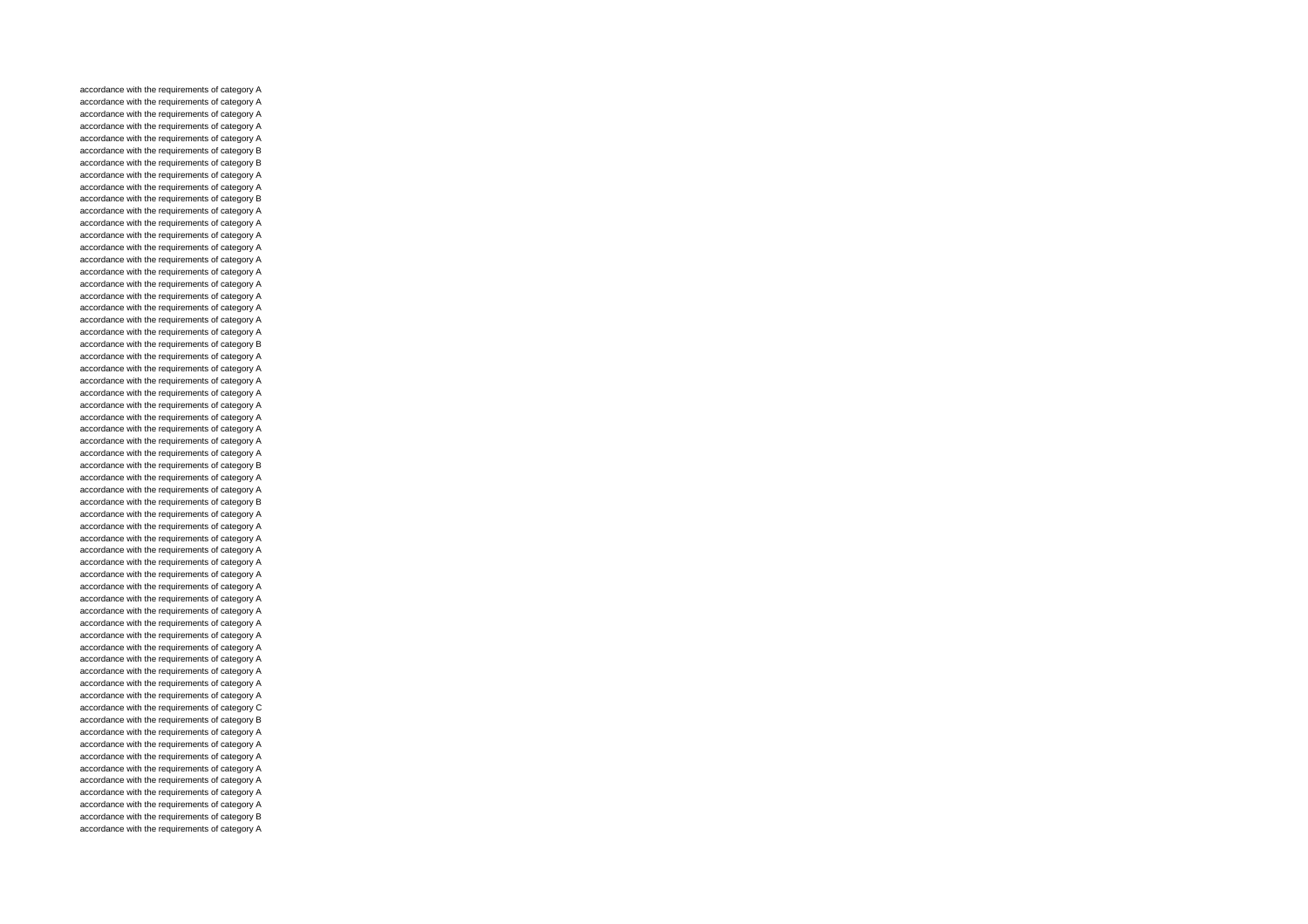accordance with the requirements of category A accordance with the requirements of category A accordance with the requirements of category A accordance with the requirements of category A accordance with the requirements of category A accordance with the requirements of category A accordance with the requirements of category A accordance with the requirements of category A accordance with the requirements of category A accordance with the requirements of category A accordance with the requirements of category A accordance with the requirements of category A accordance with the requirements of category A accordance with the requirements of category A accordance with the requirements of category A accordance with the requirements of category B accordance with the requirements of category A accordance with the requirements of category A accordance with the requirements of category A accordance with the requirements of category A accordance with the requirements of category A accordance with the requirements of category A accordance with the requirements of category A accordance with the requirements of category A accordance with the requirements of category A accordance with the requirements of category A accordance with the requirements of category A accordance with the requirements of category A accordance with the requirements of category B accordance with the requirements of category A accordance with the requirements of category A accordance with the requirements of category A accordance with the requirements of category A accordance with the requirements of category B accordance with the requirements of category A accordance with the requirements of category A accordance with the requirements of category A accordance with the requirements of category A accordance with the requirements of category A accordance with the requirements of category A accordance with the requirements of category A accordance with the requirements of category A accordance with the requirements of category A accordance with the requirements of category A accordance with the requirements of category A accordance with the requirements of category A accordance with the requirements of category A accordance with the requirements of category A accordance with the requirements of category A accordance with the requirements of category A accordance with the requirements of category A accordance with the requirements of category A accordance with the requirements of category A accordance with the requirements of category A accordance with the requirements of category B accordance with the requirements of category C accordance with the requirements of category A accordance with the requirements of category A accordance with the requirements of category A accordance with the requirements of category A accordance with the requirements of category B accordance with the requirements of category A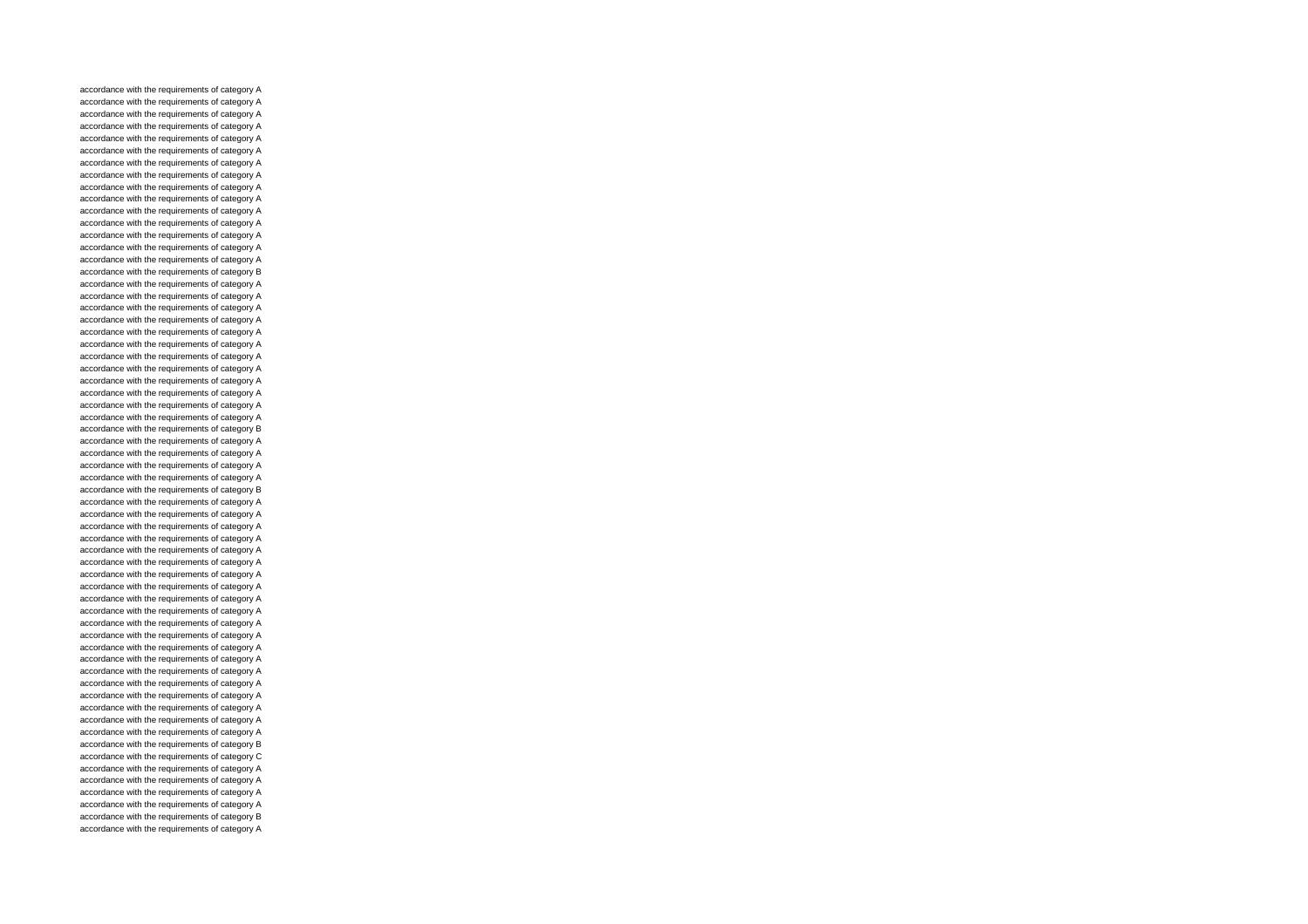accordance with the requirements of category B accordance with the requirements of category B accordance with the requirements of category A accordance with the requirements of category B accordance with the requirements of category A accordance with the requirements of category A accordance with the requirements of category A accordance with the requirements of category A accordance with the requirements of category A accordance with the requirements of category A accordance with the requirements of category A accordance with the requirements of category A accordance with the requirements of category A accordance with the requirements of category A accordance with the requirements of category A accordance with the requirements of category A accordance with the requirements of category A accordance with the requirements of category A accordance with the requirements of category A accordance with the requirements of category A accordance with the requirements of category A accordance with the requirements of category A accordance with the requirements of category A accordance with the requirements of category C accordance with the requirements of category A accordance with the requirements of category B accordance with the requirements of category A accordance with the requirements of category B accordance with the requirements of category C accordance with the requirements of category A accordance with the requirements of category A accordance with the requirements of category A accordance with the requirements of category A accordance with the requirements of category A accordance with the requirements of category A accordance with the requirements of category B accordance with the requirements of category A accordance with the requirements of category A accordance with the requirements of category A accordance with the requirements of category A accordance with the requirements of category A accordance with the requirements of category A accordance with the requirements of category A accordance with the requirements of category A accordance with the requirements of category A accordance with the requirements of category A accordance with the requirements of category A accordance with the requirements of category A accordance with the requirements of category C accordance with the requirements of category A accordance with the requirements of category A accordance with the requirements of category A accordance with the requirements of category A accordance with the requirements of category A accordance with the requirements of category A accordance with the requirements of category A accordance with the requirements of category A accordance with the requirements of category A accordance with the requirements of category A accordance with the requirements of category A accordance with the requirements of category A accordance with the requirements of category A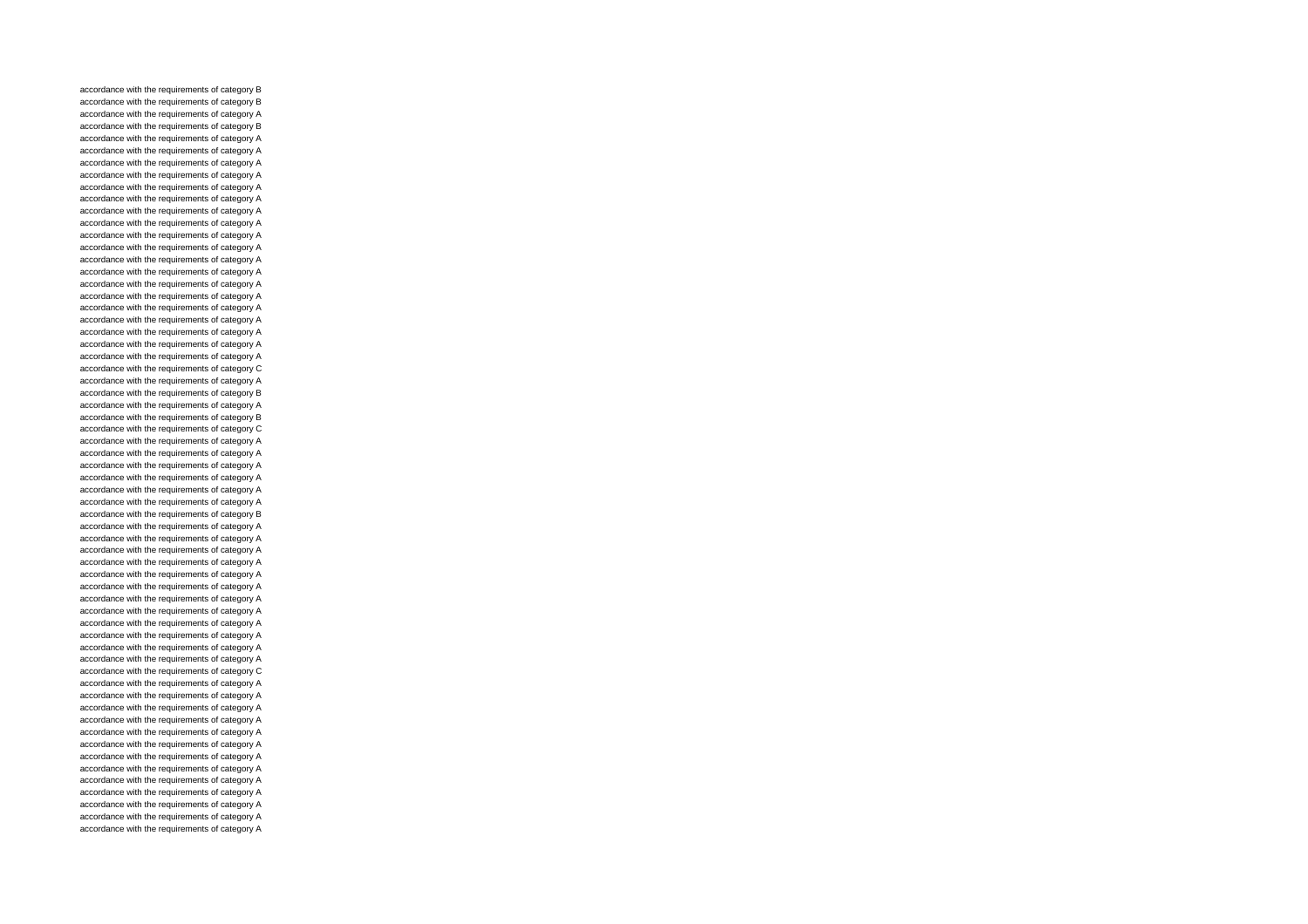accordance with the requirements of category A accordance with the requirements of category A accordance with the requirements of category A accordance with the requirements of category A accordance with the requirements of category A accordance with the requirements of category A accordance with the requirements of category A accordance with the requirements of category A accordance with the requirements of category A accordance with the requirements of category A accordance with the requirements of category A accordance with the requirements of category A accordance with the requirements of category A accordance with the requirements of category A accordance with the requirements of category A accordance with the requirements of category A accordance with the requirements of category A accordance with the requirements of category C accordance with the requirements of category A accordance with the requirements of category A accordance with the requirements of category A accordance with the requirements of category A accordance with the requirements of category A accordance with the requirements of category A accordance with the requirements of category A accordance with the requirements of category A accordance with the requirements of category A accordance with the requirements of category A accordance with the requirements of category A accordance with the requirements of category A accordance with the requirements of category A accordance with the requirements of category A accordance with the requirements of category B accordance with the requirements of category A accordance with the requirements of category A accordance with the requirements of category A accordance with the requirements of category A accordance with the requirements of category A accordance with the requirements of category A accordance with the requirements of category B accordance with the requirements of category A accordance with the requirements of category A accordance with the requirements of category A accordance with the requirements of category A accordance with the requirements of category B accordance with the requirements of category A accordance with the requirements of category A accordance with the requirements of category A accordance with the requirements of category A accordance with the requirements of category B accordance with the requirements of category A accordance with the requirements of category A accordance with the requirements of category A accordance with the requirements of category A accordance with the requirements of category B accordance with the requirements of category A accordance with the requirements of category A accordance with the requirements of category A accordance with the requirements of category B accordance with the requirements of category A accordance with the requirements of category A accordance with the requirements of category A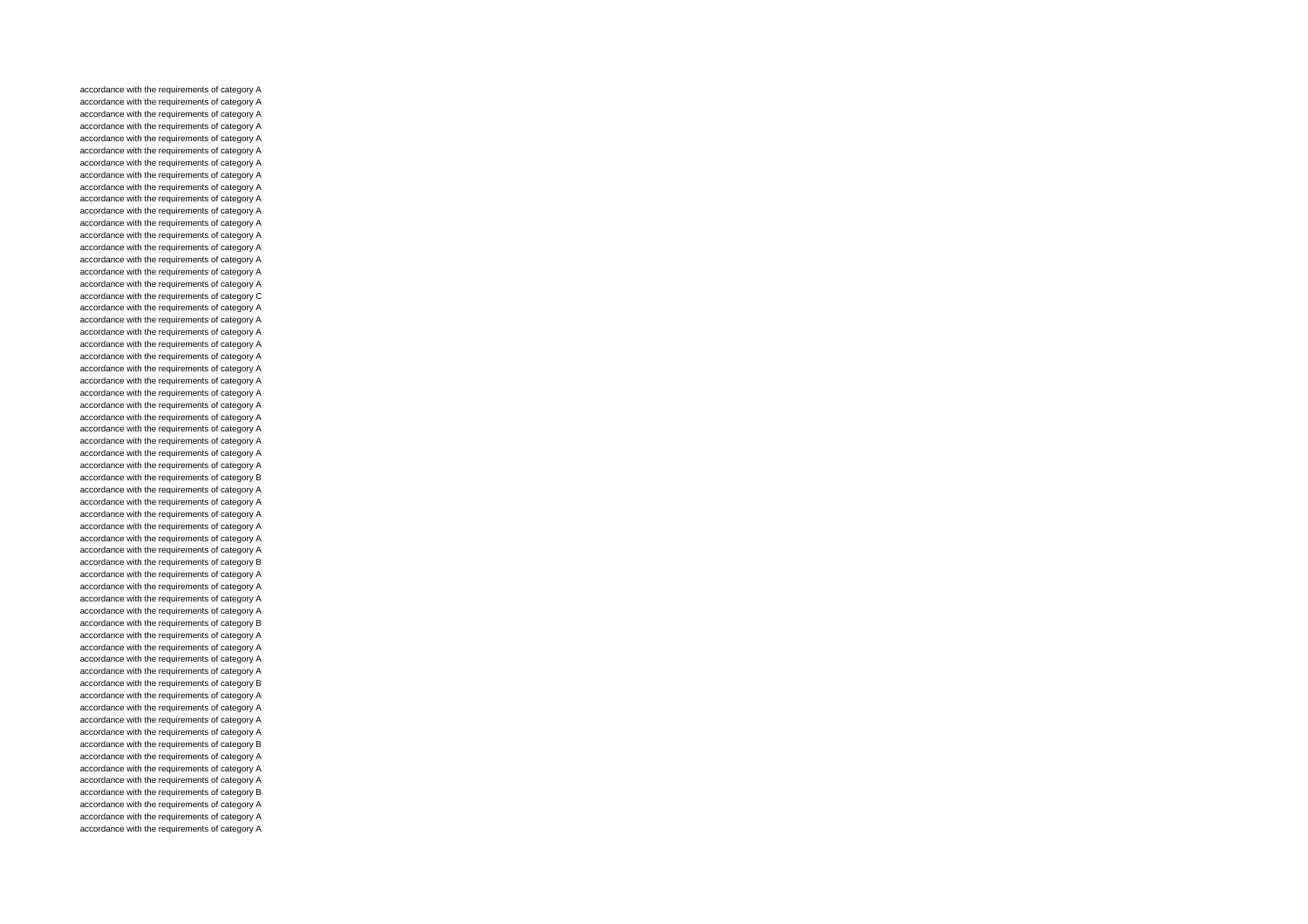accordance with the requirements of category A accordance with the requirements of category A accordance with the requirements of category A accordance with the requirements of category A accordance with the requirements of category A accordance with the requirements of category A accordance with the requirements of category A accordance with the requirements of category A accordance with the requirements of category A accordance with the requirements of category A accordance with the requirements of category A accordance with the requirements of category A accordance with the requirements of category A accordance with the requirements of category C accordance with the requirements of category A accordance with the requirements of category A accordance with the requirements of category A accordance with the requirements of category A accordance with the requirements of category B accordance with the requirements of category A accordance with the requirements of category A accordance with the requirements of category A accordance with the requirements of category B accordance with the requirements of category A accordance with the requirements of category A accordance with the requirements of category A accordance with the requirements of category A accordance with the requirements of category A accordance with the requirements of category B accordance with the requirements of category A accordance with the requirements of category A accordance with the requirements of category A accordance with the requirements of category B accordance with the requirements of category A accordance with the requirements of category A accordance with the requirements of category A accordance with the requirements of category A accordance with the requirements of category A accordance with the requirements of category A accordance with the requirements of category B accordance with the requirements of category B accordance with the requirements of category A accordance with the requirements of category A accordance with the requirements of category A accordance with the requirements of category A accordance with the requirements of category A accordance with the requirements of category A accordance with the requirements of category B accordance with the requirements of category A accordance with the requirements of category A accordance with the requirements of category A accordance with the requirements of category C accordance with the requirements of category A accordance with the requirements of category A accordance with the requirements of category A accordance with the requirements of category A accordance with the requirements of category A accordance with the requirements of category A accordance with the requirements of category A accordance with the requirements of category A accordance with the requirements of category A accordance with the requirements of category A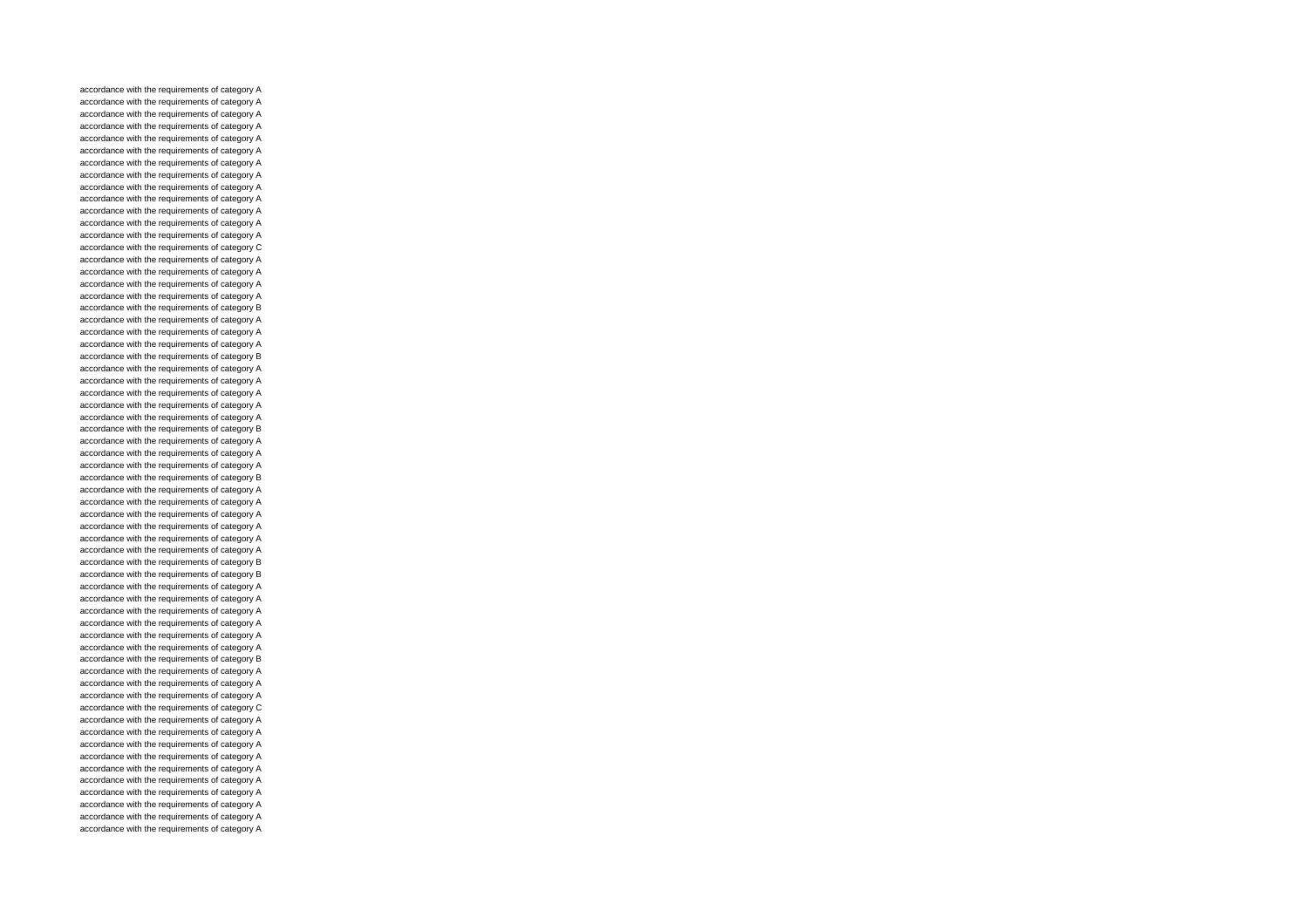accordance with the requirements of category A accordance with the requirements of category A accordance with the requirements of category A accordance with the requirements of category A accordance with the requirements of category A accordance with the requirements of category A accordance with the requirements of category B accordance with the requirements of category A accordance with the requirements of category B accordance with the requirements of category A accordance with the requirements of category B accordance with the requirements of category A accordance with the requirements of category A accordance with the requirements of category A accordance with the requirements of category A accordance with the requirements of category A accordance with the requirements of category A accordance with the requirements of category A accordance with the requirements of category A accordance with the requirements of category A accordance with the requirements of category A accordance with the requirements of category A accordance with the requirements of category B accordance with the requirements of category A accordance with the requirements of category A accordance with the requirements of category A accordance with the requirements of category A accordance with the requirements of category B accordance with the requirements of category A accordance with the requirements of category A accordance with the requirements of category A accordance with the requirements of category B accordance with the requirements of category A accordance with the requirements of category A accordance with the requirements of category A accordance with the requirements of category A accordance with the requirements of category A accordance with the requirements of category A accordance with the requirements of category A accordance with the requirements of category A accordance with the requirements of category A accordance with the requirements of category A accordance with the requirements of category A accordance with the requirements of category B accordance with the requirements of category A accordance with the requirements of category A accordance with the requirements of category A accordance with the requirements of category A accordance with the requirements of category A accordance with the requirements of category A accordance with the requirements of category A accordance with the requirements of category B accordance with the requirements of category A accordance with the requirements of category A accordance with the requirements of category A accordance with the requirements of category A accordance with the requirements of category A accordance with the requirements of category A accordance with the requirements of category A accordance with the requirements of category A accordance with the requirements of category A accordance with the requirements of category B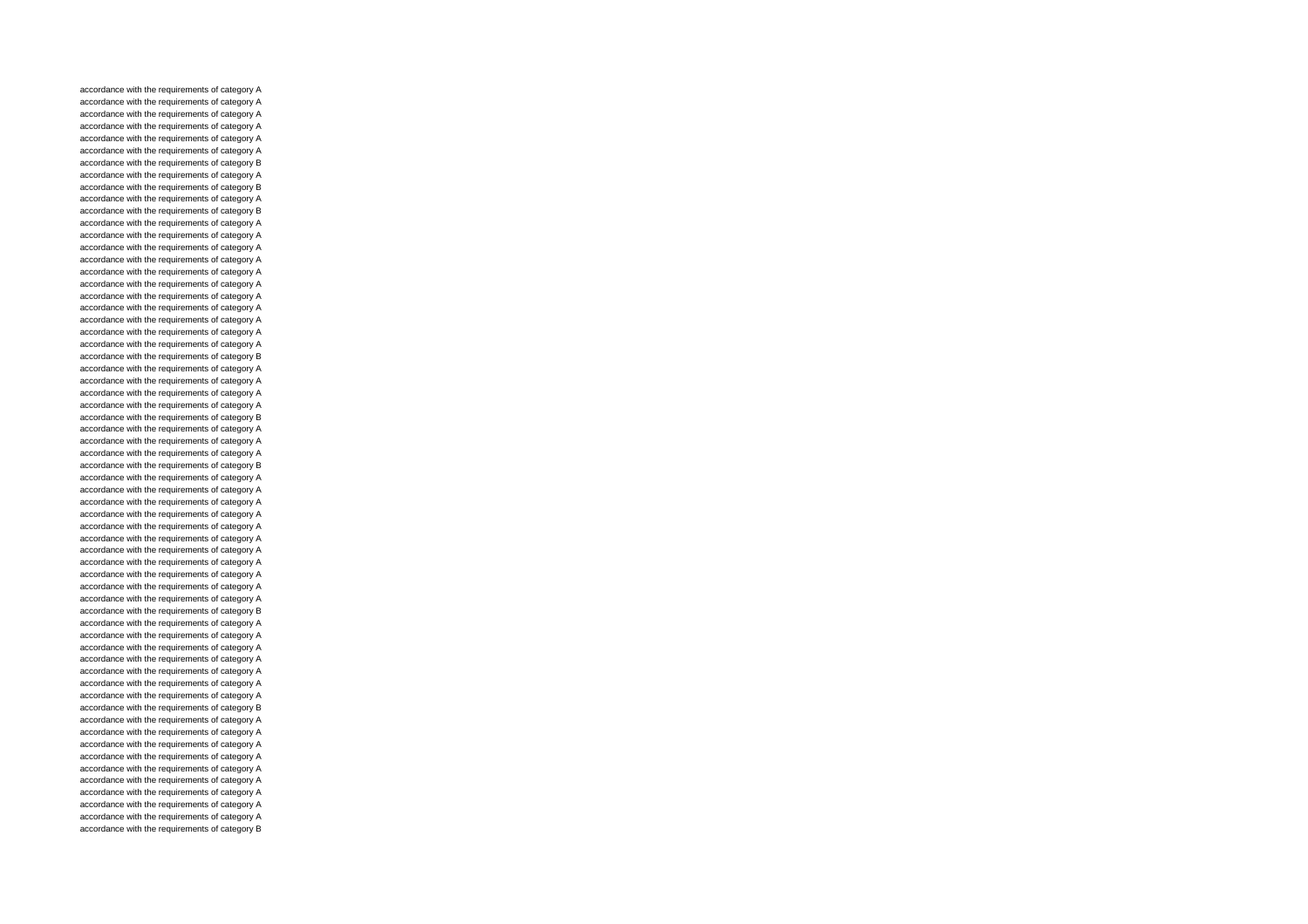accordance with the requirements of category A accordance with the requirements of category A accordance with the requirements of category A accordance with the requirements of category A accordance with the requirements of category A accordance with the requirements of category A accordance with the requirements of category A accordance with the requirements of category A accordance with the requirements of category A accordance with the requirements of category A accordance with the requirements of category A accordance with the requirements of category B accordance with the requirements of category A accordance with the requirements of category A accordance with the requirements of category A accordance with the requirements of category A accordance with the requirements of category A accordance with the requirements of category A accordance with the requirements of category A accordance with the requirements of category A accordance with the requirements of category A accordance with the requirements of category A accordance with the requirements of category B accordance with the requirements of category A accordance with the requirements of category A accordance with the requirements of category A accordance with the requirements of category B accordance with the requirements of category A accordance with the requirements of category A accordance with the requirements of category A accordance with the requirements of category C accordance with the requirements of category A accordance with the requirements of category A accordance with the requirements of category B accordance with the requirements of category A accordance with the requirements of category A accordance with the requirements of category A accordance with the requirements of category A accordance with the requirements of category A accordance with the requirements of category A accordance with the requirements of category A accordance with the requirements of category A accordance with the requirements of category A accordance with the requirements of category A accordance with the requirements of category C accordance with the requirements of category A accordance with the requirements of category A accordance with the requirements of category A accordance with the requirements of category B accordance with the requirements of category A accordance with the requirements of category A accordance with the requirements of category B accordance with the requirements of category A accordance with the requirements of category B accordance with the requirements of category A accordance with the requirements of category A accordance with the requirements of category A accordance with the requirements of category A accordance with the requirements of category A accordance with the requirements of category A accordance with the requirements of category A accordance with the requirements of category A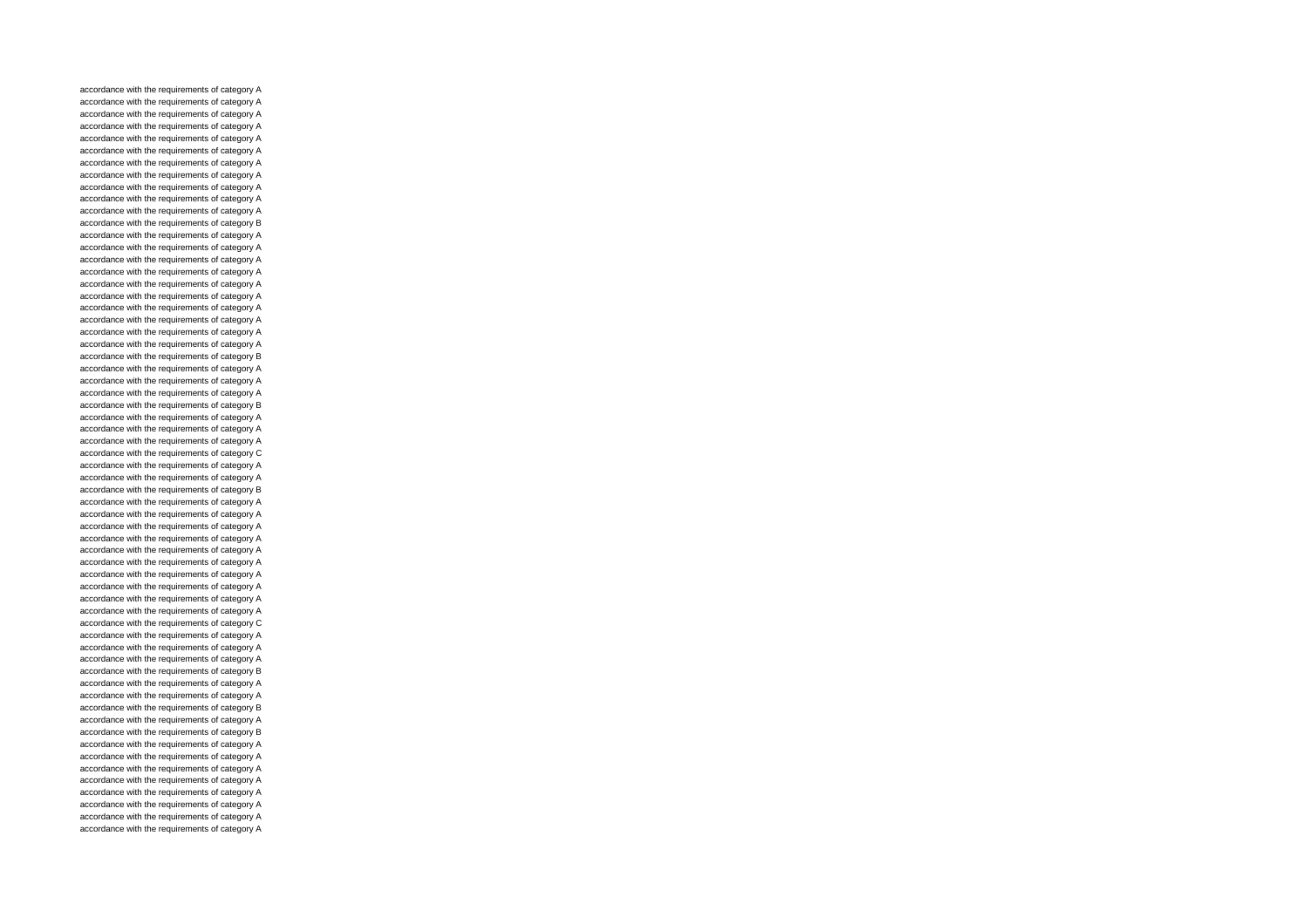accordance with the requirements of category A accordance with the requirements of category A accordance with the requirements of category C accordance with the requirements of category A accordance with the requirements of category A accordance with the requirements of category B accordance with the requirements of category A accordance with the requirements of category A accordance with the requirements of category A accordance with the requirements of category A accordance with the requirements of category A accordance with the requirements of category A accordance with the requirements of category A accordance with the requirements of category B accordance with the requirements of category A accordance with the requirements of category A accordance with the requirements of category A accordance with the requirements of category B accordance with the requirements of category A accordance with the requirements of category C accordance with the requirements of category A accordance with the requirements of category A accordance with the requirements of category A accordance with the requirements of category A accordance with the requirements of category A accordance with the requirements of category A accordance with the requirements of category A accordance with the requirements of category B accordance with the requirements of category A accordance with the requirements of category A accordance with the requirements of category A accordance with the requirements of category A accordance with the requirements of category A accordance with the requirements of category A accordance with the requirements of category A accordance with the requirements of category A accordance with the requirements of category A accordance with the requirements of category A accordance with the requirements of category A accordance with the requirements of category A accordance with the requirements of category A accordance with the requirements of category A accordance with the requirements of category A accordance with the requirements of category A accordance with the requirements of category A accordance with the requirements of category A accordance with the requirements of category A accordance with the requirements of category A accordance with the requirements of category A accordance with the requirements of category A accordance with the requirements of category A accordance with the requirements of category A accordance with the requirements of category A accordance with the requirements of category A accordance with the requirements of category A accordance with the requirements of category B accordance with the requirements of category A accordance with the requirements of category A accordance with the requirements of category A accordance with the requirements of category A accordance with the requirements of category A accordance with the requirements of category A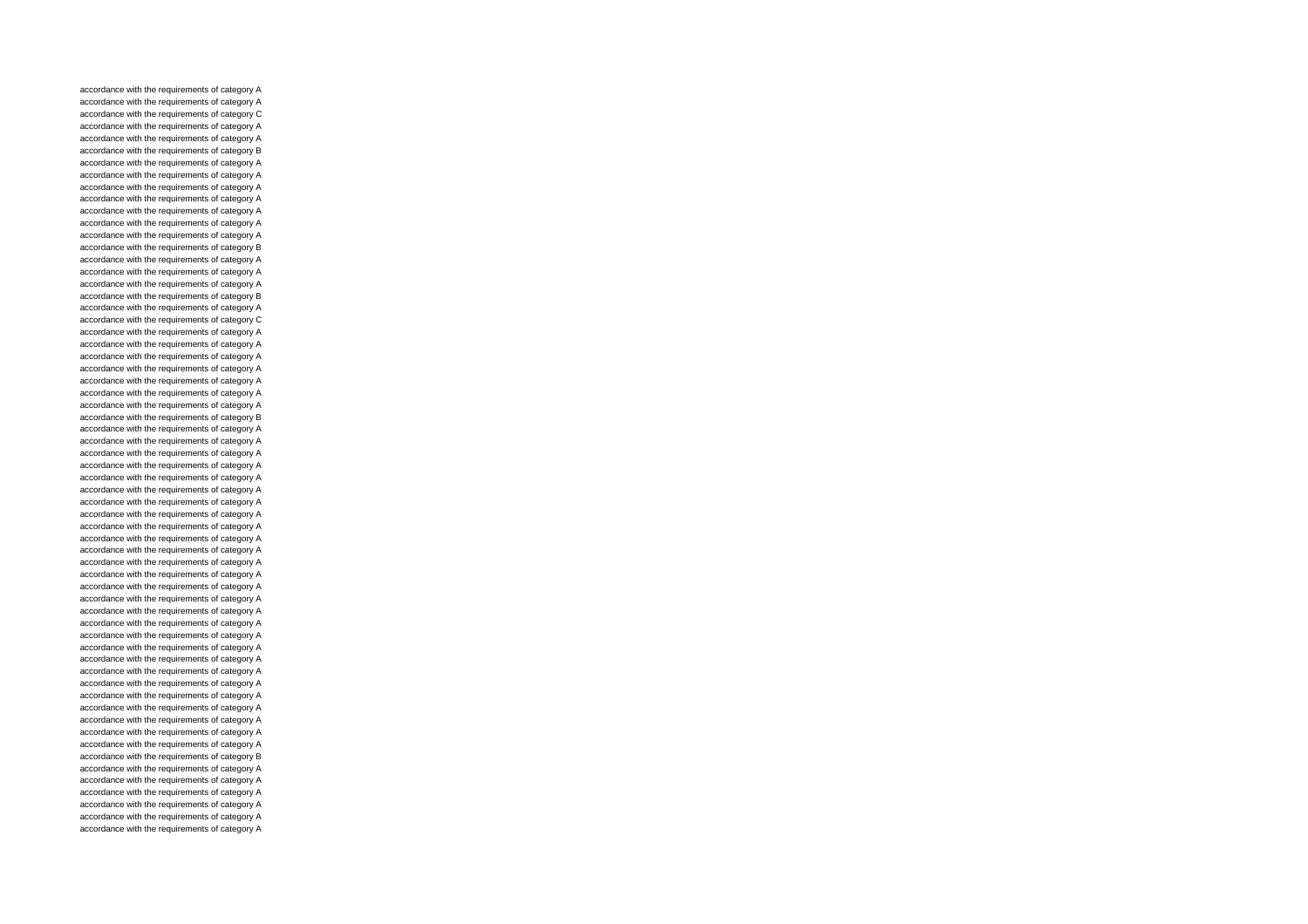accordance with the requirements of category A accordance with the requirements of category A accordance with the requirements of category A accordance with the requirements of category A accordance with the requirements of category A accordance with the requirements of category C accordance with the requirements of category A accordance with the requirements of category A accordance with the requirements of category A accordance with the requirements of category A accordance with the requirements of category A accordance with the requirements of category A accordance with the requirements of category A accordance with the requirements of category A accordance with the requirements of category A accordance with the requirements of category A accordance with the requirements of category A accordance with the requirements of category A accordance with the requirements of category A accordance with the requirements of category B accordance with the requirements of category A accordance with the requirements of category A accordance with the requirements of category A accordance with the requirements of category A accordance with the requirements of category A accordance with the requirements of category C accordance with the requirements of category A accordance with the requirements of category A accordance with the requirements of category B accordance with the requirements of category A accordance with the requirements of category A accordance with the requirements of category A accordance with the requirements of category A accordance with the requirements of category A accordance with the requirements of category A accordance with the requirements of category A accordance with the requirements of category A accordance with the requirements of category A accordance with the requirements of category A accordance with the requirements of category A accordance with the requirements of category A accordance with the requirements of category A accordance with the requirements of category A accordance with the requirements of category A accordance with the requirements of category A accordance with the requirements of category B accordance with the requirements of category A accordance with the requirements of category A accordance with the requirements of category A accordance with the requirements of category B accordance with the requirements of category A accordance with the requirements of category B accordance with the requirements of category A accordance with the requirements of category B accordance with the requirements of category A accordance with the requirements of category A accordance with the requirements of category A accordance with the requirements of category A accordance with the requirements of category C accordance with the requirements of category B accordance with the requirements of category A accordance with the requirements of category A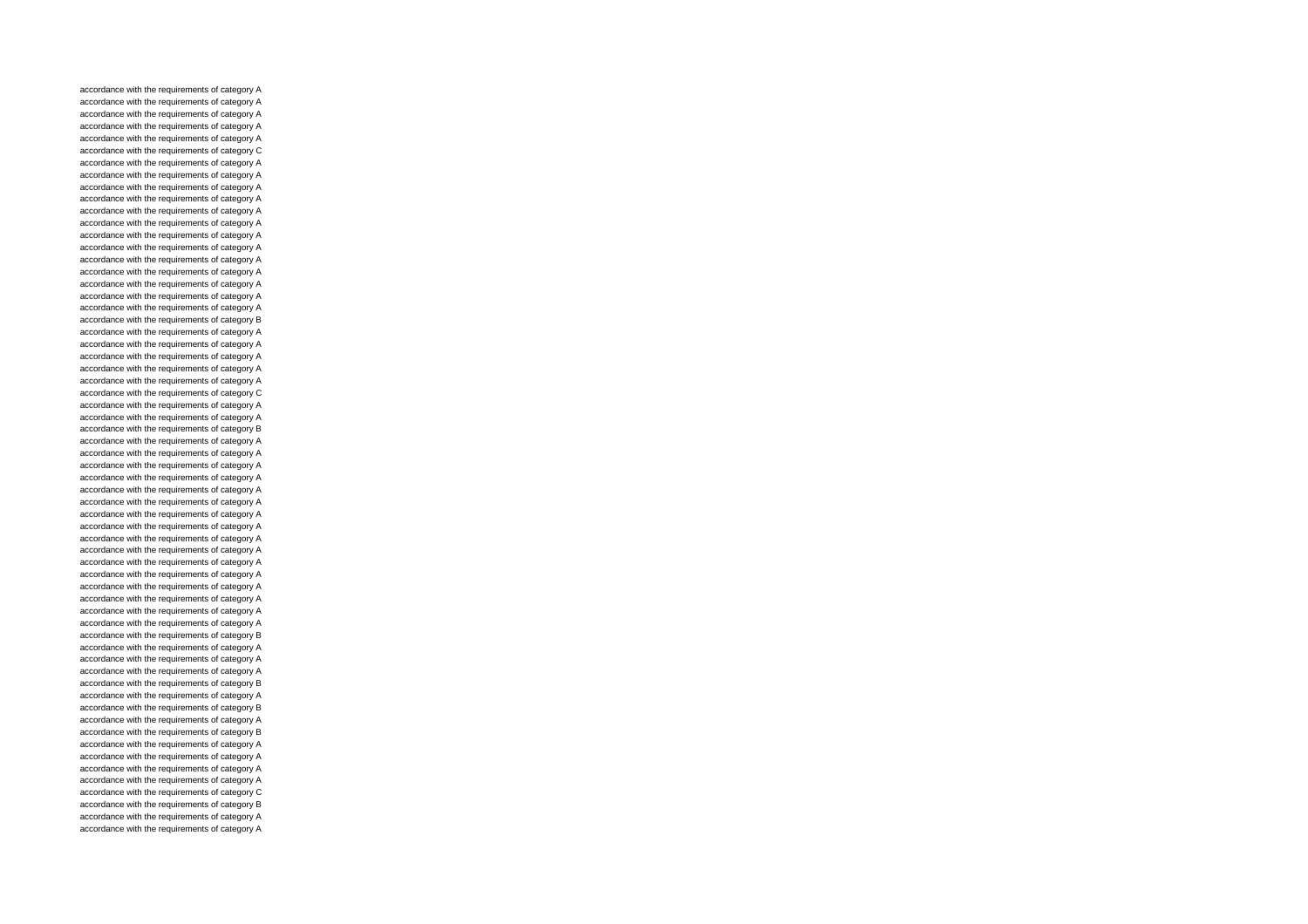accordance with the requirements of category A accordance with the requirements of category A accordance with the requirements of category A accordance with the requirements of category A accordance with the requirements of category A accordance with the requirements of category A accordance with the requirements of category A accordance with the requirements of category A accordance with the requirements of category B accordance with the requirements of category B accordance with the requirements of category A accordance with the requirements of category C accordance with the requirements of category A accordance with the requirements of category A accordance with the requirements of category A accordance with the requirements of category A accordance with the requirements of category A accordance with the requirements of category A accordance with the requirements of category A accordance with the requirements of category A accordance with the requirements of category A accordance with the requirements of category A accordance with the requirements of category A accordance with the requirements of category A accordance with the requirements of category A accordance with the requirements of category A accordance with the requirements of category A accordance with the requirements of category A accordance with the requirements of category A accordance with the requirements of category A accordance with the requirements of category A accordance with the requirements of category A accordance with the requirements of category A accordance with the requirements of category A accordance with the requirements of category A accordance with the requirements of category A accordance with the requirements of category A accordance with the requirements of category A accordance with the requirements of category A accordance with the requirements of category A accordance with the requirements of category A accordance with the requirements of category B accordance with the requirements of category A accordance with the requirements of category A accordance with the requirements of category A accordance with the requirements of category A accordance with the requirements of category A accordance with the requirements of category B accordance with the requirements of category A accordance with the requirements of category A accordance with the requirements of category B accordance with the requirements of category A accordance with the requirements of category A accordance with the requirements of category A accordance with the requirements of category B accordance with the requirements of category A accordance with the requirements of category A accordance with the requirements of category A accordance with the requirements of category A accordance with the requirements of category A accordance with the requirements of category A accordance with the requirements of category A